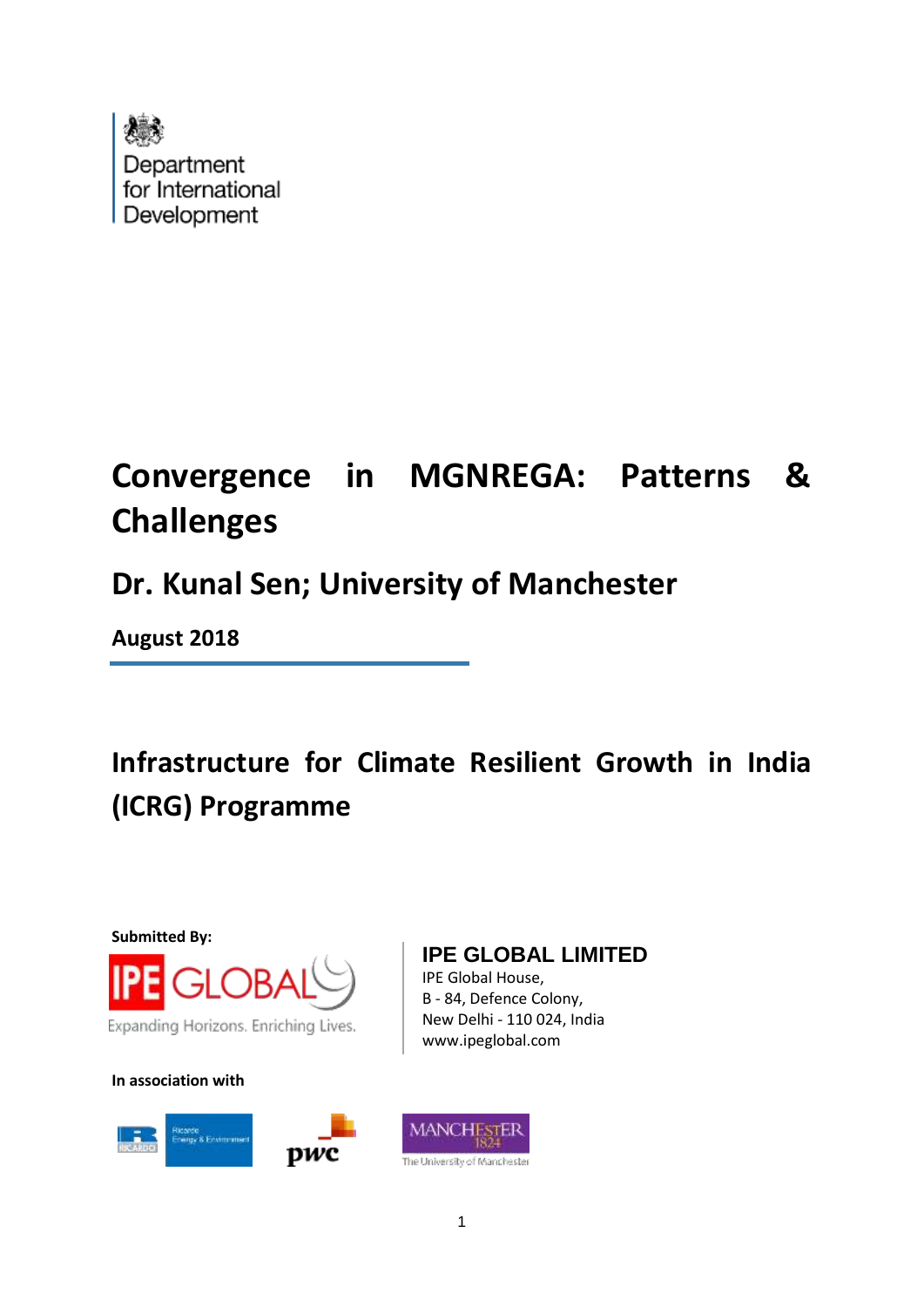#### **CONVERGENCE IN NREGA: PATTERNS AND CHALLENGES**

#### **KUNAL SEN, GLOBAL DEVELOPMENT INSTITUTE, UNIVERSITY OF MANCHESTER, UK**

**Abstract:** An important feature of NREGA implementation in recent years has been the emphasis on convergence of the NREGA with the resources and technical support of other programmes conducted by the Ministry of Rural Development as well as other line departments. This paper has three objectives. Firstly, we assess the overall progress with convergence across Indian states, using available secondary data. Secondly, we utilise a rich village level primary data set that was collected for the purpose of the paper, to assess convergence patterns in a sample of ICRG villages. Finally, we provide a discussion of the challenges around convergence, based on key informant interviews conducted in Bihar, Chhattisgarh and Odisha. Overall, we see clear differences in rates of progress on convergence across work category and across states. This is evident whether one uses total expenditures under convergence, proportion of works under convergence or contribution from line departments. We also see clear evidence of convergence occurring in ICRG villages, where several line departments have been involved in convergence. However, we see less evidence of convergence in Odisha, and very little in Bihar. Our key informant interviews suggest that the main constraint for convergence is the difficulty of coordination across line departments. Where it has occurred successfully, it has been due to local leadership originating from the district and block officials, with the assistance of ICRG personnel.

#### **PRELIMINARY, NOT TO BE CITED.**

#### **I. Introduction**

The National Rural Employment Guarantee Act (NREGA) aims to enhance livelihood security of households in rural areas in India by providing at least one hundred days of guaranteed wage employment in a financial year to every household whose adult members volunteer to do unskilled manual work. While the primary objective of NREGA is to augment wage employment, its supplementary objective is also to strengthen natural resource management through asset creation in areas such as water harvesting, soil conservation, irrigation, flood protection, afforestation and plantation. By doing so, the ultimate aim of NREGA is to address the causes of chronic poverty such as severe and persistent droughts as well as to insulate local communities from the adverse effects of climate change. Given

1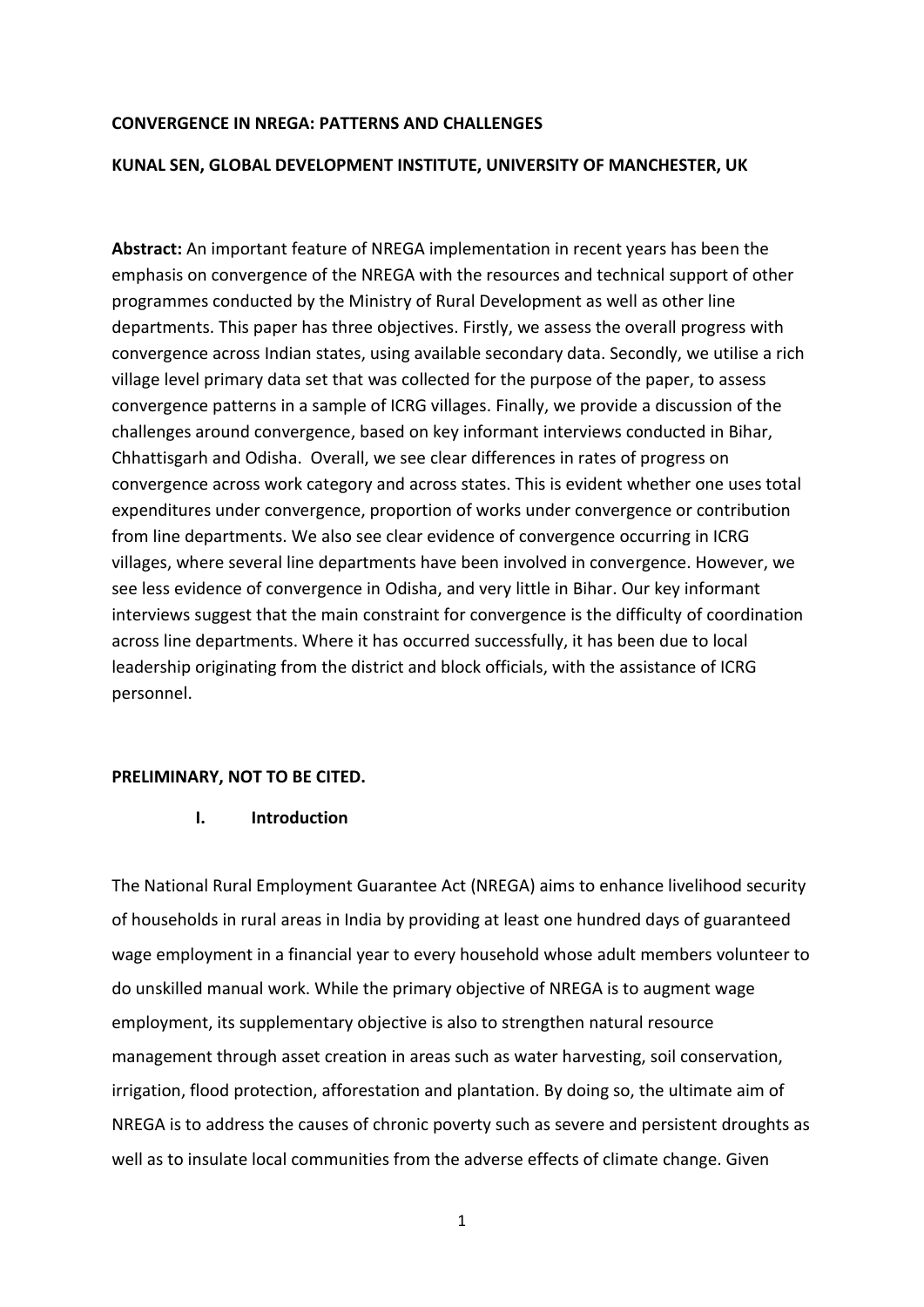these objectives, one important feature of the NREGA right from its inception has been to bring about inter-sectoral convergence in the manner NREGA works are operationalized, so that the NREGA becomes the focal entry point for convergence with other development programmes.

While convergence has been pursued both by the UPA and NDA governments, "the former pursued it largely as an advisory to the states; the latter has made it a central motive of the NREG and has outlined three levels of operationalization of convergence, which are: i) macro convergence with agriculture, ii) convergence at the level of micro-level planning under Integrated Participatory Planning Exercise (IPPE), and iii) convergence at the level of resources" (Pankaj 2017, p. 63). This was in line with the emphasis on asset creation in NREGA that occurred under the NDA government, where public investments made under the aegis of the NREGA would lead to clear improvements in livelihoods in rural India, and have positive effects on agricultural growth and poverty reduction. Ho

In this paper, we review the progress that has been made with convergence thus far, as well as examine the constraints and challenges to convergence. We do this by analysing the All India secondary data and then examining the progress and challenges to convergence as viewed through the lens of the Infrastucture for Climate Resilient Growth programme (ICRG) of the Ministry of Rural Development (MORD).

#### **II. Features of Convergence**

In this section, we briefly review the key features of convergence in the NREGA. As the operational guidelines of the NREGA makes clear, "the objectives of MGNREGA namely creation of durable assets and securing livelihood of rural households can be facilitated through convergence of MGNREGA works with resources of other programmes/ schemes available with Panchayats and other line departments. These resources are not restricted to availability of funds but include technical expertise and knowhow that officials of the line departments may be endowed with" (MORD 2013, p. 131). While the Central Government sets out the broad contours of convergence, the decentralised nature of NREGA where planning and implementation occurs at the Gram Panchayat (GP) level implies that the specificities of convergence in a given context will depend on a) the objectives of the

2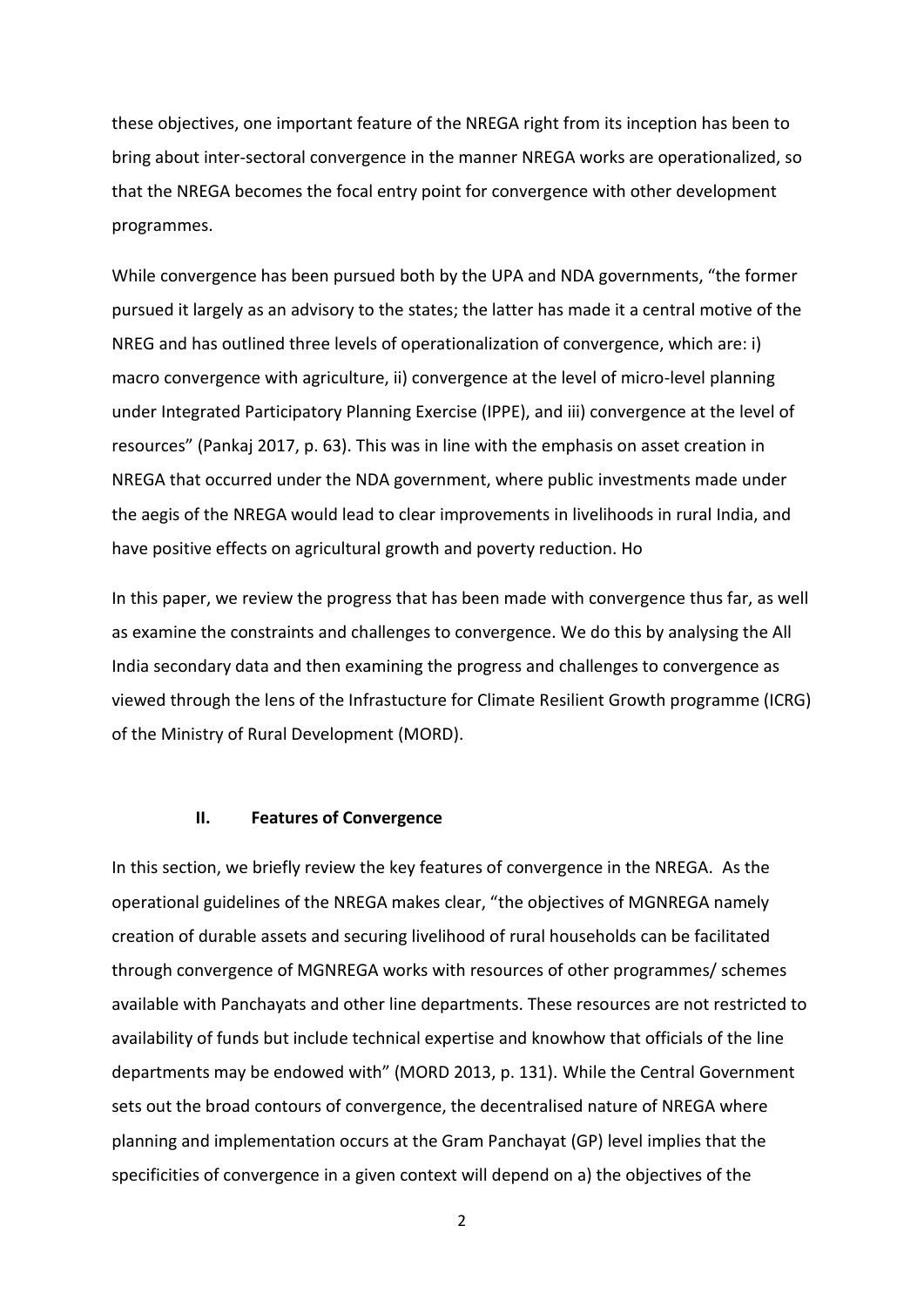convergence and b) the nature and quantum of resources for convergence. Four modes of convergence are possible – firstly, funds may be made available from other schemes, to meet cost of an identifiable part of the project resulting in enhanced durability of assets created using NREGA funds; secondly, funds may be made available from other schemes as the livelihood component for the NREGA; thirdly, convergence may occur through the provision of technical inputs from concerned line departmental officials, and finally, a fourth mode of convergence would be to fill gaps, which would be pooling together funds of MGNREGA and other schemes and deploying pooled funds for creation of an asset.

Figure 1 provides examples of possible schemes for convergence. It is clear that a wide range of schemes and line departments can be involved in convergence, from NRLM to PMGSY to NHM. This suggests that in principle, most schemes targeted to rural areas allow the possibility of convergence with the NREGA.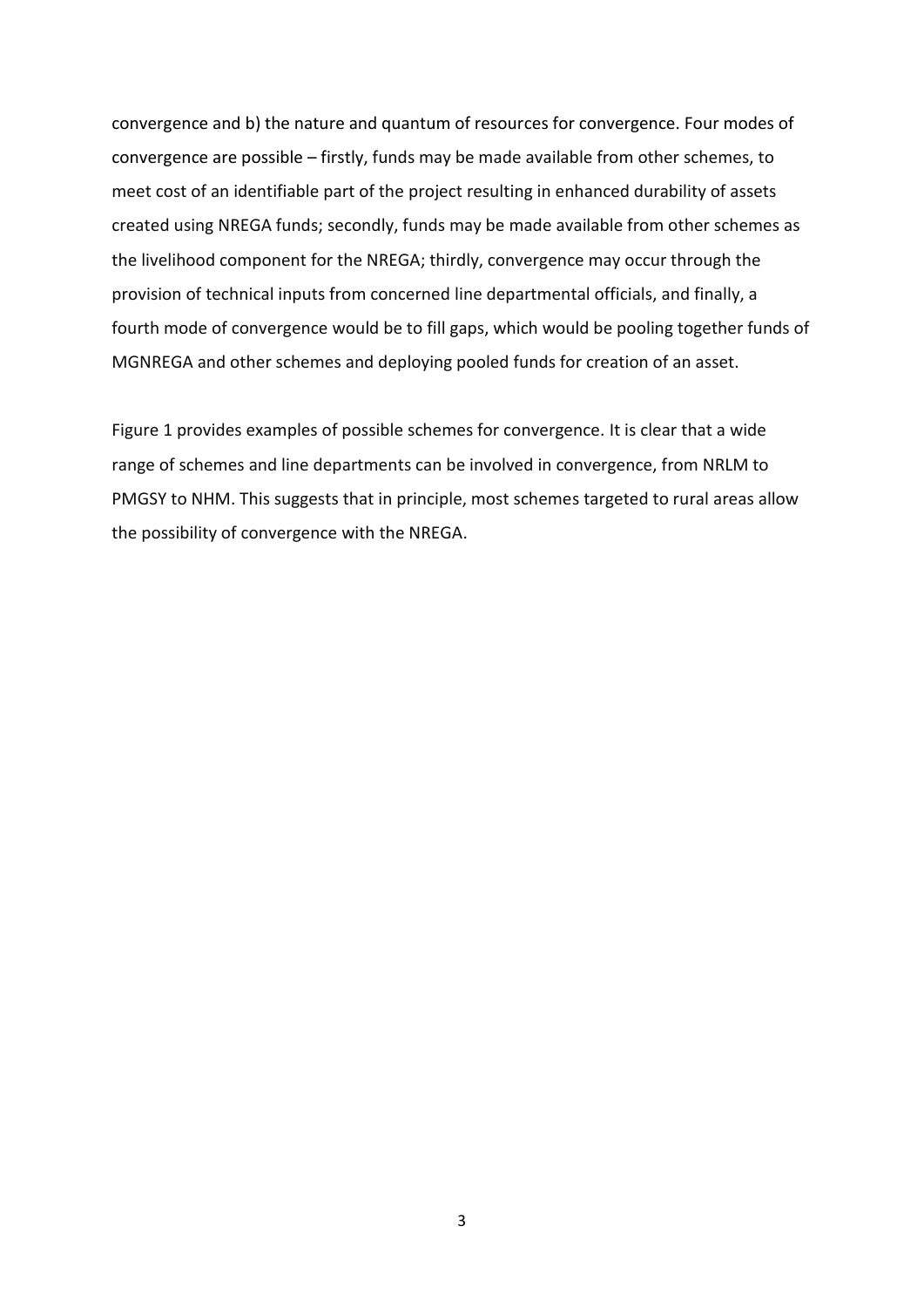## **Figure 1. Possible Schemes for Convergence**

| <b>For funds</b>                                    | For Technical & managerial expertise             |  |  |  |
|-----------------------------------------------------|--------------------------------------------------|--|--|--|
| <b>Central / State Finance Commission Grants</b>    | Programme Staff for implementation of any of the |  |  |  |
| National Rural Livelihood Mission(NRLM)             | schemes shown on the left                        |  |  |  |
| Integrated Watershed Management Programme<br>(IWMP) |                                                  |  |  |  |
| Total Sanitation Programme (TSC)                    |                                                  |  |  |  |
| Backward Region Grant Fund (BRGF)                   |                                                  |  |  |  |
| Rashtriya Krishi Vikas Yojana (RKVY)                |                                                  |  |  |  |
| RRR (Ministry of Water Resources)                   |                                                  |  |  |  |
| National Afforestation Programme (NAP)              |                                                  |  |  |  |
| Pradhan Mantri Gramin Sadak Yojana(PMGSY)           |                                                  |  |  |  |
| National Horticulture Mission (NHM)                 |                                                  |  |  |  |
| Schemes funded from State budget                    |                                                  |  |  |  |
| Source: MORD (2013)                                 |                                                  |  |  |  |

The operationalization of convergence requires the coordination between converging programmes and NREGA at three stages of implementation: i) planning; ii) works execution and iii) management (institutional arrangement). We discuss each of these stages in turn. *Planning*

The first step here is the identification of the projects that are to be executed in convergence mode that can then be discussed in the Gram Sabha in the project area. This occurs under the purview of the District Perspective Plan (DPP), which identifies the needs and gaps for different departmental projects. The convergence activities identified for execution under NREGA are then included in the annual shelf of works for NREGA and will be part of the labour budget. If source of funding is more than one; that is, other than NREGA; then both departments prepares a composite project defining activities with sources of funding.

## *Works Execution*

The parent department of the converging programme provides the necessary technical expertise to the Gram Sabha so that convergence takes place in a complementary manner. At the district level, the overall head of the convergence project is the District Collector/DDO/CEO of the Zilla Parishad, who oversees the planning and implementation of convergence projects. The NREGA component of the work taken under convergence is implemented by the Gram Sabha or other implementing agencies as prescribed by the Act,

4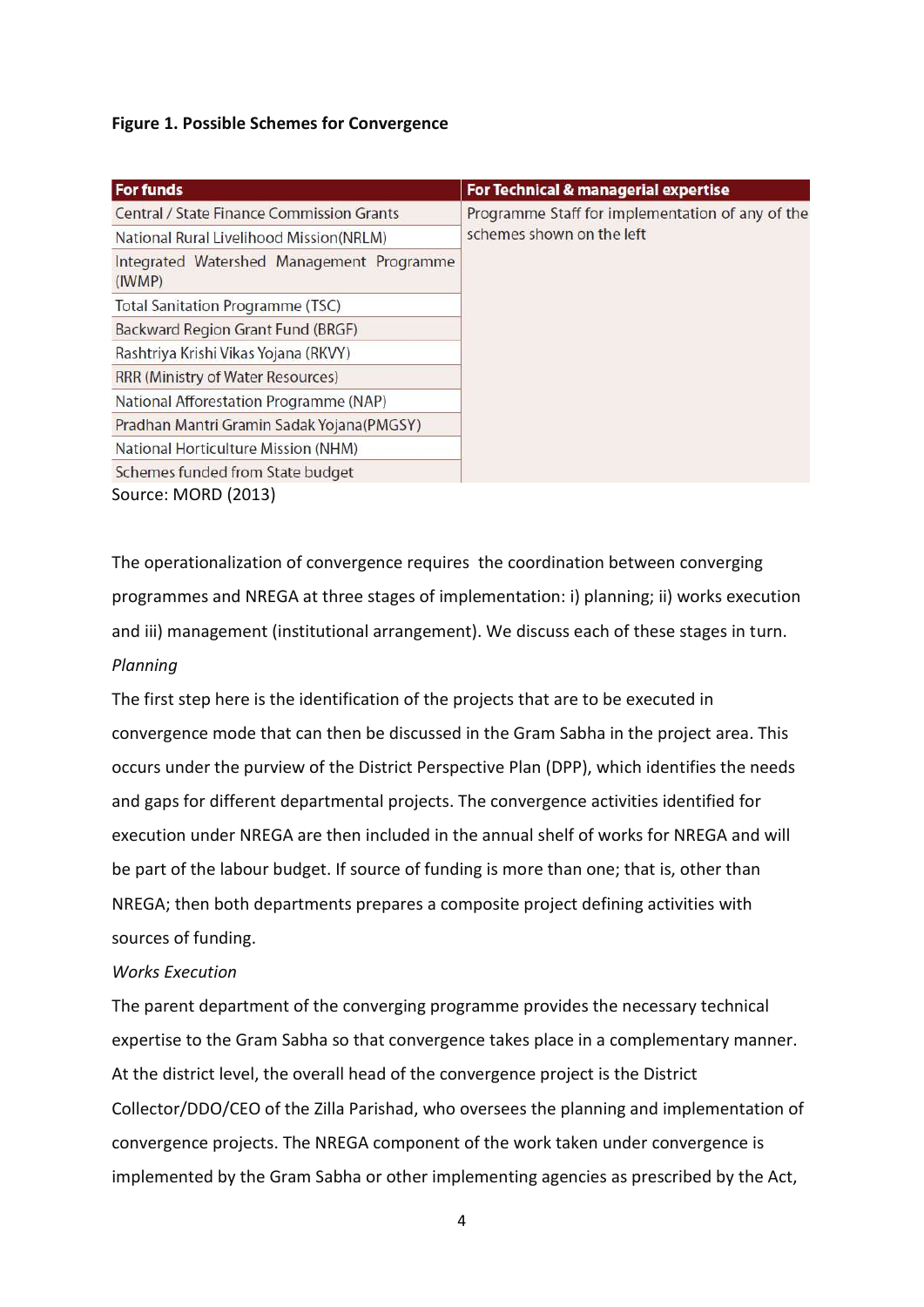and with the 60:40 ratio for wages and material costs maintained at the Gram Panchayat (GP) level for all works taken up by the GP. An important requirement here is that works identified under the NREGA should be planned and executed within the parameters of the NREGA. At the same time, for convergence to be successful, it is necessary that convergence projects are given the required priority by the Gram Sabhas.

#### *Management*

For effective convergence, there needs to be institutional arrangements for proper coordination at the District, Block and Village levels. The institutional platform for convergence will be the Gram Sabha in the first instance, followed by Gram Panchayat. At the district level, convergence would be executed under the leadership of the District Resource Group, where there would be representation from all line departments at the district level. The functions of the DRG were: ) to advise, formulate, appraise and monitor the implementation of NREGA works and the convergence model; ii) to identify common areas of convergence of work under different schemes; iii) to scrutinize the district plans and other schemes; iv) to examine the appropriateness as per the district hydro-geological, climatic conditions and adequacy of works in terms of likely demand and their feasibility; and v)

to ensure that sequencing of works selected by Gram Sabha under BREGA and the work taken up by the line department that is proposed for convergence are compatible with each other. Similar resource groups would be formed at the Block and Village level.

In principle, convergence can occur through three mechanisms: first, where more than one department in involved in the convergence works; second, where only one department is involved; and third, where convergence occurs at the village level (Figure 2). Examples of convergence are provided in Table 1, where it can be seen that convergence in NREGA is possible with a variety of line departments.



#### **Figure 2. Levels of Convergence**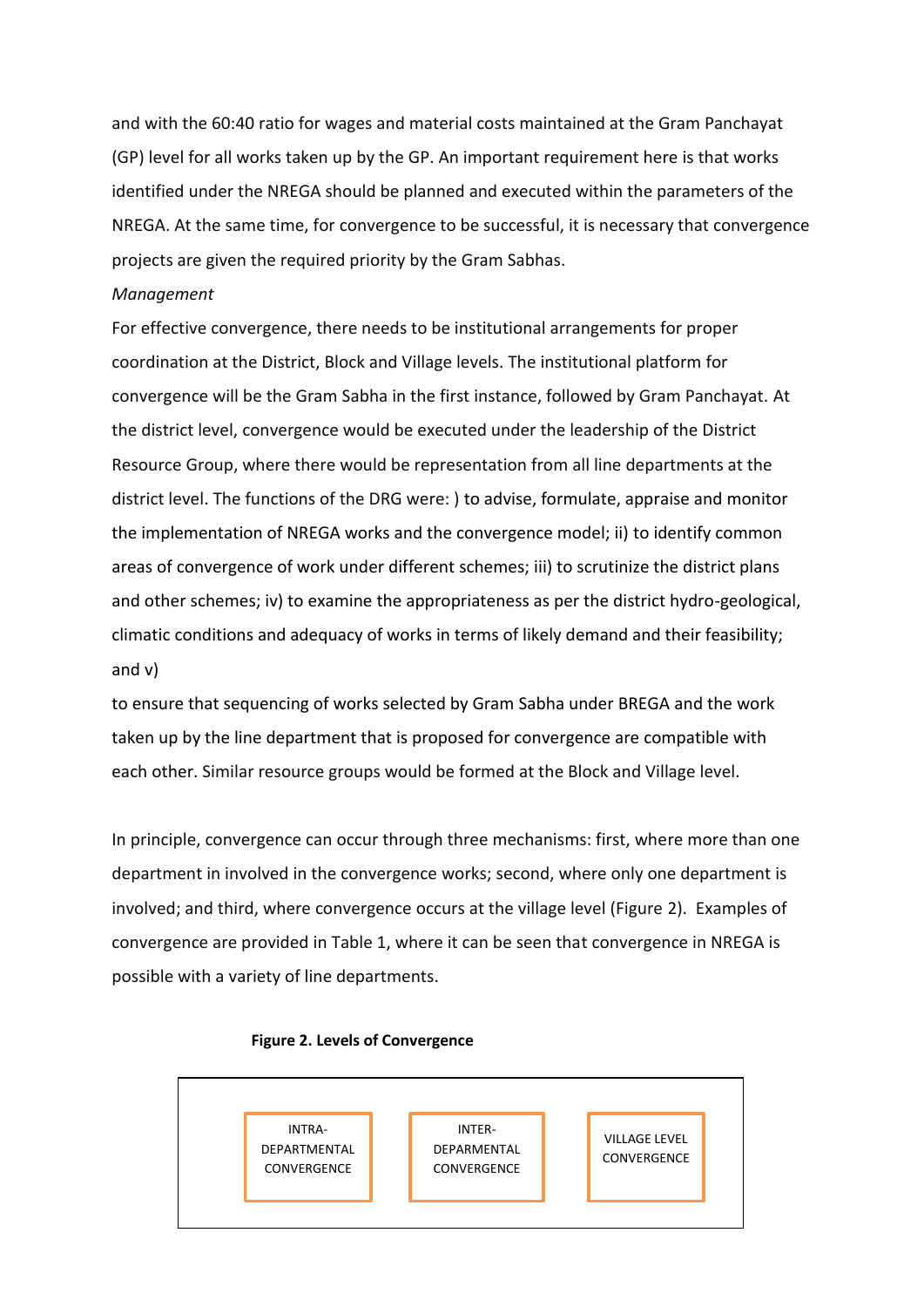#### **Source: our illustration**

|  |  | <b>Table 1. Examples of Convergence</b> |  |
|--|--|-----------------------------------------|--|
|--|--|-----------------------------------------|--|

| <b>Sector</b>    | <b>Work under NREGA</b>                                  | Work from resources of other<br>line departments            |
|------------------|----------------------------------------------------------|-------------------------------------------------------------|
| Horticulture     | Pits, trenches along<br>the boundary,<br>watering        | Saplings/seedlings for plantation,<br>fertilizer, pesticide |
| <b>Fisheries</b> | Construction of<br>tanks, desilting of<br>old tanks      | Fish seed, manure, artificial<br>manure                     |
| Sericulture      | Field preparation,<br>planting, weeding,<br>watering     | Fertilizer, pesticide, drip irrigation                      |
| Sanitation       | Digging for the<br>creation of leach<br>pits; earth work | Sanitation materials                                        |
| Forestry         | Contour trench,<br>pits, fencing,<br>watering            | Nursery development, saplings                               |
| Agriculture      | Land development<br>field ponds                          | Seeds and tools for agriculture,<br>fertiliser              |

## **III. Patterns of Convergence at the All India level**

What has been the progress with convergence across India thus far? In Table 2, we provide the total expenditure as well as total expenditure under convergence across different works categories in 2016-2017. In absolute terms, in 2016-2017, convergence has been mostly observed in rural connectivity with Rs 149689 lakh spent, works on individual land with Rs 134517 lakh spent, drought proofing with Rs. 61920 lakh expenditures, followed by water conservation and water harvesting with Rs 35723, anganwadi/other rural infrastructure with Rs 32942 lakh spent and land development with Rs 319235 lakh spent. However, in terms of proportions of total expenditure, the most successful has been anganwadi/other rural infrastructure, with 44 per cent of all expenditures under convergence, and 32 per cent in all labour expenditures. For most categories, one sees very little evidence of convergence as proportion of total expenditures, where less than 20 per cent of all expenditures have been in works under convergence.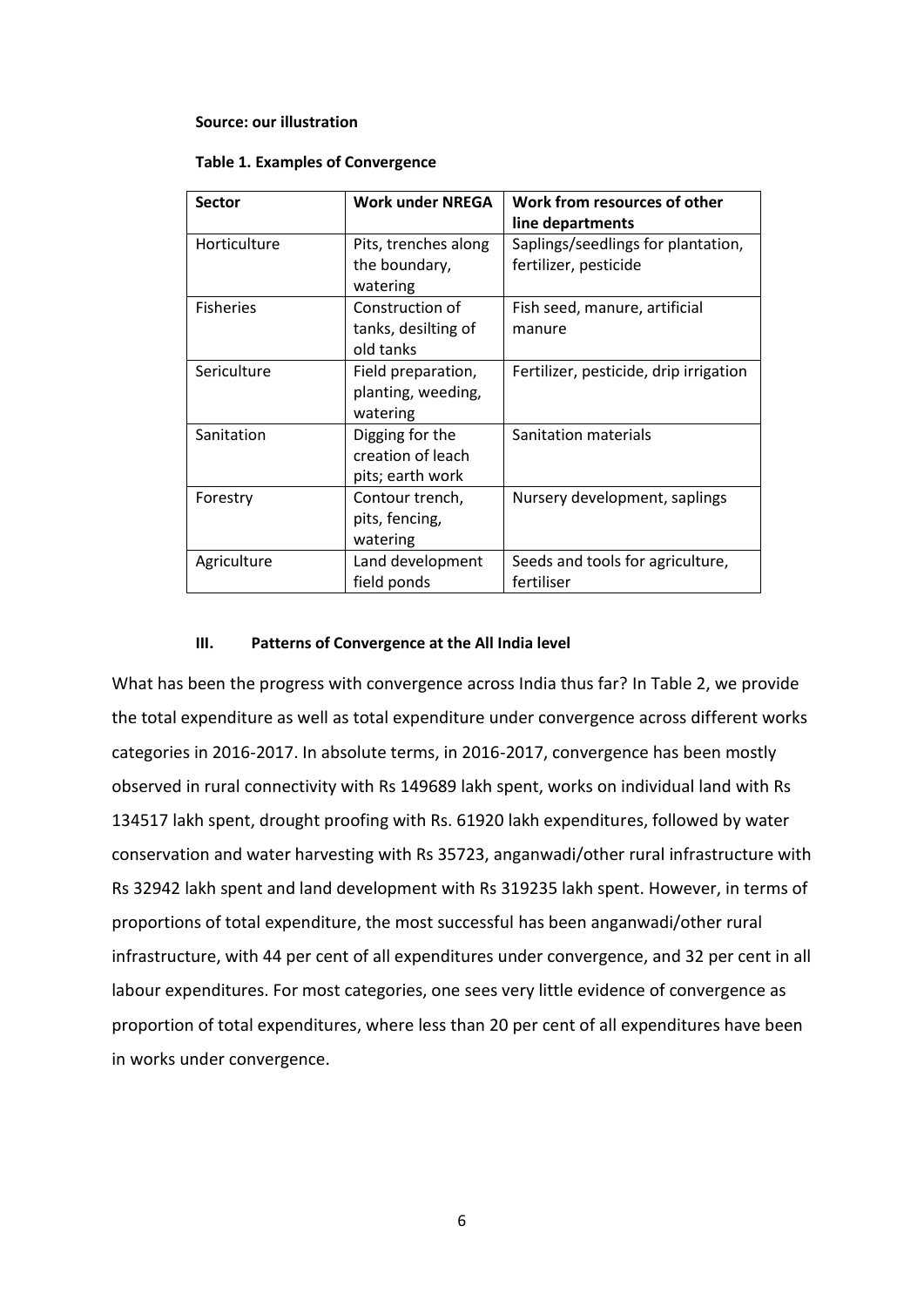| <b>Work Category</b>                                 | <b>Expenditure (In Lakhs)</b> |                 | <b>Expenditure under</b><br>Convergence (In Lakhs) |             | Per cent expenditure under<br>convergence |              |                |                 |                |
|------------------------------------------------------|-------------------------------|-----------------|----------------------------------------------------|-------------|-------------------------------------------|--------------|----------------|-----------------|----------------|
|                                                      | Labour                        | <b>Material</b> | <b>Total</b>                                       | Labour      | <b>Material</b>                           | <b>Total</b> | Labour         | <b>Material</b> | <b>Total</b>   |
| Anganwadi/Other<br>Rural<br>Infrastructure           | 20295                         | 54233           | 74528                                              | 6469        | 26473                                     | 32942        | 32             | 49              | 44             |
| <b>Bharat Nirman</b><br>Rajeev Gandhi<br>Sewa Kendra | 9171                          | 76999           | 86170                                              | 1199        | 10478                                     | 11678        | 13             | 14              | 14             |
| <b>Coastal Areas</b>                                 | 123                           | 141             | 264                                                | $\mathbf 0$ | $\mathbf 0$                               | $\Omega$     | $\mathbf 0$    | $\mathbf 0$     | $\Omega$       |
| <b>Drought Proofing</b>                              | 214074                        | 87573           | 301646                                             | 42072       | 19847                                     | 61920        | 20             | 23              | 21             |
| <b>Fisheries</b>                                     | 16184                         | 1363            | 17548                                              | 1478        | 73                                        | 1551         | 9              | 5               | 9              |
| Flood Control and<br>Protection                      | 169748                        | 64085           | 233833                                             | 7743        | 1344                                      | 9087         | 5              | $\overline{2}$  | $\overline{4}$ |
| Food Grain                                           | 4490                          | 8216            | 12706                                              | 641         | 1562                                      | 2203         | 14             | 19              | 17             |
| Land<br>Development                                  | 418950                        | 49842           | 468792                                             | 30468       | 1467                                      | 31935        | $\overline{7}$ | $\overline{3}$  | $\overline{7}$ |
| Micro Irrigation<br>Works                            | 248708                        | 39691           | 288399                                             | 18441       | 3043                                      | 21484        | $\overline{7}$ | 8               | $\overline{7}$ |
| Other Works                                          | 47207                         | 43409           | 90617                                              | 4934        | 6683                                      | 11616        | 10             | 15              | 13             |
| Play Ground                                          | 15198                         | 4430            | 19628                                              | 392         | 94                                        | 486          | 3              | $\overline{2}$  | $\overline{2}$ |
| Renovation of<br>traditional water<br>bodies         | 601087                        | 40866           | 641953                                             | 21098       | 1411                                      | 22510        | $\overline{4}$ | 3               | $\overline{4}$ |
| <b>Rural Connectivity</b>                            | 771346                        | 531911          | 1303256                                            | 42549       | 107139                                    | 149689       | 6              | 20              | 11             |
| <b>Rural Drinking</b><br>Water                       | 11140                         | 8276            | 19416                                              | 107         | 245                                       | 352          | $\mathbf{1}$   | 3               | $\overline{2}$ |
| <b>Rural Sanitation</b>                              | 46352                         | 107532          | 153884                                             | 2058        | 4523                                      | 6580         | $\overline{4}$ | 4               | $\overline{4}$ |
| Water<br>Conservation and<br><b>Water Harvesting</b> | 699455                        | 100809          | 800264                                             | 31748       | 3975                                      | 35723        | 5              | 4               | $\overline{4}$ |
| Works on<br>Individuals Land<br>(Category IV)        | 781027                        | 213288          | 994315                                             | 127297      | 7220                                      | 134517       | 16             | $\overline{3}$  | 14             |
| <b>Total</b>                                         | 4074554                       | 1432665         | 5507220                                            | 338695      | 195576                                    | 534271       | 8              | 14              | 10             |

## **Table 2. Convergence By Work Category, 2016-2017**

Source:<http://nrega.nic.in/netnrega/convergence>

Across states, we also see different rates of progress on convergence (Table 3). The most successful state so far in terms of total works under convergence is Madhya Pradesh, where 18337 ongoing works are under convergence and 8729 works have been completed under convergence. This is followed by West Bengal, where 7964 ongoing works are under convergence and 365 works have been completed under convergence. In contrast, for the vast majority of states, the total works taken up for convergence is very low.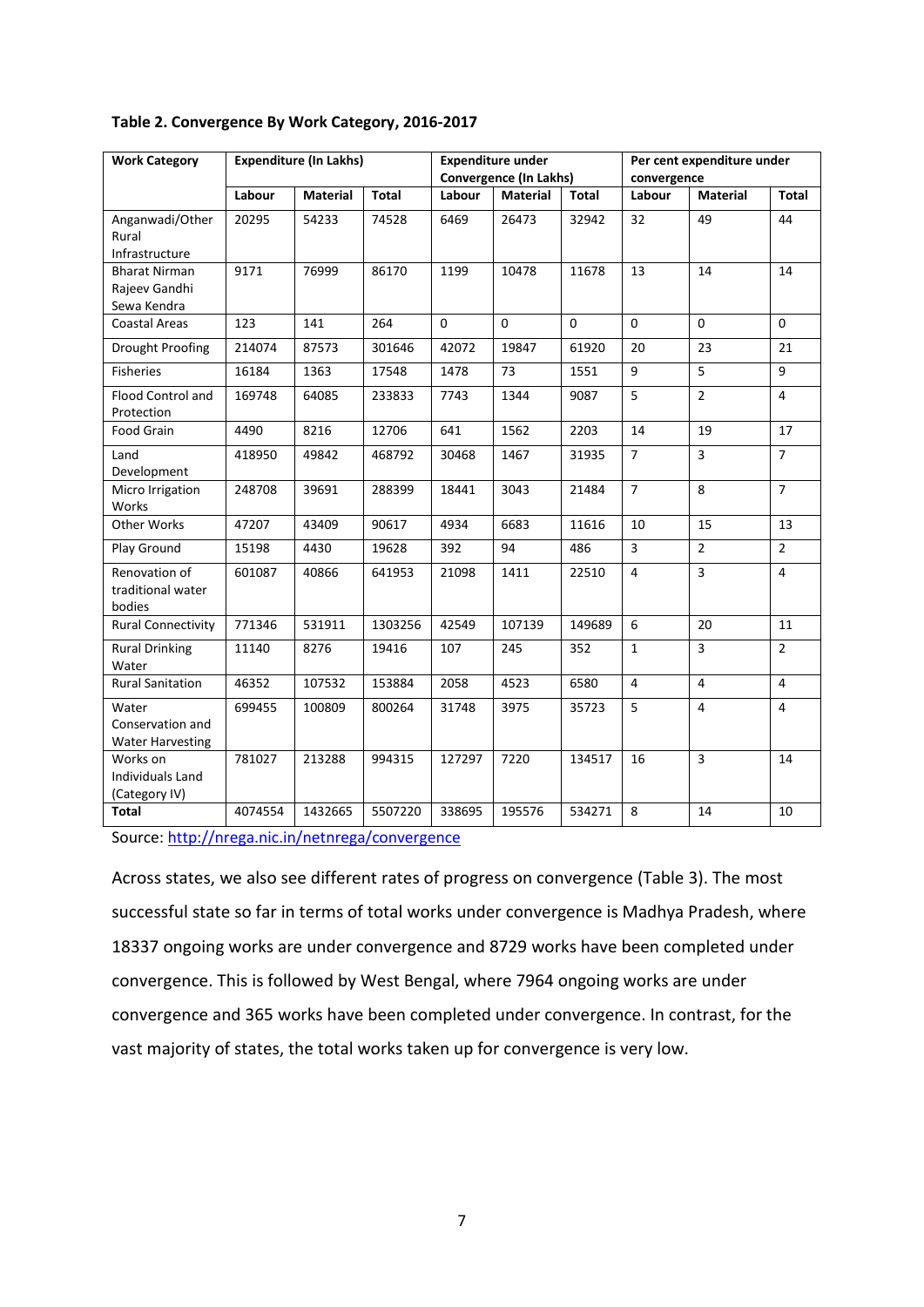| <b>States</b>                      | Type of convergence         |                             |                             |                             | Total works taken up |                |
|------------------------------------|-----------------------------|-----------------------------|-----------------------------|-----------------------------|----------------------|----------------|
|                                    |                             |                             |                             |                             | under convergence    |                |
|                                    | <b>Total works</b><br>under | <b>Total works</b><br>under | <b>Total works</b><br>under | <b>Total works</b><br>under | Ongoing              | Completed      |
|                                    | financial                   | technical                   | livelihood                  | capacity                    |                      |                |
|                                    | convergence                 | convergence                 | convergence                 | building                    |                      |                |
|                                    |                             |                             |                             | convergence                 |                      |                |
| <b>ANDHRA</b><br>PRADESH           | $\mathbf 0$                 | $\mathbf 0$                 | $\pmb{0}$                   | 0                           | 0                    | 0              |
| <b>ARUNACHAL</b><br><b>PRADESH</b> | $\mathbf{1}$                | $\mathbf 0$                 | 0                           | $\pmb{0}$                   | $\pmb{0}$            | $\mathbf 0$    |
| <b>ASSAM</b>                       | 4                           | 5                           | $\overline{2}$              | $\pmb{0}$                   | $\mathbf 0$          | $\mathbf 0$    |
| <b>BIHAR</b>                       | $\mathbf 0$                 | $\pmb{0}$                   | $\pmb{0}$                   | 0                           | $\mathbf 0$          | $\mathbf 0$    |
| <b>CHHATTISGARH</b>                | 167                         | 42                          | 17                          | 8                           | 171                  | $\mathbf 0$    |
| GOA                                | $\mathbf 0$                 | $\mathbf 0$                 | $\mathbf 0$                 | $\pmb{0}$                   | $\mathbf 0$          | $\mathbf 0$    |
| <b>GUJARAT</b>                     | 266                         | 20                          | 6                           | 6                           | 208                  | 30             |
| <b>HARYANA</b>                     | 19                          | 53                          | 0                           | 57                          | 48                   | 14             |
| <b>HIMACHAL</b><br><b>PRADESH</b>  | $\overline{7}$              | $\mathbf 1$                 | $\mathbf{1}$                | $\pmb{0}$                   | $\overline{2}$       | 0              |
| <b>JAMMU AND</b><br><b>KASHMIR</b> | $\mathbf 0$                 | $\mathbf 0$                 | 0                           | $\mathbf 0$                 | $\pmb{0}$            | $\mathbf 0$    |
| <b>JHARKHAND</b>                   | 18                          | 17                          | 11                          | $\overline{2}$              | $\mathbf 0$          | $\mathbf 0$    |
| <b>KARNATAKA</b>                   | 39                          | 61                          | $\overline{7}$              | $\mathbf 1$                 | 6                    | $\overline{4}$ |
| <b>KERALA</b>                      | $\mathbf 0$                 | $\mathbf{0}$                | $\mathbf 0$                 | $\mathbf{0}$                | $\mathbf 0$          | $\mathbf 0$    |
| <b>MADHYA</b><br><b>PRADESH</b>    | 27134                       | 6686                        | 307                         | 342                         | 18337                | 8729           |
| <b>MAHARASHTRA</b>                 | 1931                        | $\mathsf S$                 | 272                         | $\mathbf{1}$                | 25                   | 1899           |
| <b>MANIPUR</b>                     | $\mathbf 0$                 | $\mathbf 0$                 | 0                           | $\pmb{0}$                   | $\pmb{0}$            | $\mathbf 0$    |
| <b>MEGHALAYA</b>                   | $\overline{7}$              | $\overline{7}$              | 237                         | $\overline{2}$              | 258                  | $\mathbf 0$    |
| <b>MIZORAM</b>                     | 29                          | 213                         | 89                          | 5                           | 115                  | 128            |
| <b>NAGALAND</b>                    | $\overline{4}$              | 193                         | $\overline{2}$              | $\pmb{0}$                   | 136                  | 53             |
| <b>ODISHA</b>                      | 126                         | 68                          | 59                          | 20                          | 61                   | 10             |
| <b>PUNJAB</b>                      | $\mathbf 0$                 | $\mathbf 0$                 | $\mathbf 0$                 | 0                           | $\pmb{0}$            | 0              |
| <b>RAJASTHAN</b>                   | 2181                        | 1514                        | 416                         | 12                          | 937                  | 1269           |
| <b>SIKKIM</b>                      | 12                          | 0                           | 278                         | 0                           | 287                  | $\overline{2}$ |
| <b>TAMIL NADU</b>                  | $\mathbf 0$                 | 0                           | 0                           | 0                           | $\mathbf 0$          | $\mathbf 0$    |
| <b>TELANGANA</b>                   | $\mathbf{0}$                | 0                           | 0                           | 0                           | $\mathbf 0$          | $\mathbf 0$    |
| <b>TRIPURA</b>                     | 179                         | 1950                        | 916                         | 5                           | 1732                 | 254            |
| <b>UTTAR PRADESH</b>               | 10                          | 8                           | $\mathbf{3}$                | 3                           | $\mathbf{3}$         | 0              |
| <b>UTTARAKHAND</b>                 | 39                          | 16                          | 24                          | 10                          | 11                   | $\mathbf{1}$   |
| <b>WEST BENGAL</b>                 | 8409                        | 111                         | 3598                        | 245                         | 7964                 | 365            |
| All India                          | 40582                       | 10970                       | 6245                        | 719                         | 30301                | 12758          |
| Percentage                         | 69.4                        | 22.7                        | 12.5                        | 1.6                         | ---                  |                |

## **Table 3. Type of Convergence, By State, 2016-2017**

Source:<http://nrega.nic.in/netnrega/convergence>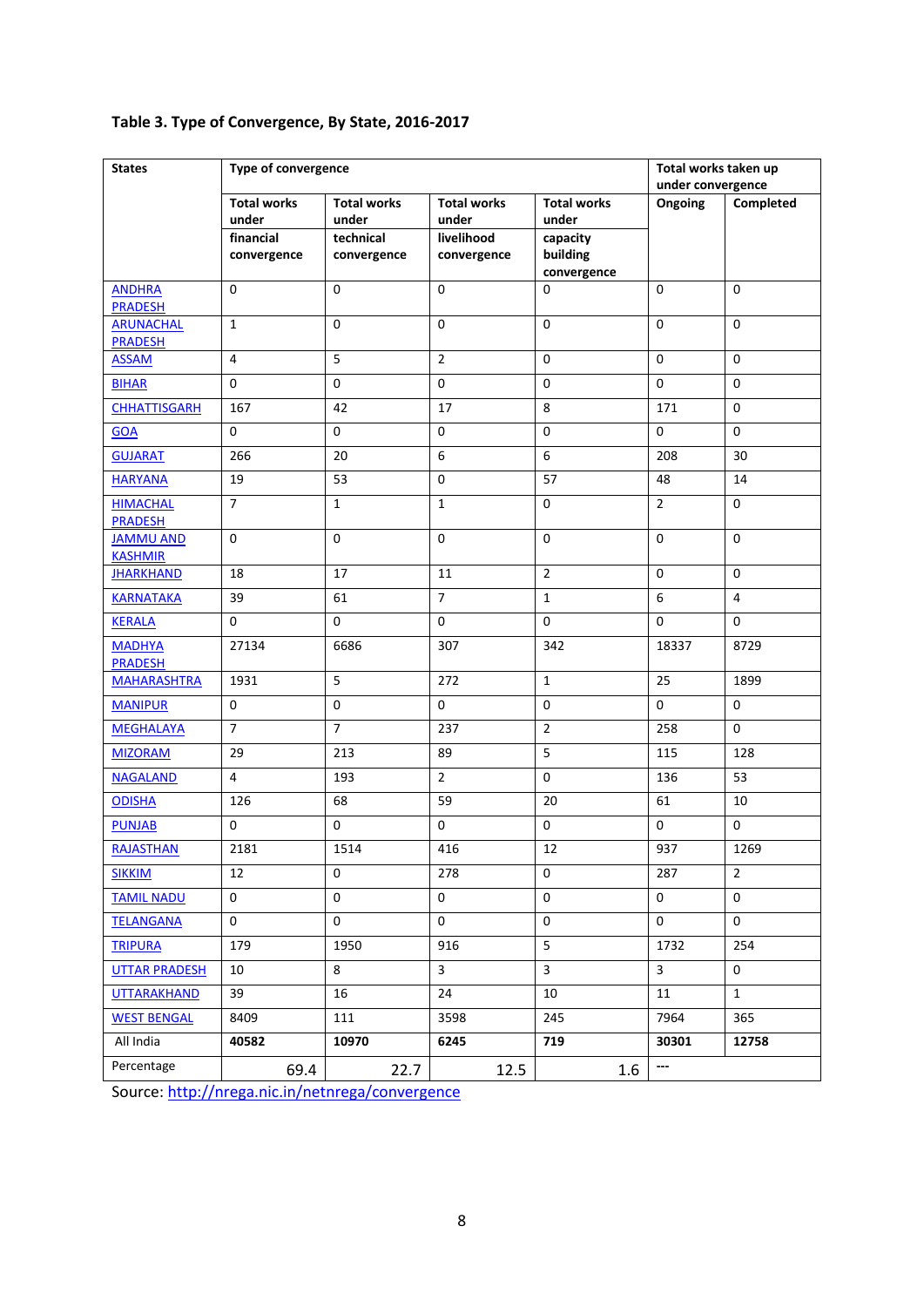We also see different levels of contribution to convergence by line departments across states (Table 4). The high performers have been Gujarat, Madhya Pradesh, Mizoram and Sikkim, with large contributions of line departments to convergence (there is an anomaly in the numbers reported for Madhya Pradesh and Mizoram in the NREGA website, with the percentages exceeding 100 per cent). For states such as Andhra Pradesh, Kerala, Tamil Nadu and West Bengal, the contribution from line departments have been low, in spite of large expenditures on convergence works. This is also evident from the data on State Convergence Plans, where again, we see that Madhya Pradesh and West Bengal have done well, in obtaining contributions from line departments (Table 5).

Overall, we see clear differences in rates of progress on convergence across work category and across states. This is evident whether one uses total expenditures under convergence, proportion of works under convergence or contribution from line departments. It should be noted that the three focus states of ICRG are Bihar, Chhattisgarh and Odisha. Among these three states, Chhattisgarh has performed the best by our measures of convergence, followed by Odisha, then Bihar.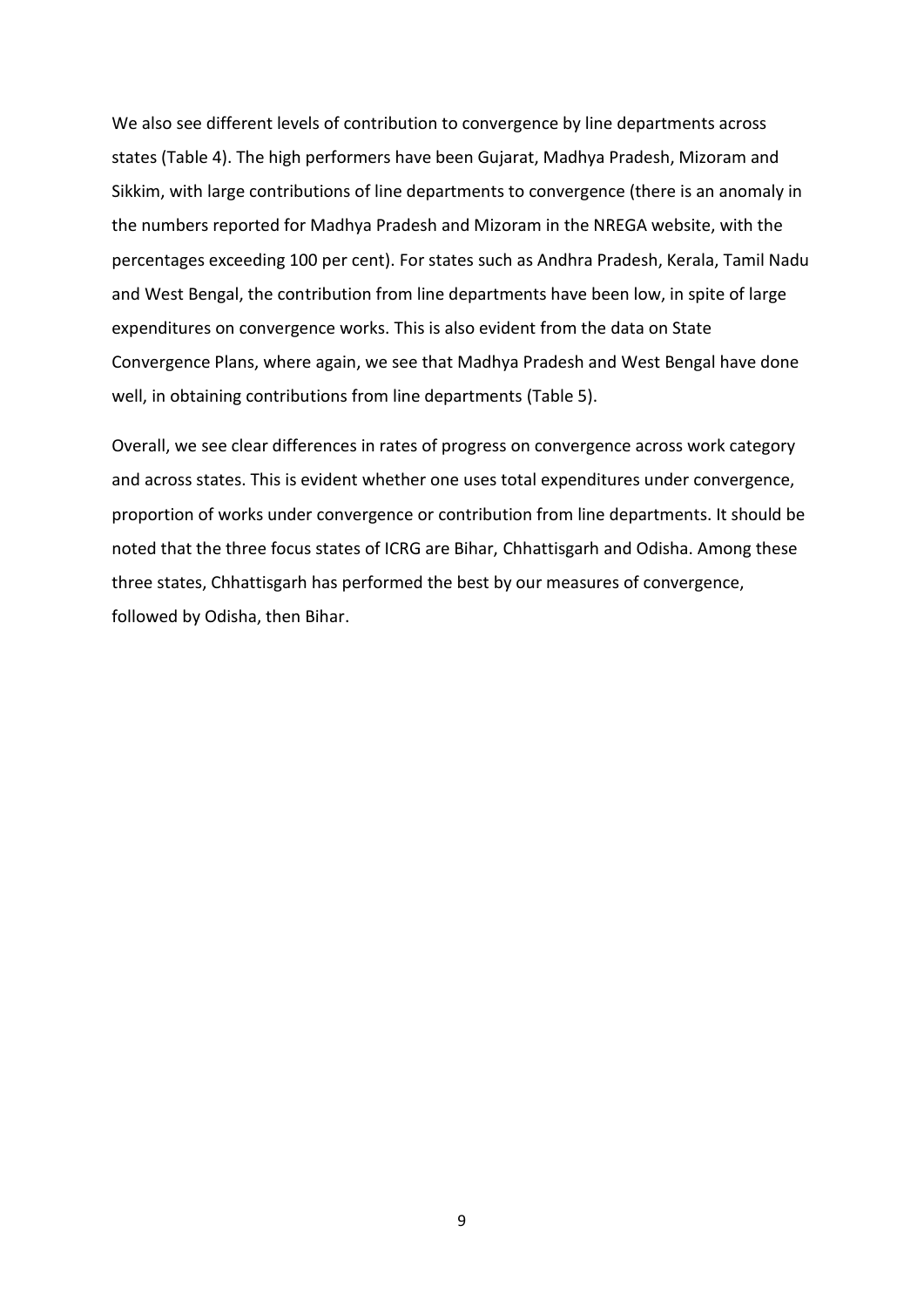#### **States Total works taken up Line department contribution Percentage of expenditure of line dept for with convergence under convergence convergence** works (%) (in lakh) (in lakh) **Expenditure on Expenditure on Expenditure on Expenditure on Expenditure on Expenditure on ongoing works Completed works ongoing works Completed works ongoing works Completed works** [ANDHRA](file:///C:/Users/mzdssks2/AppData/Local/Microsoft/Downloads/ConvergenceReport2.aspx%3flflag=eng&page=s&state_name=ANDHRA+PRADESH&state_code=02&fin_year=2016-2017&Digest=ltum9mhCgSRyByVLqr83jw)  [PRADESH](file:///C:/Users/mzdssks2/AppData/Local/Microsoft/Downloads/ConvergenceReport2.aspx%3flflag=eng&page=s&state_name=ANDHRA+PRADESH&state_code=02&fin_year=2016-2017&Digest=ltum9mhCgSRyByVLqr83jw) 50526 49741 0 0 0 0 **ARUNACHAL** [PRADESH](file:///C:/Users/mzdssks2/AppData/Local/Microsoft/Downloads/ConvergenceReport2.aspx%3flflag=eng&page=s&state_name=ARUNACHAL+PRADESH&state_code=03&fin_year=2016-2017&Digest=IslvASWk+5oznlzXP9v6gA) 221 105 0 0 0 0 [ASSAM](file:///C:/Users/mzdssks2/AppData/Local/Microsoft/Downloads/ConvergenceReport2.aspx%3flflag=eng&page=s&state_name=ASSAM&state_code=04&fin_year=2016-2017&Digest=22jJ5oMa+Oi86LpPlrg77g) 333 736 0 0 0 0 <u>[BIHAR](file:///C:/Users/mzdssks2/AppData/Local/Microsoft/Downloads/ConvergenceReport2.aspx%3flflag=eng&page=s&state_name=BIHAR&state_code=05&fin_year=2016-2017&Digest=LYYsnAASQrRPBITPllgCqw)</u> | 1702 | 659 | 0 | 0 | 0 | 0 | 0 [CHHATTISGARH](file:///C:/Users/mzdssks2/AppData/Local/Microsoft/Downloads/ConvergenceReport2.aspx%3flflag=eng&page=s&state_name=CHHATTISGARH&state_code=33&fin_year=2016-2017&Digest=waSQoHGXAtk6Ba5/zPKj7w) 2288 6333 0 0 0 0.01 0 [GOA](file:///C:/Users/mzdssks2/AppData/Local/Microsoft/Downloads/ConvergenceReport2.aspx%3flflag=eng&page=s&state_name=GOA&state_code=10&fin_year=2016-2017&Digest=ULb0KXUqe7mAV+9h0z8jYw) | 0 | 0 | 0 | 0 | 0 | 0 | 0 <u>[GUJARAT](file:///C:/Users/mzdssks2/AppData/Local/Microsoft/Downloads/ConvergenceReport2.aspx%3flflag=eng&page=s&state_name=GUJARAT&state_code=11&fin_year=2016-2017&Digest=dkU23WCPaIcS1w8/wUeq6Q)</u> 831 | 2351 | 285 | 40 | 34.27 | 1.7 10.02 158 13009 | 8 0 5.1 1 0.02 158 | 9.02 **HIMACHAL [PRADESH](file:///C:/Users/mzdssks2/AppData/Local/Microsoft/Downloads/ConvergenceReport2.aspx%3flflag=eng&page=s&state_name=HIMACHAL+PRADESH&state_code=13&fin_year=2016-2017&Digest=NrAy2t14DKhlgx6GkXwmdA)** 52 618 1 0 1.44 0 [JAMMU AND](file:///C:/Users/mzdssks2/AppData/Local/Microsoft/Downloads/ConvergenceReport2.aspx%3flflag=eng&page=s&state_name=JAMMU+AND+KASHMIR&state_code=14&fin_year=2016-2017&Digest=EmY/5CeAERh/j/avvb3gw)  **[KASHMIR](file:///C:/Users/mzdssks2/AppData/Local/Microsoft/Downloads/ConvergenceReport2.aspx%3flflag=eng&page=s&state_name=JAMMU+AND+KASHMIR&state_code=14&fin_year=2016-2017&Digest=EmY/5CeAERh/j/avvb3gw)** 180 | 1286 | 0 | 0 | 0 | 0 | 0 THARKHAND 915 2068 0 0 0 0 <u>[KARNATAKA](file:///C:/Users/mzdssks2/AppData/Local/Microsoft/Downloads/ConvergenceReport2.aspx%3flflag=eng&page=s&state_name=KARNATAKA&state_code=15&fin_year=2016-2017&Digest=YVeYoWXKhTEKb0gmxj7U+A)</u> | 1646 | 3501 | 3 | 0 | 0.21 | 0.01 K<u>ERALA</u> | 363 | 17000 | 0 | 0 | 0 | 0 | 0 **MADHYA** [PRADESH](file:///C:/Users/mzdssks2/AppData/Local/Microsoft/Downloads/ConvergenceReport2.aspx%3flflag=eng&page=s&state_name=MADHYA+PRADESH&state_code=17&fin_year=2016-2017&Digest=Xy/UoyuVhPCIbFWVPqBwbw) 5456 29572 8256 3114 151.33 10.53 [MAHARASHTRA](file:///C:/Users/mzdssks2/AppData/Local/Microsoft/Downloads/ConvergenceReport2.aspx%3flflag=eng&page=s&state_name=MAHARASHTRA&state_code=18&fin_year=2016-2017&Digest=9tSYGxg7ijyV0mzpmMYDRg) 1637 6924 1 75 0.08 1.09 <u>[MANIPUR](file:///C:/Users/mzdssks2/AppData/Local/Microsoft/Downloads/ConvergenceReport2.aspx%3flflag=eng&page=s&state_name=MANIPUR&state_code=20&fin_year=2016-2017&Digest=RTIuT+nbBXMc893pOHyo9A)</u> | 0 0 | 0 | 0 | 0 0 | 0 0 | 0 0 | 0 0 | 0 0 | 0 0 | 0 0 | 0 0 | 0 0 | 0 0 | 0 0 | 0 0 | 0 0 | 0 0 | 0 <u>[MEGHALAYA](file:///C:/Users/mzdssks2/AppData/Local/Microsoft/Downloads/ConvergenceReport2.aspx%3flflag=eng&page=s&state_name=MEGHALAYA&state_code=21&fin_year=2016-2017&Digest=0DOyITyQJ67G2Q7oeQhhCw)</u> | 48 | 228 | 0 | 0 | 0 | 0 | 0 <u>[MIZORAM](file:///C:/Users/mzdssks2/AppData/Local/Microsoft/Downloads/ConvergenceReport2.aspx%3flflag=eng&page=s&state_name=MIZORAM&state_code=22&fin_year=2016-2017&Digest=z1NgktY2pic1qd9FvKT/fQ)</u> 21 962 42 36 201.86 3.71 <mark>[NAGALAND](file:///C:/Users/mzdssks2/AppData/Local/Microsoft/Downloads/ConvergenceReport2.aspx%3flflag=eng&page=s&state_name=NAGALAND&state_code=23&fin_year=2016-2017&Digest=cCTSq581IEYczRm3tuzpSA)</mark> | 0 | 639 | 0 | 0 | 0 | 0 | 0 [ODISHA](file:///C:/Users/mzdssks2/AppData/Local/Microsoft/Downloads/ConvergenceReport2.aspx%3flflag=eng&page=s&state_name=ODISHA&state_code=24&fin_year=2016-2017&Digest=pIrDLQyc8OfWh68eaSqLJQ) 3948 8590 22 0 0.56 0.01 <u>[PUNJAB](file:///C:/Users/mzdssks2/AppData/Local/Microsoft/Downloads/ConvergenceReport2.aspx%3flflag=eng&page=s&state_name=PUNJAB&state_code=26&fin_year=2016-2017&Digest=gKz1PP6bLZyjygghPJzD+A)</u> | 147 | 550 | 0 | 0 | 0 | 0 | 0 [RAJASTHAN](file:///C:/Users/mzdssks2/AppData/Local/Microsoft/Downloads/ConvergenceReport2.aspx%3flflag=eng&page=s&state_name=RAJASTHAN&state_code=27&fin_year=2016-2017&Digest=eM1EUik/oXdedvASuPkIqA) | 7525 | 20365 | 404 | 182 | 5.36 | 0.89 [SIKKIM](file:///C:/Users/mzdssks2/AppData/Local/Microsoft/Downloads/ConvergenceReport2.aspx%3flflag=eng&page=s&state_name=SIKKIM&state_code=28&fin_year=2016-2017&Digest=+7acpzjlX/AD0Jkj4fsNlw) 559 4531 210 1 37.52 0.03 [TAMIL NADU](file:///C:/Users/mzdssks2/AppData/Local/Microsoft/Downloads/ConvergenceReport2.aspx%3flflag=eng&page=s&state_name=TAMIL+NADU&state_code=29&fin_year=2016-2017&Digest=GBhufyKdClt4wMLbwkpOoA) 646 13929 0 0 0 0 [TELANGANA](file:///C:/Users/mzdssks2/AppData/Local/Microsoft/Downloads/ConvergenceReport2.aspx%3flflag=eng&page=s&state_name=TELANGANA&state_code=36&fin_year=2016-2017&Digest=3WwnCwuXSlFO6lhj0vr26A) 21165 1441 0 0 0 0 T<mark>ripura</mark> | 5797 | 38516 | 17 | 101 | 0.3 | 0.26 [UTTAR PRADESH](file:///C:/Users/mzdssks2/AppData/Local/Microsoft/Downloads/ConvergenceReport2.aspx%3flflag=eng&page=s&state_name=UTTAR+PRADESH&state_code=31&fin_year=2016-2017&Digest=XxHgIH1RH5DjMNKSGlDPaA) 644 14113 6 0 1 [UTTARAKHAND](file:///C:/Users/mzdssks2/AppData/Local/Microsoft/Downloads/ConvergenceReport2.aspx%3flflag=eng&page=s&state_name=UTTARAKHAND&state_code=35&fin_year=2016-2017&Digest=NM2jMt4m7uTn31gWV/2wQw) 300 2231 1 0 0.46 0 [WEST BENGAL](file:///C:/Users/mzdssks2/AppData/Local/Microsoft/Downloads/ConvergenceReport2.aspx%3flflag=eng&page=s&state_name=WEST+BENGAL&state_code=32&fin_year=2016-2017&Digest=CUWePmlgkuwnOtjGSNjuUA) 26100 165949 4027 151 15.43 0.09 All India **133206 395947 13284 3702 9.97 0.93**

#### **Table 4. Line Department Contribution to Convergence, By State, 2016-2017**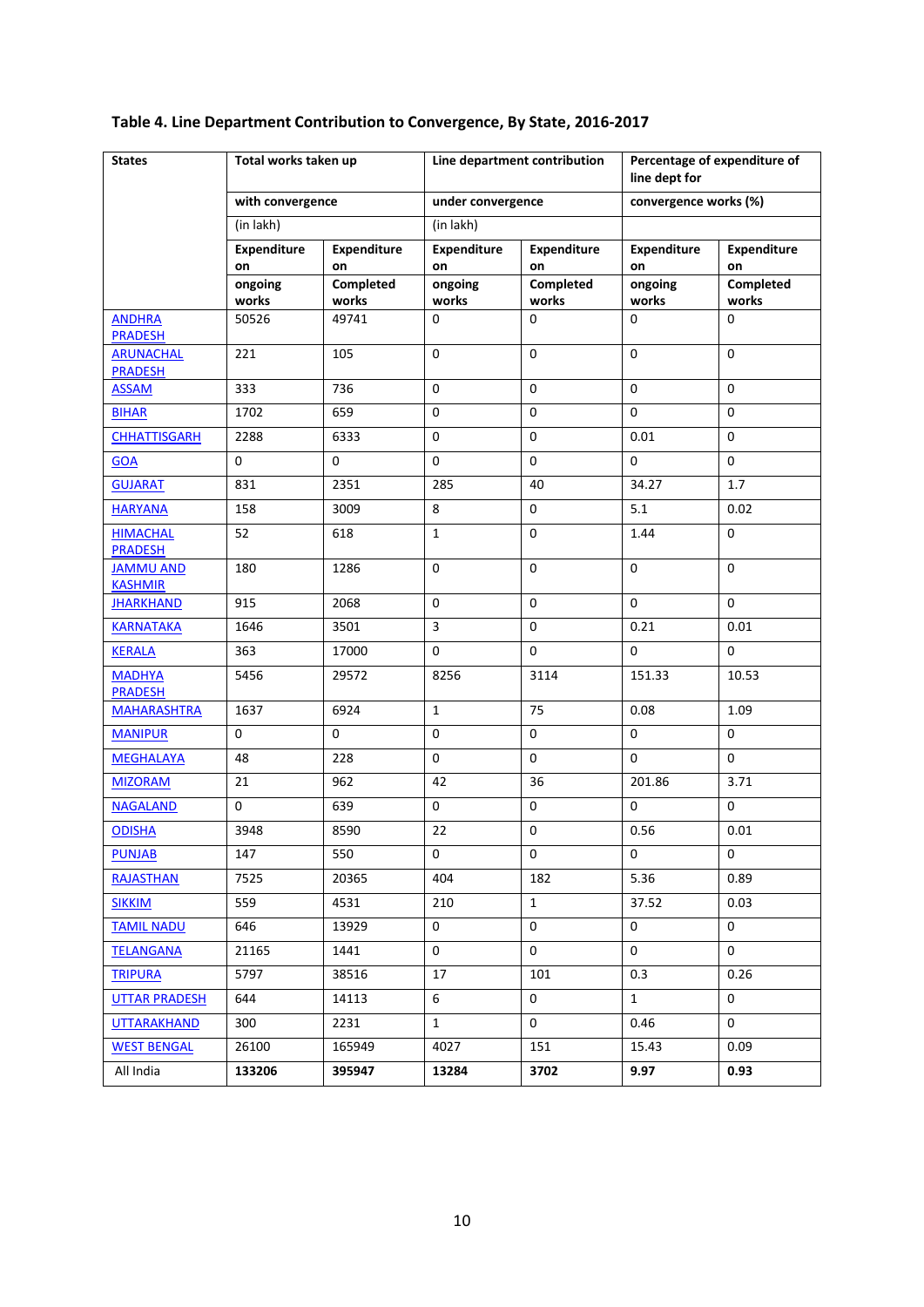| Table 5. Performance of State Convergence Plans (SCPs) in 2016-2017 |  |
|---------------------------------------------------------------------|--|
|---------------------------------------------------------------------|--|

|                          | <b>Performance of SCP</b> |                                                      |                |  |  |  |  |
|--------------------------|---------------------------|------------------------------------------------------|----------------|--|--|--|--|
|                          | <b>Total expenditure</b>  | <b>Total expenditure</b><br><b>Total expenditure</b> |                |  |  |  |  |
|                          | from MGNREGA for          | from line dept. for                                  | against on SCP |  |  |  |  |
|                          | convergence project       | convergence project                                  | (in lakh)      |  |  |  |  |
| <b>States</b>            | (in lakh)                 | (in lakh)                                            |                |  |  |  |  |
| <b>ANDHRA PRADESH</b>    | 100267                    | 0                                                    | 100267         |  |  |  |  |
| <b>ARUNACHAL PRADESH</b> | 326                       | 0                                                    | 326            |  |  |  |  |
| <b>ASSAM</b>             | 1069                      | 0                                                    | 1069           |  |  |  |  |
| <b>BIHAR</b>             | 2361                      | 0                                                    | 2361           |  |  |  |  |
| <b>CHHATTISGARH</b>      | 8620                      | 0                                                    | 8620           |  |  |  |  |
| <b>GOA</b>               | 0                         | 0                                                    | 0              |  |  |  |  |
| <b>GUJARAT</b>           | 3182                      | 325                                                  | 3507           |  |  |  |  |
| <b>HARYANA</b>           | 3167                      | 9                                                    | 3175           |  |  |  |  |
| <b>HIMACHAL PRADESH</b>  | 670                       | 1                                                    | 671            |  |  |  |  |
| <b>JAMMU AND KASHMIR</b> | 1465                      | 0                                                    | 1465           |  |  |  |  |
| <b>JHARKHAND</b>         | 2983                      | 0                                                    | 2983           |  |  |  |  |
| <b>KARNATAKA</b>         | 5147                      | 4                                                    | 5151           |  |  |  |  |
| <b>KERALA</b>            | 17363                     | 0                                                    | 17363          |  |  |  |  |
| <b>MADHYA PRADESH</b>    | 35028                     | 11371                                                | 46399          |  |  |  |  |
| <b>MAHARASHTRA</b>       | 8561                      | 77                                                   | 8637           |  |  |  |  |
| <b>MANIPUR</b>           | 0                         | 0                                                    | 0              |  |  |  |  |
| <b>MEGHALAYA</b>         | 276                       | $\mathbf 0$                                          | 276            |  |  |  |  |
| <b>MIZORAM</b>           | 983                       | 78                                                   | 1061           |  |  |  |  |
| <b>NAGALAND</b>          | 639                       | 0                                                    | 639            |  |  |  |  |
| <b>ODISHA</b>            | 12538                     | 22                                                   | 12560          |  |  |  |  |
| <b>PUNJAB</b>            | 697                       | 0                                                    | 697            |  |  |  |  |
| <b>RAJASTHAN</b>         | 27890                     | 586                                                  | 28476          |  |  |  |  |
| <b>SIKKIM</b>            | 5090                      | 211                                                  | 5302           |  |  |  |  |
| <b>TAMIL NADU</b>        | 14575                     | 0                                                    | 14575          |  |  |  |  |
| <b>TELANGANA</b>         | 22605                     | $\pmb{0}$                                            | 22605          |  |  |  |  |
| <b>TRIPURA</b>           | 44313                     | 118                                                  | 44432          |  |  |  |  |
| <b>UTTAR PRADESH</b>     | 14757                     | 6                                                    | 14763          |  |  |  |  |
| <b>UTTARAKHAND</b>       | 2531                      | 1                                                    | 2533           |  |  |  |  |
| <b>WEST BENGAL</b>       | 192050                    | 4179                                                 | 196229         |  |  |  |  |
|                          | 529153                    | 16988                                                | 546141         |  |  |  |  |

Source:<http://nrega.nic.in/netnrega/convergence>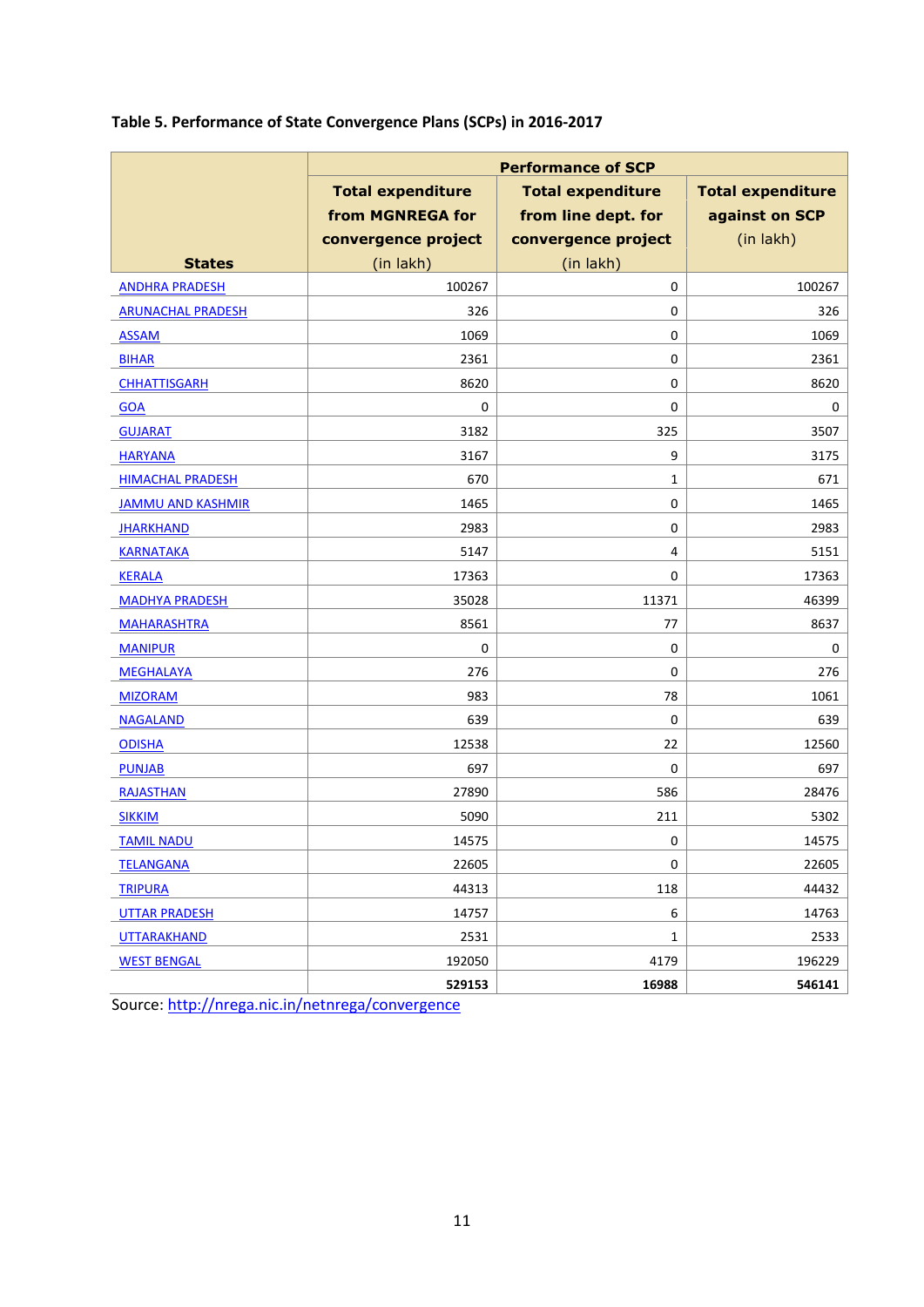#### **IV. A Village Level Analysis of Convergence**

In this section, we analyse the village survey data that was collected by Sunai, a research consultancy firm, under the guidance of IPE and The University of Manchester research team. 20 villages were purposely selected from each of the three states – 60 villages in total. These villages were such that ICRG works were either completed there, or were in progress. The villages were from different blocks as well as different districts, and so could be seen as providing a representative sample of the type of villages in which ICRG was being implemented. In each of the 60 villages, the Sunai team conducted extensive surveys using a structured village level questionnaire (see Appendix A). The surveys covered demographic information of the village, the nature of climate vulnerability in the village, the economic conditions as well as the nature of ICRG works and the features of NREGA convergence.

#### **Bihar**

We begin with an analysis of the Bihar village data. The data here is patchy with many missing information on key variables. We have reasonably complete data for 18 villages. Tables 6 and 7 provide basic demographic information and social structure respectively. The number of hamlets per village varies from 1 to 10, the number of households vary from 152 to 902, and the total population from 1120 to 10000. With respect to social structure, OBCs dominate in terms of population share. Except for Purshotampur, where the share of SCs is 60 per cent, their share in total population of the village rarely exceeds 20 per cent. There are no ST households in any village, according to the survey.

Figures 3-5 provide vulnerability indicators, measures of economic prosperity and the remoteness of the villages. We can see the prevalence of drought is a severe problem for the sample villages, with most villages having more than 2 years of drought in the past 4 years. Flooding seems to be less of a problem in the villages. We also see significant variation in agricultural wages in the 18 villages, and in most villages, agricultural wages of men exceed those of women. Thus, the villages in the sample have different economic conditions, and in some cases, the villages are very poor. Most villages are around 20-40 kms away from district headquarters, with one village being 80 km away.

With regard to NREGA implementation, most villages have seen NREGA implementation early in the programme's lifecycle, with NREGA first being implemented in the period

12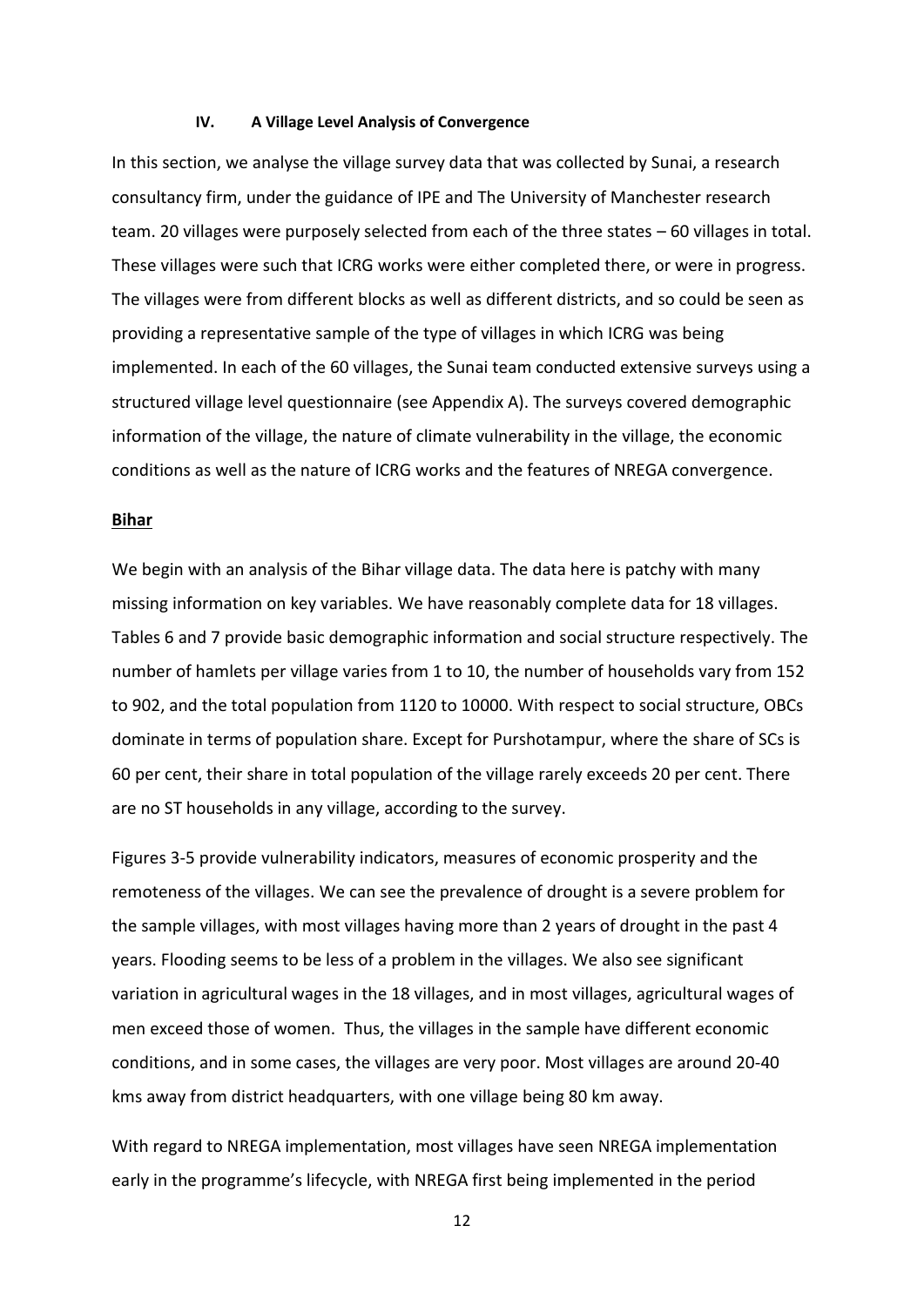between 2006 and 2008 (Table 8). NREGA performance in Bihar has been poor historically, and we can see no village where the percentage of households completing 100 days is more than 10 per cent. The maximum number of NREGA days per active household looking NREGA work is 48 in Jhanjhpatti and a minimum is 20 days in Kaitha. The proportion of days worked by women also varies from 52 per cent in Kaitha to 2 per cent in Devgan (Table 9).

As is clear from Table 10, there has been very little ICRG work in these villages so far. The exceptions are Pursotampur village, where there has been water channel, pond, canal and dam work ad Kaitha and Devgan where there has been tree plantation work. Given the scant nature of ICRG work in these villages, a substantial analysis of convergence is not possible in the case of Bihar. Tables 11 and 12 provide information on the line departments involved, the type of convergence and contribution from line departments and ICRG. Wherever convergence has happened, it has been financial in nature, where the contribution of NREGA has been to provide the labour component of the specific ICRG project. Both line departments and ICRG has provide technical support. The overall message here seems to be a lack of progress in ICRG works, which does not allow us to analyse the nature of convergence in Bihar that has occurred in the ICRG villages.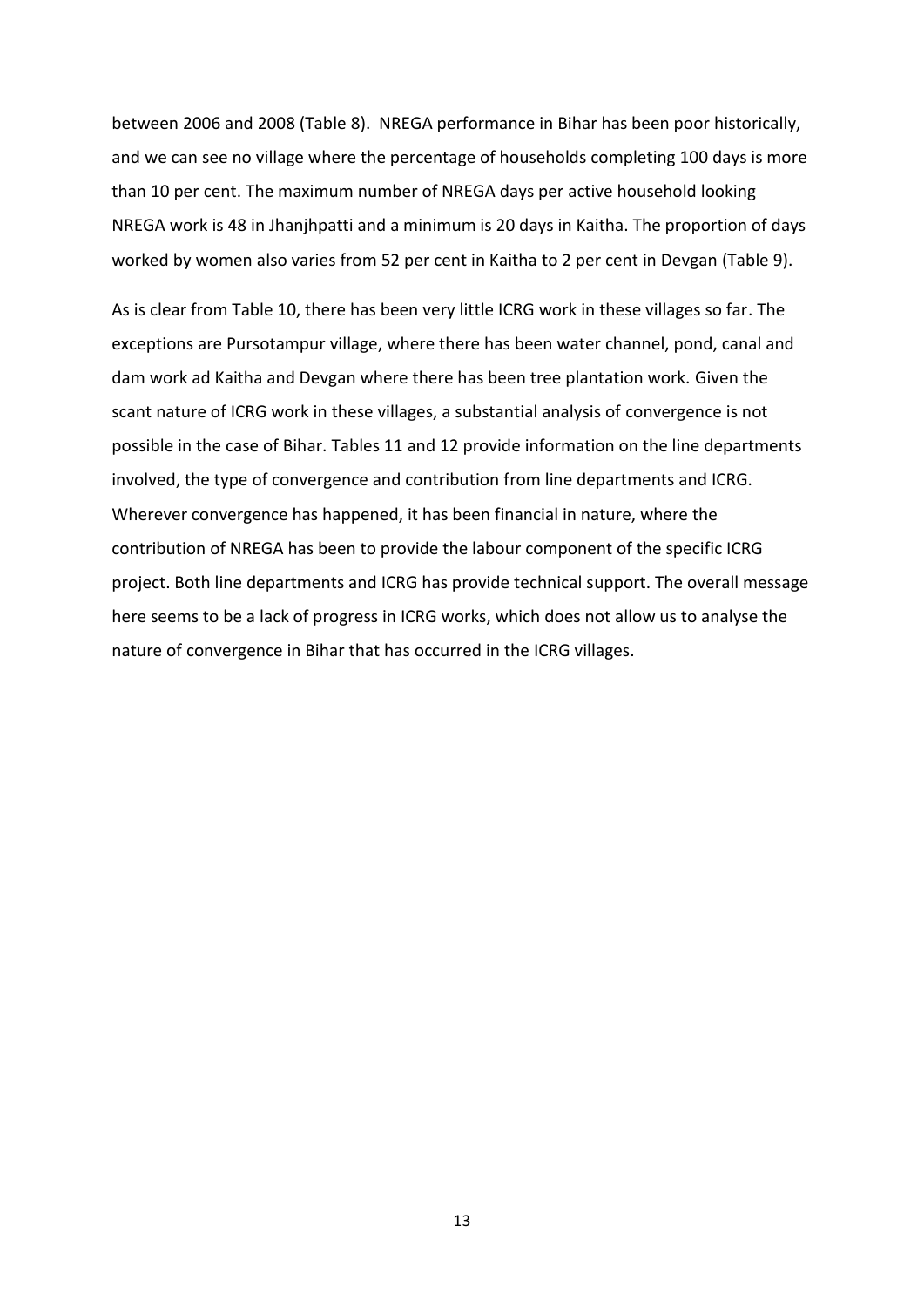## **Table 6. ICRG villages – Bihar sample – some basic demographic information**

| <b>District</b> | <b>Block</b>  | Gram           | Village      | Number         | Number of  | Population |
|-----------------|---------------|----------------|--------------|----------------|------------|------------|
|                 |               | Panchayat      |              | of             | Households | of Village |
|                 |               |                |              | <b>Hamlets</b> |            |            |
| Madhubani       | Khutauna      | Jhanjhpatti    | Jhanjhpatti  | 5              | 800        | 5000       |
|                 |               | asha           |              |                |            |            |
| West            | Sikta         | Kathiya        | Pursotampur  | $\mathbf{1}$   | 152        | 1450       |
| champaran       |               | mathiya        |              |                |            |            |
| Muzaffarpur     | <b>Bandra</b> | Pirapur        | Pirapur      | 8              | 570        | 3235       |
| Muzaffarpur     | Katra         | <b>Dhanour</b> | Dhanour      | 10             | 1850       | 11374      |
| Muzaffarpur     | Katra         | Pahsoul        | Pahsoul      | 10             | 3250       | 13065      |
| Muzaffarpur     | Bochaha       | Manjhouli      | Manjhouli    | 9              | 1740       | 13500      |
| Begusarai       | Garhpura      | Koriyama       | Koriyama     | $\overline{7}$ | 782        | 7200       |
| Begusarai       | Chhourahi     | Sihma          | Sihma        | $\overline{7}$ | 611        | 7071       |
| Madhubani       | Fulpras       | Dharmdiha      | Dharmdiha    | $\overline{2}$ | 755        | 1650       |
| Pashchim        | Mainatard     | Sakroul        | Sakroul      | 3              | 902        | 10000      |
| Champaran       |               |                |              |                |            |            |
| Pashchim        | Mainatard     | Madhuri        | Purshotampur | $\mathfrak{p}$ | 500        | 1700       |
| Champaran       |               |                |              |                |            |            |
| Pashchim        | Pipraati      | Dumri          | Lachhanahi   | $\overline{3}$ | 443        | 2168       |
| Champaran       |               | bhagarwa       |              |                |            |            |
| Pashchim        | Madhubani     | Kathar         | Tunihawa     | 3              | 195        | 1120       |
| Champaran       |               |                | gaon         |                |            |            |
| <b>Banka</b>    | Fullidumaur   | Kaitha         | Kaitha       | $\mathbf{1}$   | 250        | 2800       |
| Muzaffarpur     | Katra         | Sonpur         | Devgan       | 4              | 555        | 2500       |
| Nalanda         | Nagarnousa    | Kachiyawan     | Kachiyawan   | $\mathbf{1}$   | 350        | 5000       |
| Nalanda         | Nagarnousa    | Ariyawan       | Nagwa        | $\mathbf{1}$   | 300        | 1560       |
| Gaya            | Tankuppa      | Gajadharpur    | Gajadharpur  | 5              | 664        | 3320       |
| Katihar         | Aajamnagar    | Maheshpur      | Rataniya     | $\overline{7}$ | 395        | 1300       |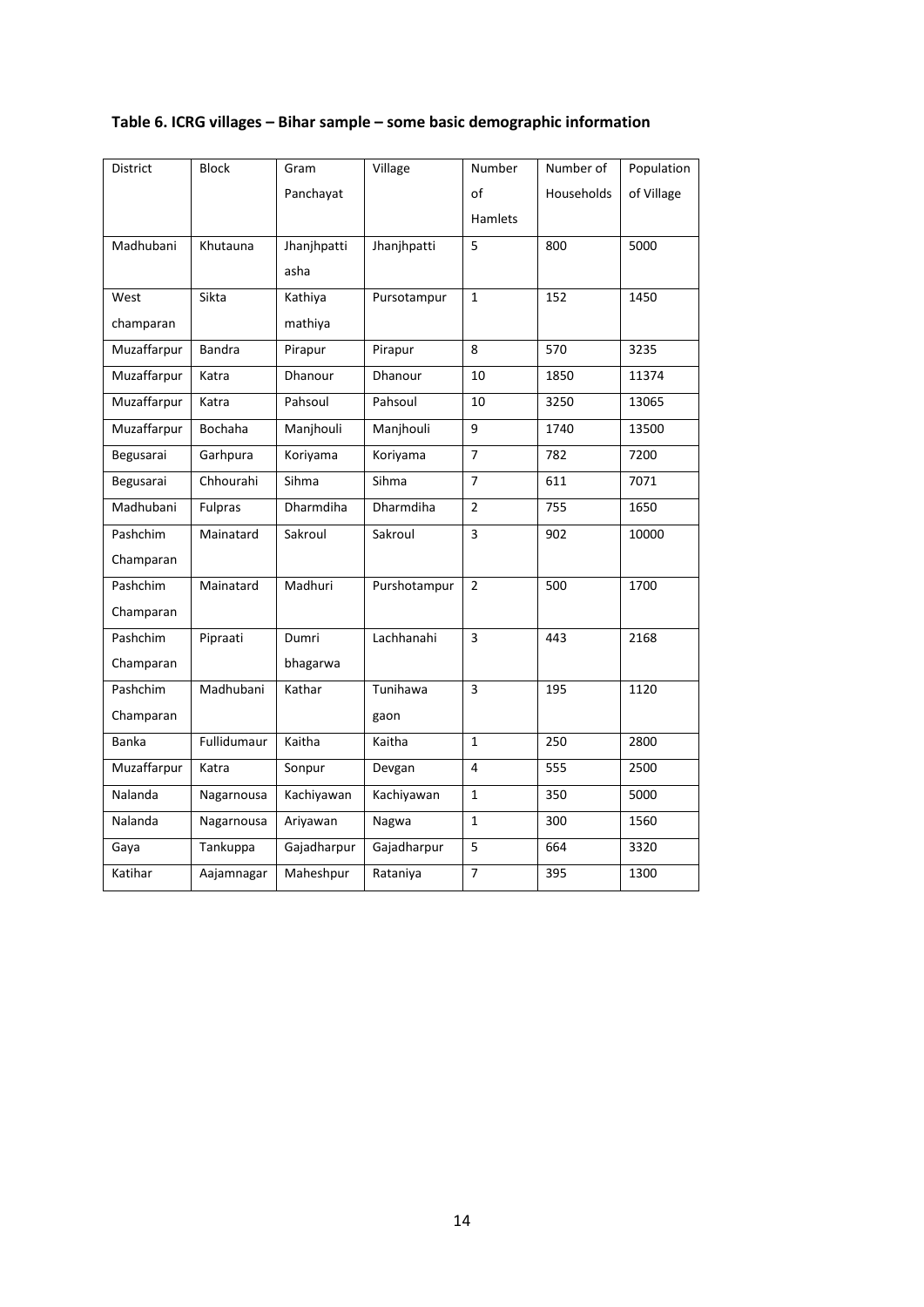| <b>Village</b> | <b>Forward</b> | <b>OBC</b> | <b>SC</b>    | <b>ST</b>    | <b>Others</b>  |
|----------------|----------------|------------|--------------|--------------|----------------|
|                | <b>Castes</b>  |            |              |              |                |
| Jhanjhpatti    | $\mathbf 0$    | 63         | 13           | $\mathbf 0$  | 25             |
| Pursotampur    | $\mathbf 0$    | 66         | $\mathbf{1}$ | $\mathbf 0$  | 33             |
| Pirapur        | 12             | 53         | 18           | $\mathbf 0$  | 18             |
| Dhanour        | 38             | 32         | 28           | $\mathbf 0$  | $\overline{2}$ |
| Pahsoul        | 5              | 49         | 12           | $\mathbf{0}$ | 34             |
| Manjhouli      | 5              | 86         | 6            | $\mathbf 0$  | 3              |
| Koriyama       | 6              | 65         | 26           | $\mathbf{0}$ | $\overline{3}$ |
| Sihma          | 29             | 34         | 17           | $\mathbf 0$  | 20             |
| Dharmdiha      | 33             | 50         | 17           | $\mathbf{0}$ | $\Omega$       |
| Sakroul        | $\overline{0}$ | 33         | 33           | $\mathbf{0}$ | 34             |
| Purshotampur   | 10             | 20         | 60           | $\mathbf 0$  | 10             |
| Lachhanahi     | 4              | 78         | 18           | $\mathbf 0$  | $\mathbf{1}$   |
| Tunihawa gaon  | 10             | 77         | 8            | $\mathbf 0$  | 5              |
| Kaitha         | $\overline{0}$ | 100        | $\Omega$     | $\mathbf{0}$ | $\Omega$       |
| Devgan         | $\mathbf{1}$   | 31         | 45           | $\mathbf 0$  | 24             |
| Kachiyawan     | $\mathbf{1}$   | 89         | 10           | $\mathbf 0$  | $\mathbf 0$    |
| Nagwa          | $\mathbf 0$    | 87         | 13           | $\mathbf 0$  | $\mathbf 0$    |
| Gajadharpur    | $\mathbf 0$    | 55         | 45           | $\mathbf 0$  | 0              |
| Rataniya       | $\mathbf{1}$   | 72         | $\mathbf{1}$ | $\mathbf 0$  | 25             |

## **Table 7. ICRG Villages – Bihar – Social Structure**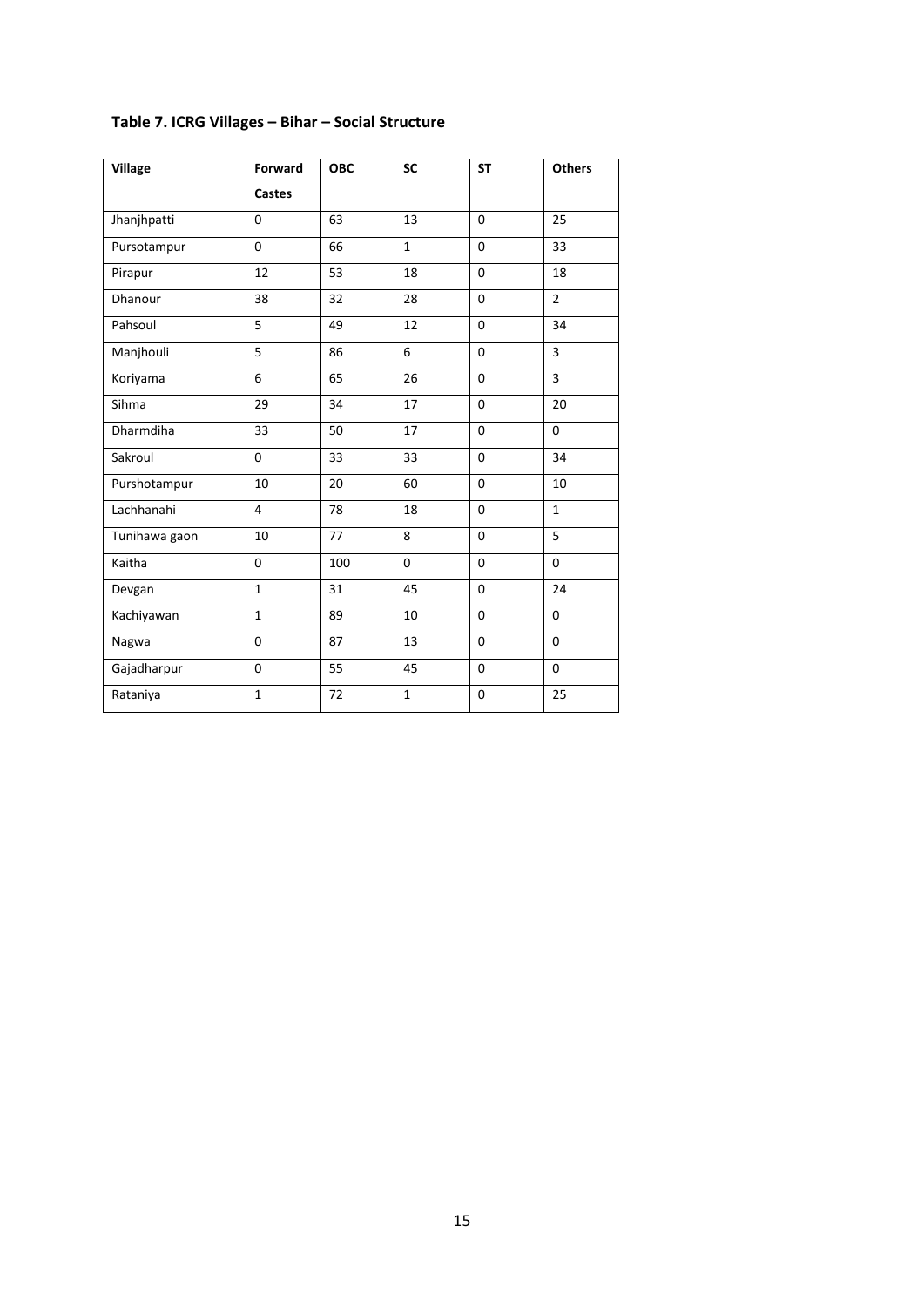

**Figure 3. ICRG Villages – Bihar – Vulnerability Indicators (Whether has been a drought or a flood in the past 4 years; from 0 – no drought or flood to 4 – drought or flood in each of the 4 years)**

**Figure 4. ICRG Villages – Bihar – Economic Prosperity (as measured by Agricultural Wages, in Rupees)**



**Note:** Agricultural Wages averaged over Rabi, Sowing and Transplanting, Kharif, Sowing and Transplanting, Rabi, Harvesting, Kharif, Harvesting, Rabi, Other Agricultural Work and Kharif, Other Agricultural Work.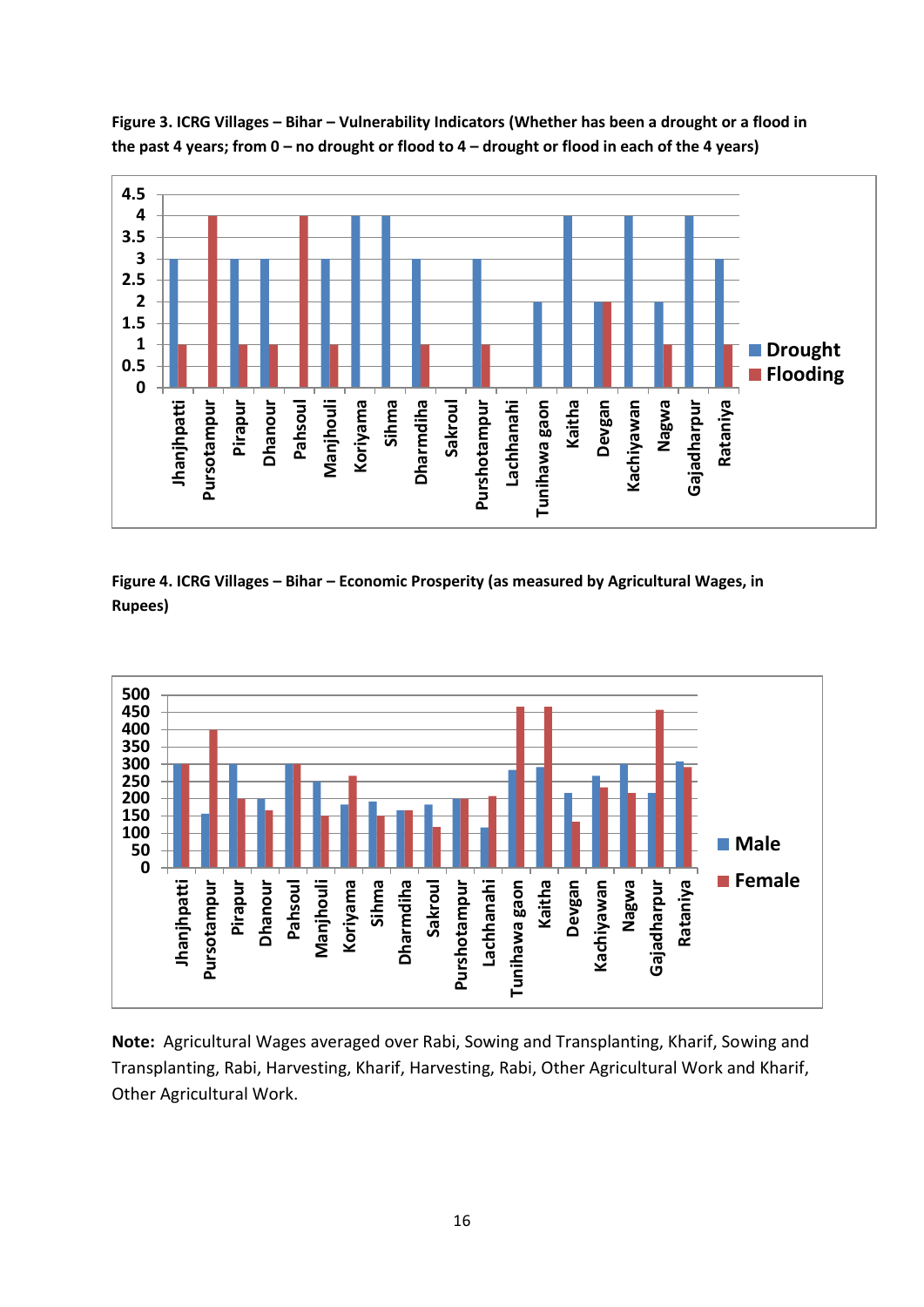**Figure 5. ICRG Villages – Bihar – Remoteness Indicator (Distance from District Headquarters, in kms.)**

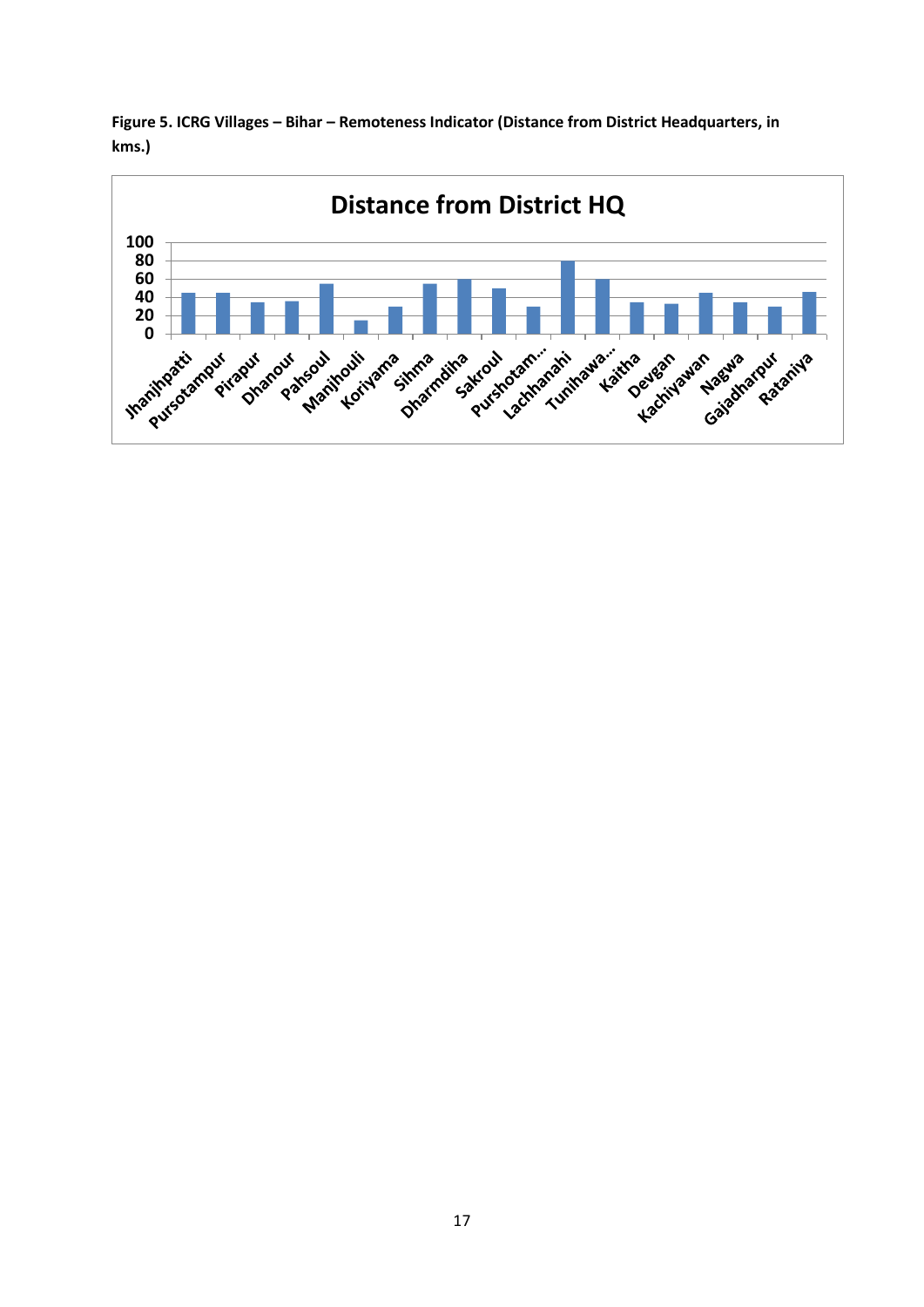## **Table 8. ICRG Villages – Bihar – Year NREGA was first implemented**

| <b>Village</b> | Year      |
|----------------|-----------|
| Jhanjhpatti    | 2007      |
| Pursotampur    | NΑ        |
| Pirapur        | 2006      |
| Dhanour        | 2007      |
| Pahsoul        | 2006      |
| Manjhouli      | NΑ        |
| Koriyama       | NΑ        |
| Sihma          | 2007      |
| Dharmdiha      | 2008      |
| Sakroul        | <b>NA</b> |
| Purshotampur   | NΑ        |
| Lachhanahi     | 2007      |
| Tunihawa gaon  | NΑ        |
| Kaitha         | 2007      |
| Devgan         | 2006      |
| Kachiyawan     | 2005      |
| Nagwa          | 2005      |
| Gajadharpur    | NΑ        |
| Rataniya       | NΑ        |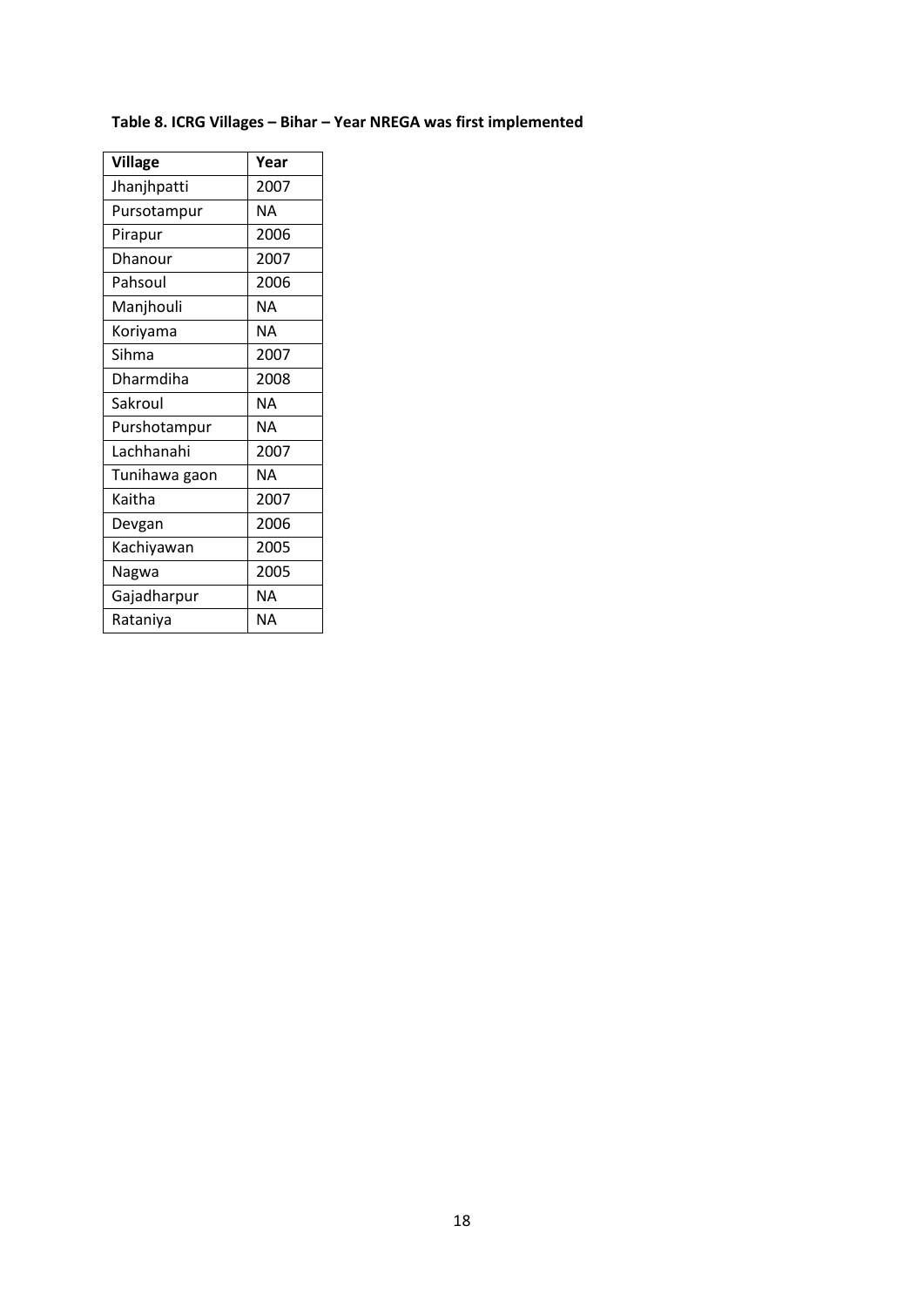## **Table 9. ICRG Villages – Bihar – NREGA performance**

| <b>Village</b>   | Per cent of<br>households<br>completing<br>100 days | <b>NREGS</b><br>days per<br>household | Per cent<br><b>NREGS</b><br>days<br>worked<br>by<br>women |
|------------------|-----------------------------------------------------|---------------------------------------|-----------------------------------------------------------|
| Jhanjhpatti      | 3                                                   | 48                                    | 19                                                        |
| Pursotampur      | 0                                                   | 28                                    | 33                                                        |
| Pirapur          | $\mathbf{1}$                                        | 22                                    | 35                                                        |
| Dhanour          | 0                                                   | 41                                    | 51                                                        |
| Pahsoul          | 8                                                   | 43                                    | 40                                                        |
| Manjhouli        | <b>NA</b>                                           | <b>NA</b>                             | <b>NA</b>                                                 |
| Koriyama         | <b>NA</b>                                           | <b>NA</b>                             | <b>NA</b>                                                 |
| Sihma            | <b>NA</b>                                           | <b>NA</b>                             | <b>NA</b>                                                 |
| <b>Dharmdiha</b> | <b>NA</b>                                           | <b>NA</b>                             | <b>NA</b>                                                 |
| Sakroul          | <b>NA</b>                                           | <b>NA</b>                             | <b>NA</b>                                                 |
| Purshotampur     | <b>NA</b>                                           | <b>NA</b>                             | <b>NA</b>                                                 |
| Lachhanahi       | <b>NA</b>                                           | <b>NA</b>                             | <b>NA</b>                                                 |
| Tunihawa<br>gaon | <b>NA</b>                                           | <b>NA</b>                             | <b>NA</b>                                                 |
| Kaitha           | $\overline{2}$                                      | 20                                    | 52                                                        |
| Devgan           | 13                                                  | 37                                    | $\overline{2}$                                            |
| Kachiyawan       | 5                                                   | 31                                    | 41                                                        |
| Nagwa            | <b>NA</b>                                           | <b>NA</b>                             | <b>NA</b>                                                 |
| Gajadharpur      | <b>NA</b>                                           | <b>NA</b>                             | <b>NA</b>                                                 |
| Rataniya         | <b>NA</b>                                           | <b>NA</b>                             | <b>NA</b>                                                 |
|                  |                                                     |                                       |                                                           |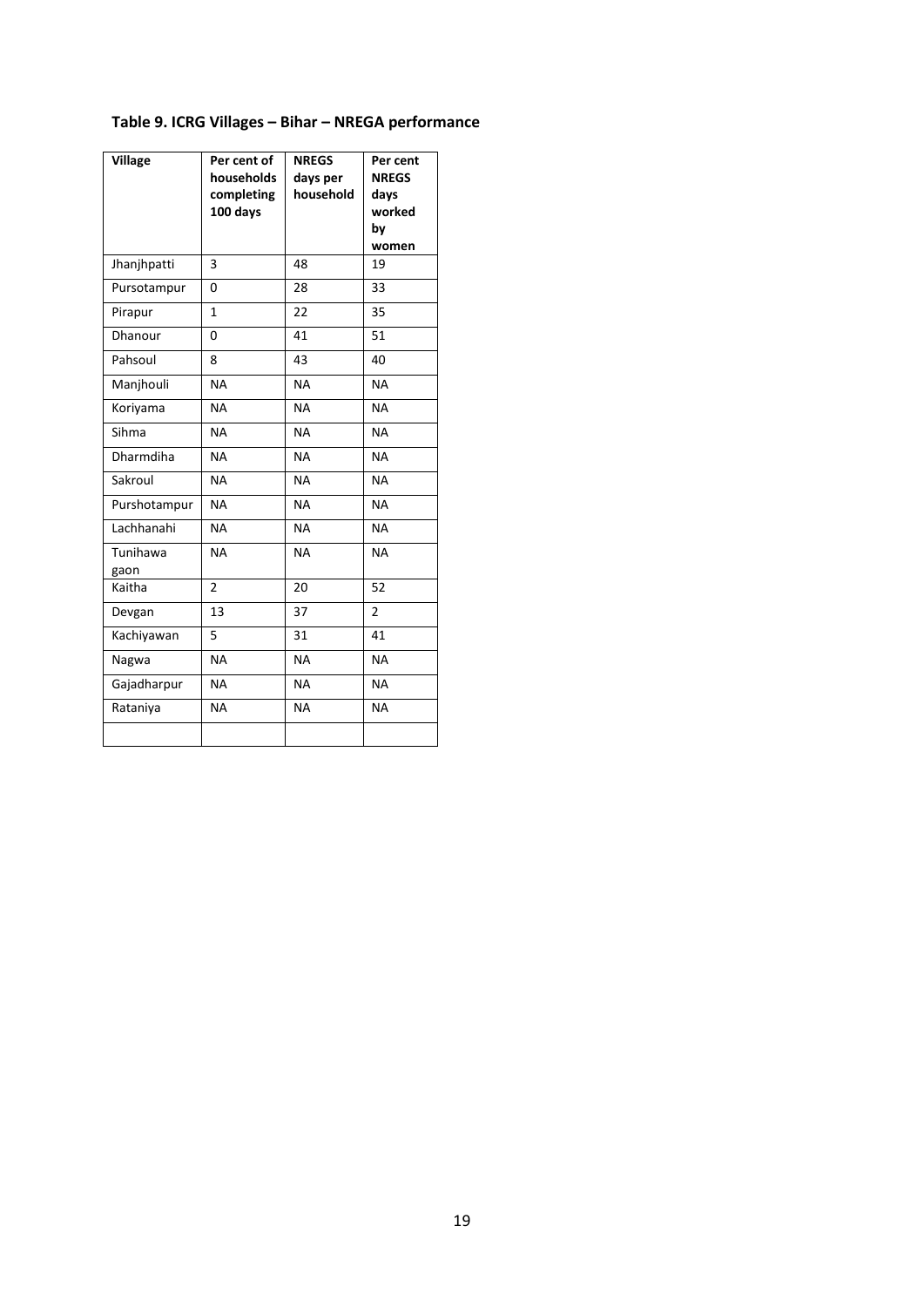## **Table 10. ICRG Villages – Bihar – Type of ICRG Work**

| <b>Village</b> | <b>Type of ICRG work</b>    |
|----------------|-----------------------------|
| Jhanjhpatti    | No work has been done       |
| Pursotampur    | Water channel, Pond, canal, |
|                | Dam                         |
| Pirapur        | Pond cleaning               |
| Dhanour        | ΝA                          |
| Pahsoul        | No work has been done       |
| Manjhouli      | No work has been done       |
| Koriyama       | ΝA                          |
| Sihma          | No work has been done       |
| Dharmdiha      | No work has been done       |
| Sakroul        | No work has been done       |
| Purshotampur   | No work has been done       |
| Lachhanahi     | No work has been done       |
| Tunihawa gaon  | No work has been done       |
| Kaitha         | <b>Tree Plantation</b>      |
| Devgan         | <b>Tree Plantation</b>      |
| Kachiyawan     | ΝA                          |
| Nagwa          | ΝA                          |
| Gajadharpur    | ΝA                          |
| Rataniya       | ΝA                          |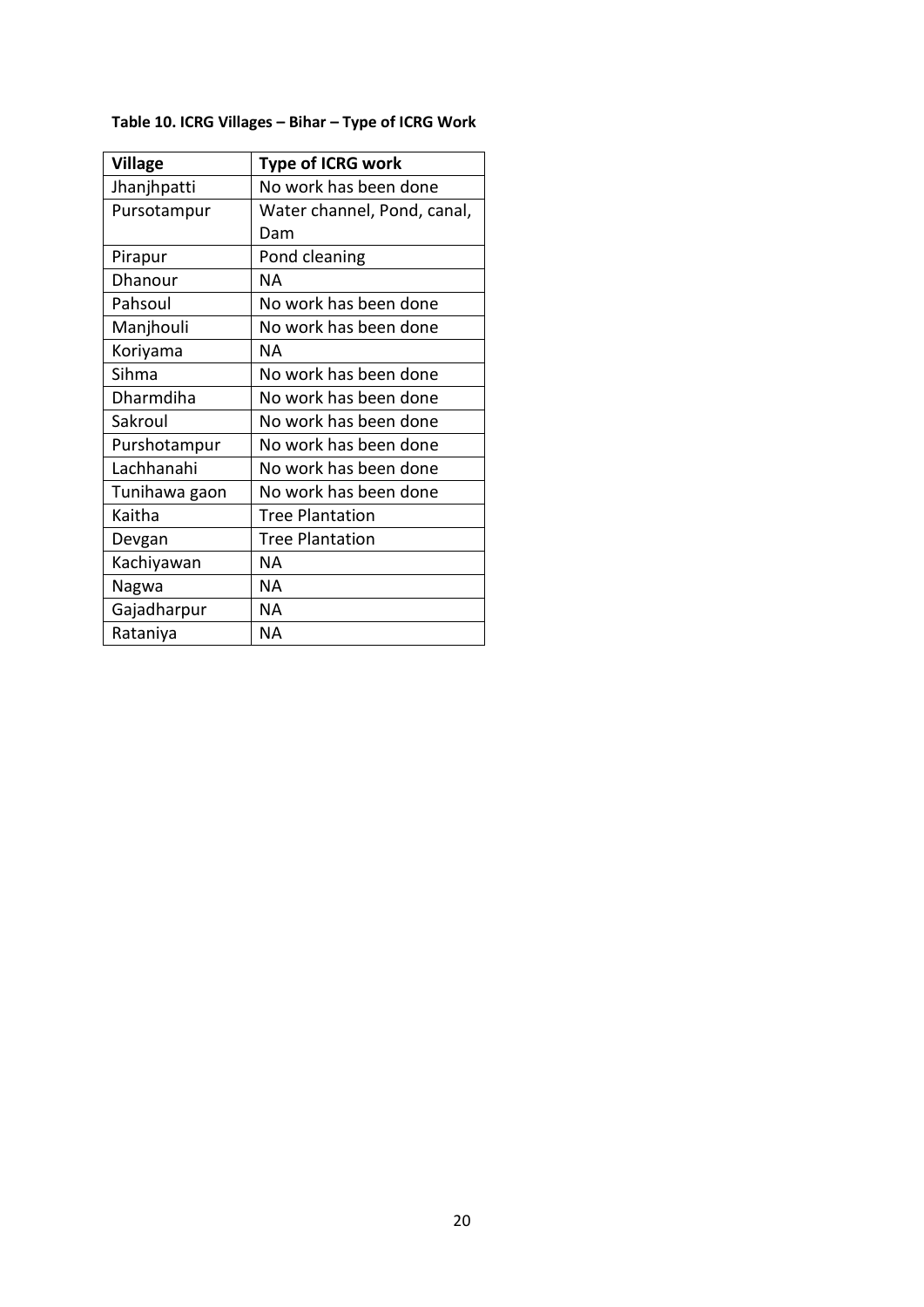## **Table 11. ICRG Villages – Bihar – Line Departments involved in Convergence**

| <b>Village</b> | <b>Line Departments Involved</b> |  |  |
|----------------|----------------------------------|--|--|
| Jhanjhpatti    | Water Resources department       |  |  |
| Pursotampur    | Pradhan Mantri Awas Yojna        |  |  |
| Pirapur        | Rural Development department     |  |  |
| Dhanour        | None                             |  |  |

## **Table 12. Type of Convergence and Contribution from Line Departments and ICRG**

| <b>Village</b> | <b>Type of</b> | Contribution       | <b>Contribution</b> |
|----------------|----------------|--------------------|---------------------|
|                | Convergence    | from Line          | from ICRG           |
|                |                | <b>Departments</b> |                     |
| Jhanjhpatti    | Financial      | Technical          | Technical           |
|                |                | support            | support             |
| Pursotampur    | Financial      | Technical          | Technical           |
|                |                | support            | support             |
| Pirapur        | Financial      | Technical          | <b>NA</b>           |
|                |                | support            |                     |
| Dhanour        | Financial      | Irrigation         | <b>NA</b>           |
|                |                | Facility           |                     |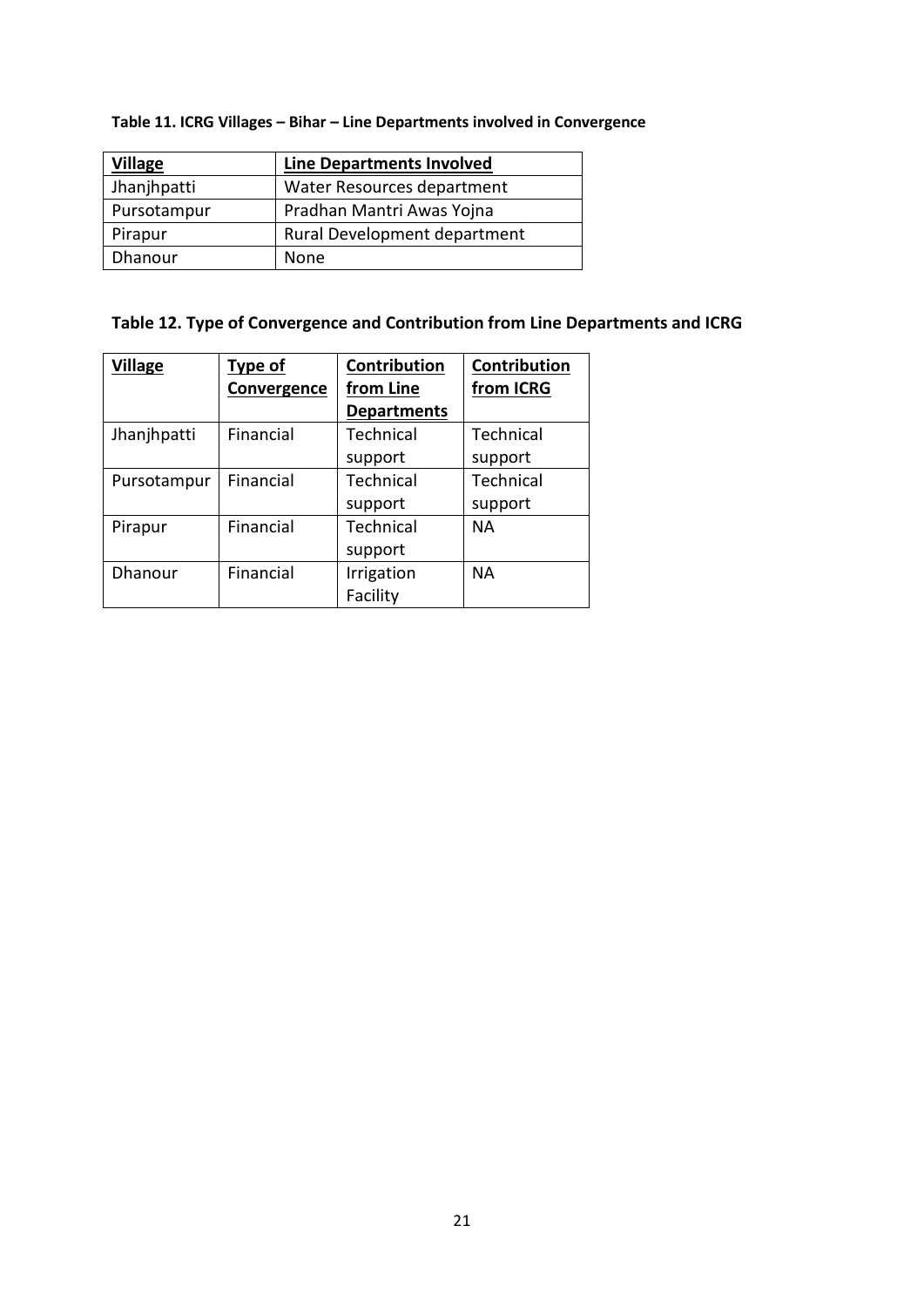#### **Chhattisgarh**

We next turn to an analysis of the Chhattisgarh village data. Here, the data is better quality and we have more complete information on key variables. We have reasonably complete data for 19 villages. Tables 13 and 14 provide basic demographic information and social structure respectively. Quite a few villages are large in terms of population, with the average number of hamlets, households and population being 7, 329 and 1602 respectively. With respect to social structure, we see a very different picture than Bihar – here, in many villages, STs dominate in terms of population share, and in some case, around 80-90 per cent of the population. The SC share is low in most villages, and does not exceed 25 per cent. The OBC population share is also low, except Khapri (46 per cent), Singarpur (38 per cent) and Rampur (40 per cent).

Figures 6-8 provide vulnerability indicators, measures of economic prosperity and the remoteness of the villages. As in the case of Bihar,we can see the prevalence of drought is a severe problem for the sample villages, while there is low risk of flooding. We also see far less variation in agricultural wages in the 19 villages, with the average wage being 157 for men and 130 for women. We see more evidence of remoteness in Chhattisgarh than Bihar, with distance of two villages from the district headquarters being more than 100 kms, with six more villages exceeding 40 kms.

With regard to NREGA implementation, like Bihar, most villages have seen NREGA implementation early in the programme's lifecycle, with NREGA first being implemented in the period between 2006 and 2008 (Table 15). This is not surprising as the several of the districts in Chhattisgarh being very poor. However, NREGA performance in Chhattisgarh is better than in Bihar and we can see that in most villages, households have had at least 30 days of work. There is also more participation by women in the NREGA, with almost half of participation by women on average (Table 16).

In contrast to Bihar, several of the villages in the Chhattisgarh sample has seen ICRG work. We see a diversity of ICRG work in Table 17. Ponds seem to be the most common ICRG work, followed by check dams and land development. The PRI department has been involved in most convergence activities. However, there has been involvement of many other departments as well, including the Agriculture, Horticulture and Forest departments

22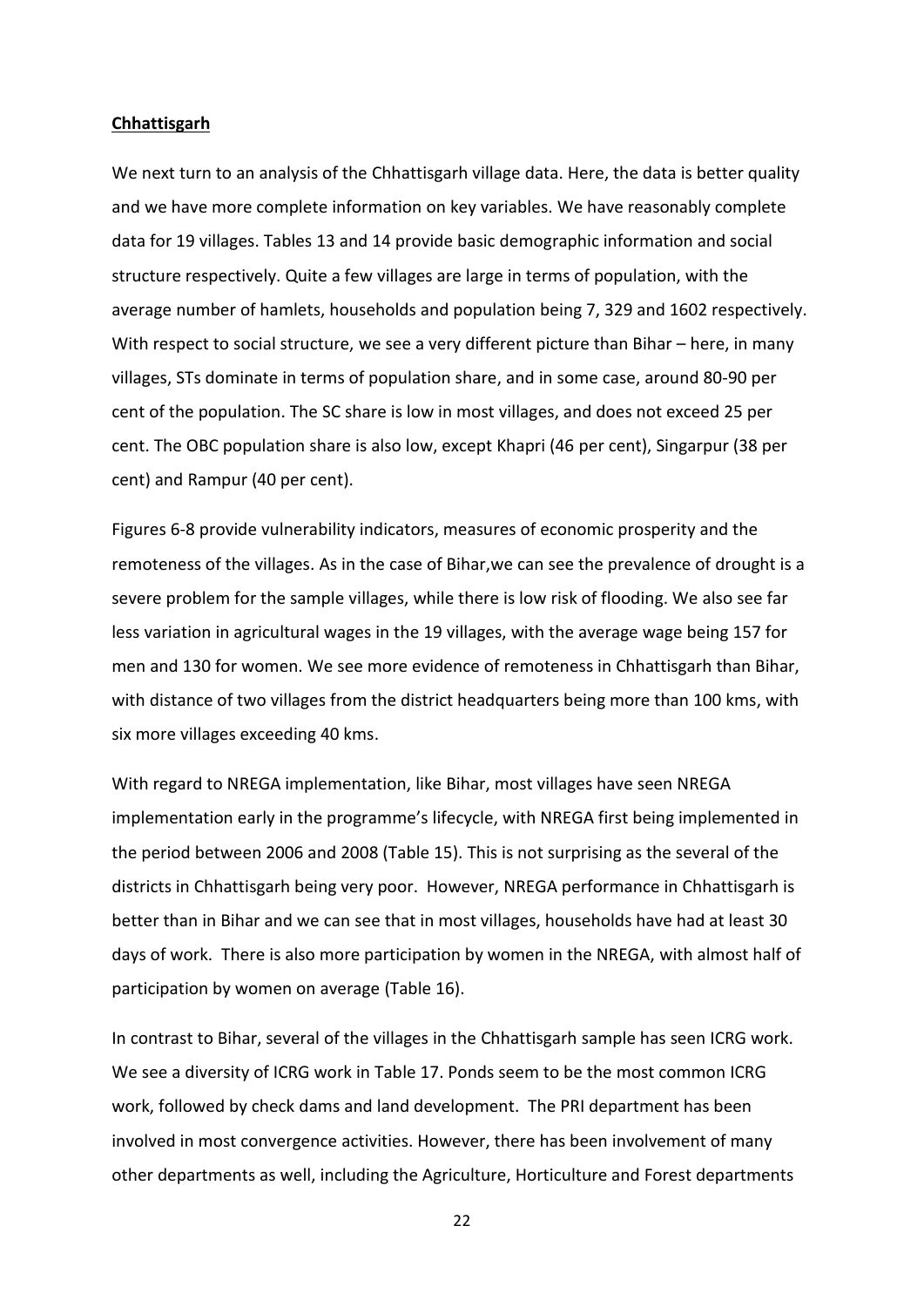(Table 18). In most projects, there has been three departments involved, which shows clear evidence of coordination across line departments in ICRG works. While the nature of the convergence has been exclusively financial, the contribution from line departments has been seeds, plantations and horticulture. The ICRG contribution has been mostly training and technical help with some evidence of community mobilisation and field preparation (Table 19).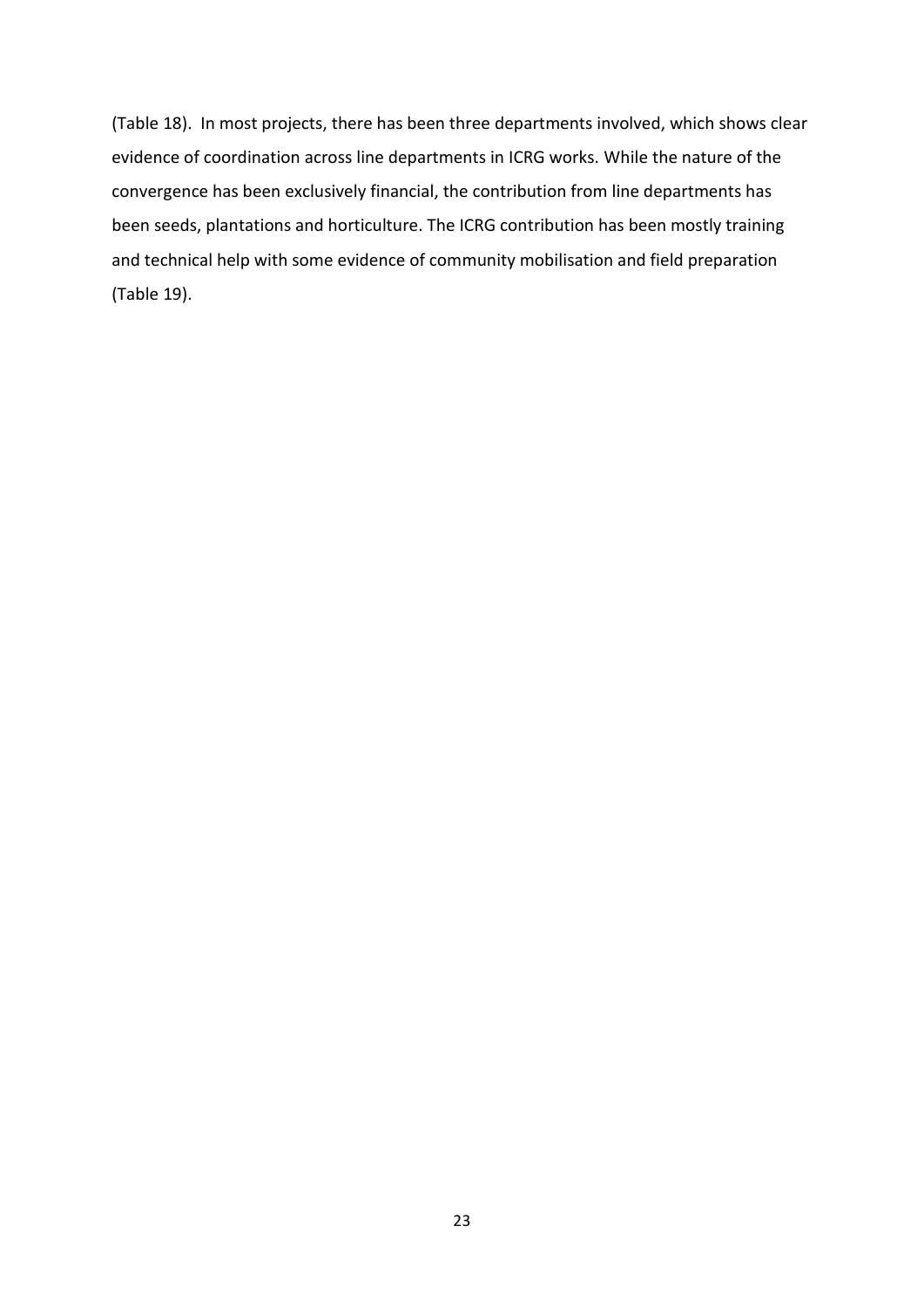| <b>District</b> | <b>Block</b>       | <b>GP</b>             | <b>Village</b>         | Number of<br><b>Hamlets</b> | Number of<br><b>Households</b> | Population |
|-----------------|--------------------|-----------------------|------------------------|-----------------------------|--------------------------------|------------|
| Koriya          | Sonhat             | <b>Bhainswar</b>      | <b>Bhainswar</b>       | 16                          | 350                            | 2500       |
| Koriya          | Bharatpur          | Kuwari                | Kuwari                 | 3                           | 400                            | 1350       |
| Sarguja         | Batauli            | Suwarpara             | Suwarpara              | 14                          | 450                            | 2300       |
| Jashapur        | Duldula            | Bangurukela           | Bangurukela<br>(Turri) | $\mathbf{1}$                | 29                             | 160        |
| Sarguja         | Batauli            | Jhaugaowa<br>(Umapur) | Jhaugaowa              | $\overline{4}$              | 250                            | 1950       |
| Mungeli         | Lormi              | Masni                 | masni                  | 8                           | 500                            | 2279       |
| Bilaspur        | Takhatpur          | Khapri                | Khapri                 | 12                          | 216                            | 2369       |
| Bilaspur        | Marwahi            | Salhekhuta            | Salhekhuta             | $\overline{7}$              | 290                            | 1502       |
| Rajnandagaon    | Chhuhikhadan       | Singarpur             | Singarpur              | 6                           | 469                            | 1424       |
| Kabirdham       | Pandariya          | Kukdur                | Kukdur                 | $\overline{2}$              | 443                            | 1585       |
| Kabirdham       | sahashpur<br>Lohna | Rampur                | Rampur                 | 5                           | 242                            | 1233       |
| Jashapur        | Phrasabahal        | Daltoli               | Daltoli                | $\overline{2}$              | 129                            | 621        |
| Kabirdham       | <b>Bodla</b>       | Kamadabri             | Kamadabri              | $\overline{7}$              | 298                            | 915        |
| Jashapur        | Manora             | Gedha                 | Gedha                  | 5                           | 200                            | 556        |
| Korba           | Pandi<br>Upawara   | Gurusiya              | Gurusiya               | $\overline{7}$              | 528                            | 1903       |
| Korlea          | Pali               | Damiya                | Damiya                 | $\overline{4}$              | 326                            | 1052       |
| Mungeli         | Pathariya          | Marrakona             | Marrakona              | 13                          | 377                            | 2500       |
| Rajnandagaon    | Rajnandagaon       | Barbaspur             | Barbaspur              | $\overline{7}$              | 396                            | 1527       |
| Surajpur        | Pratappur          | Dhumadanda            | Dhumadanda             | $\overline{7}$              | 375                            | 2720       |

## **Table 13. ICRG villages – Chhattisgarh sample – some basic demographic information**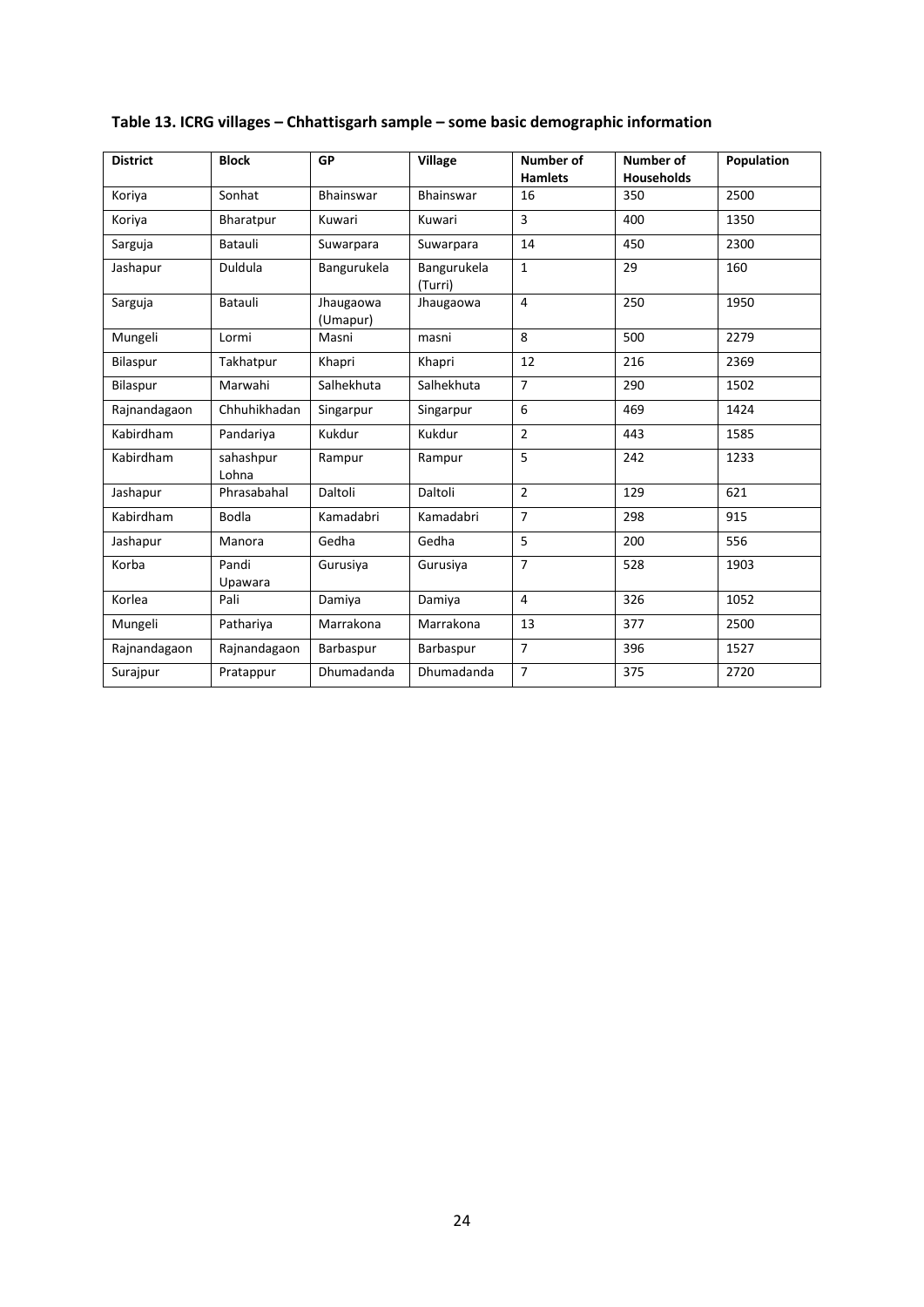| <b>Village</b>         | <b>Forward</b> | <b>OBC</b>   | <b>SC</b> | <b>ST</b> | <b>Others</b> |
|------------------------|----------------|--------------|-----------|-----------|---------------|
|                        | <b>Castes</b>  |              |           |           |               |
| Bhainswar              | 2              | 35           | 10        | 52        | 1             |
| Kuwari                 | $\overline{2}$ | 25           | 3         | 71        | 0             |
| Suwarpara              | 1              | 5            | 24        | 70        | $\Omega$      |
| Bangurukela<br>(Turri) | 0              | 30           | 0         | 70        | $\mathbf 0$   |
| Jhaugaowa              | 0              | 5            | 5         | 90        | 0             |
| masni                  | 5              | 75           | 5         | 15        | $\mathbf 0$   |
| Khapri                 | 10             | 46           | 22        | 19        | 4             |
| Salhekhuta             | 0              | 1            | 11        | 82        | 6             |
| Singarpur              | $\overline{2}$ | 38           | 0         | 60        | $\mathbf 0$   |
| Kukdur                 | 0              | 13           | 3         | 84        | 0             |
| Rampur                 | 15             | 40           | 0         | 45        | $\mathbf 0$   |
| Daltoli                | 10             | 14           | 0         | 76        | 0             |
| Kamadabri              | 0              | 10           | 10        | 80        | $\mathbf 0$   |
| Gedha                  | 0              | $\mathbf{1}$ | 5         | 94        | $\mathbf 0$   |
| Gurusiya               | $\mathbf 0$    | 18           | 10        | 69        | 3             |
| Damiya                 | 0              | 18           | 17        | 65        | 0             |
| Marrakona              | 0              | 71           | 20        | 9         | 0             |
| Barbaspur              | 0              | 84           | 6         | 10        | $\mathbf 0$   |
| Dhumadanda             | $\mathbf{1}$   | 20           | 19        | 60        | $\mathbf 0$   |

## **Table 14. ICRG Villages – Chhattisgarh – Social Structure**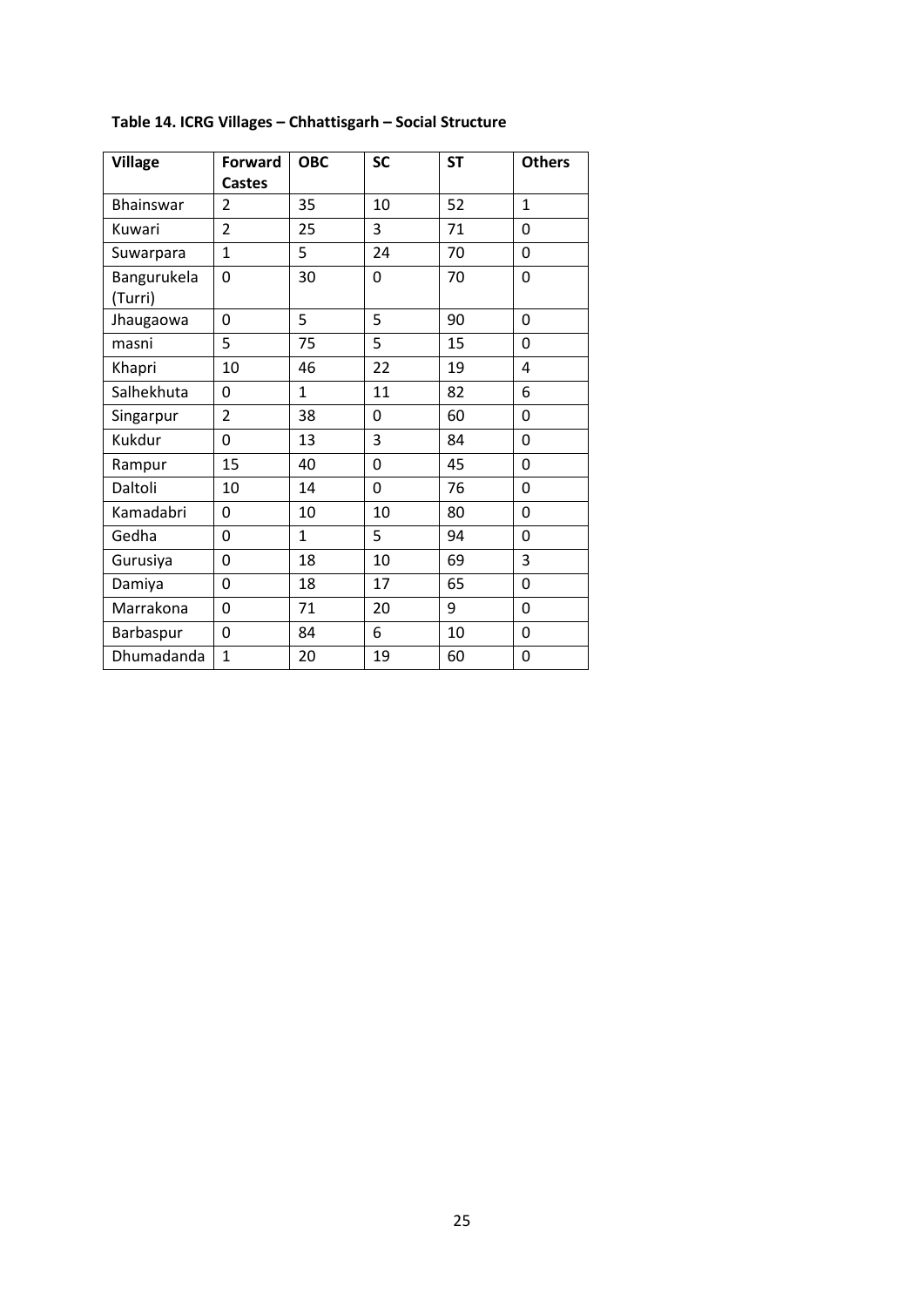

**Figure 6. ICRG Villages – Chhattisgarh – Vulnerability Indicators**

**Figure 7. ICRG Villages – Chhattisgarh – Economic Prosperity (as measured by Agricultural Wages)**



**Note:** Agricultural Wages averaged over Rabi, Sowing and Transplanting, Kharif, Sowing and Transplanting, Rabi, Harvesting, Kharif, Harvesting, Rabi, Other Agricultural Work and Kharif, Other Agricultural Work.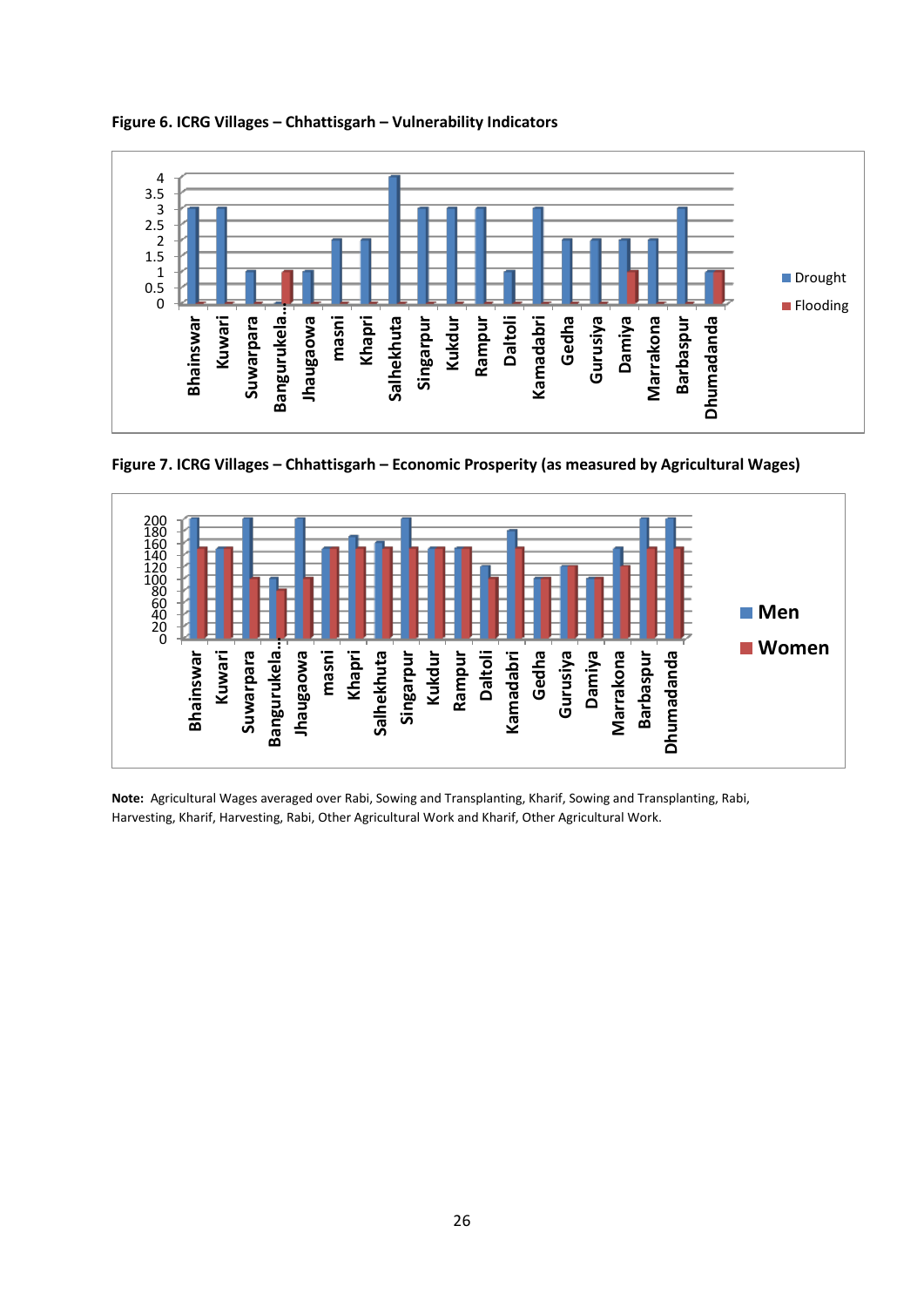

**Figure 8. ICRG Villages – Chhattisgarh – Remoteness Indicator (Distance from District Headquarters, in kms.)**

#### **Table 15. ICRG Villages – Chhattisgarh – Year NREGA was first implemented**

| Village             | Year |
|---------------------|------|
| Bhainswar           | 2005 |
| Kuwari              | 2005 |
| Suwarpara           | 2007 |
| Bangurukela (Turri) | NΑ   |
| Jhaugaowa           | 2006 |
| masni               | 2006 |
| Khapri              | 2007 |
| Salhekhuta          | 2006 |
| Singarpur           | 2006 |
| Kukdur              | 2006 |
| Rampur              | 2006 |
| Daltoli             | 2007 |
| Kamadabri           | 2006 |
| Gedha               | 2012 |
| Gurusiya            | 2007 |
| Damiya              | 2008 |
| Marrakona           | 2006 |
| Barbaspur           | 2006 |
| Dhumadanda          | 2006 |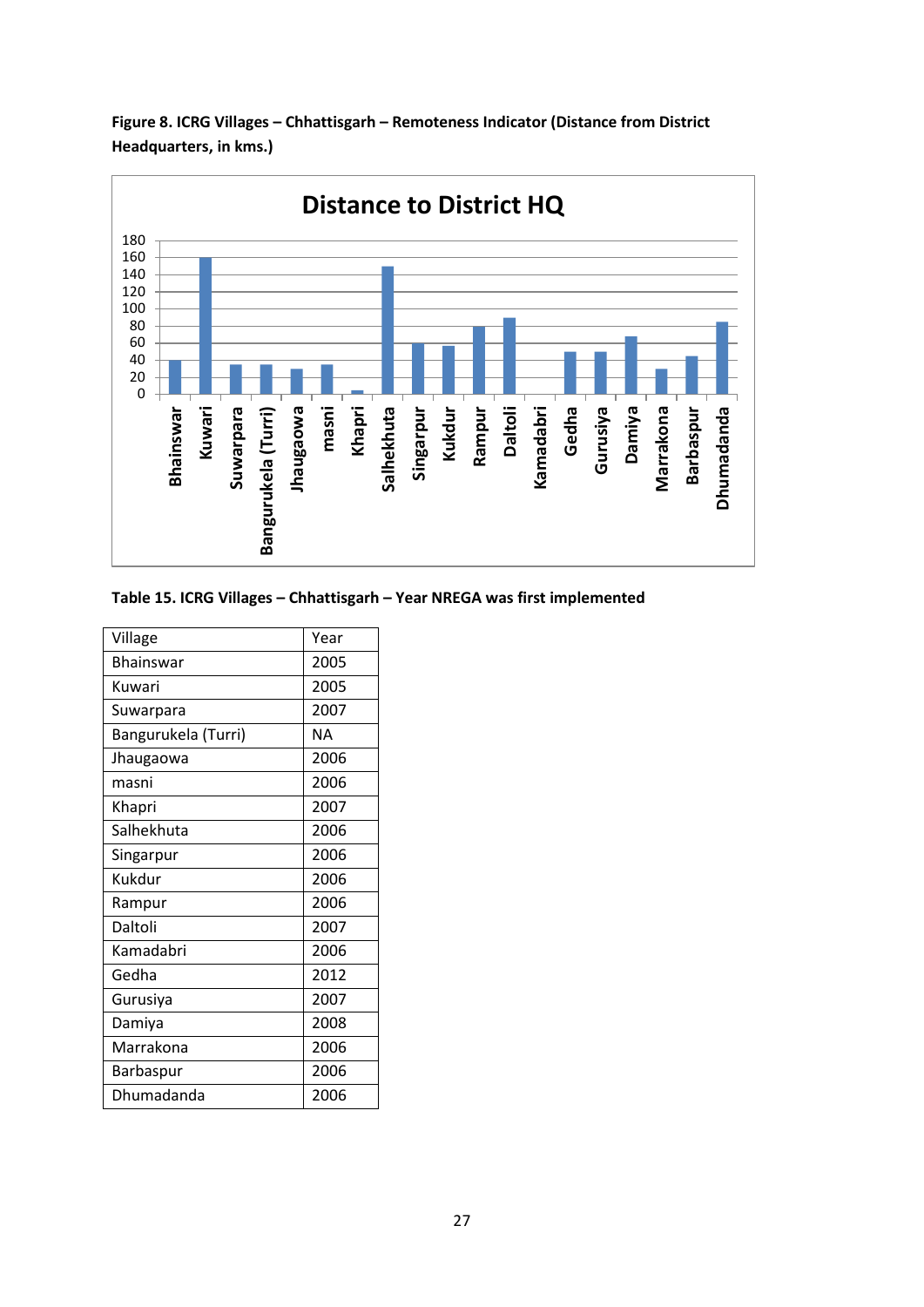## **Table 16. ICRG Villages – Chhattisgarh – NREGA performance**

| Village                | Per cent of<br>households<br>completing<br>100 days | <b>NREGS</b><br>days per<br>household | <b>NREGS</b><br>days<br>worked<br>by<br>women in<br>total<br><b>NREGS</b> |
|------------------------|-----------------------------------------------------|---------------------------------------|---------------------------------------------------------------------------|
|                        |                                                     |                                       | days (per<br>cent)                                                        |
| <b>Bhainswar</b>       | 4.6                                                 | 47.4                                  | 23.9                                                                      |
| Kuwari                 | 9.0                                                 | 23.8                                  | 54.3                                                                      |
| Suwarpara              | 0.0                                                 | 36.5                                  | 36.8                                                                      |
| Bangurukela<br>(Turri) | <b>NA</b>                                           | <b>NA</b>                             | 41.8                                                                      |
| Jhaugaowa              | 5.1                                                 | 23.9                                  | 51.7                                                                      |
| Masni                  | <b>NA</b>                                           | <b>NA</b>                             | 63.6                                                                      |
| Khapri                 | 26.0                                                | 16.8                                  | 46.9                                                                      |
| Salhekhuta             | 16.1                                                | 38.3                                  | 52.3                                                                      |
| Singarpur              | 9.8                                                 | 59.3                                  | 47.0                                                                      |
| Kukdur                 | 3.7                                                 | 24.1                                  | 46.0                                                                      |
| Rampur                 | <b>NA</b>                                           | <b>NA</b>                             | <b>NA</b>                                                                 |
| Daltoli                | <b>NA</b>                                           | <b>NA</b>                             | 43.5                                                                      |
| Kamadabri              | 5.4                                                 | 36.2                                  | 51.0                                                                      |
| Gedha                  | <b>NA</b>                                           | <b>NA</b>                             | 44.3                                                                      |
| Gurusiya               | 3.0                                                 | 15.7                                  | 47.5                                                                      |
| Damiya                 | 13.2                                                | 45.8                                  | 47.5                                                                      |
| Marrakona              | 21.9                                                | 45.3                                  | 47.3                                                                      |
| Barbaspur              | 0.0                                                 | 24.6                                  | 59.0                                                                      |
| Dhumadanda             | 12.7                                                | 56.6                                  | 45.2                                                                      |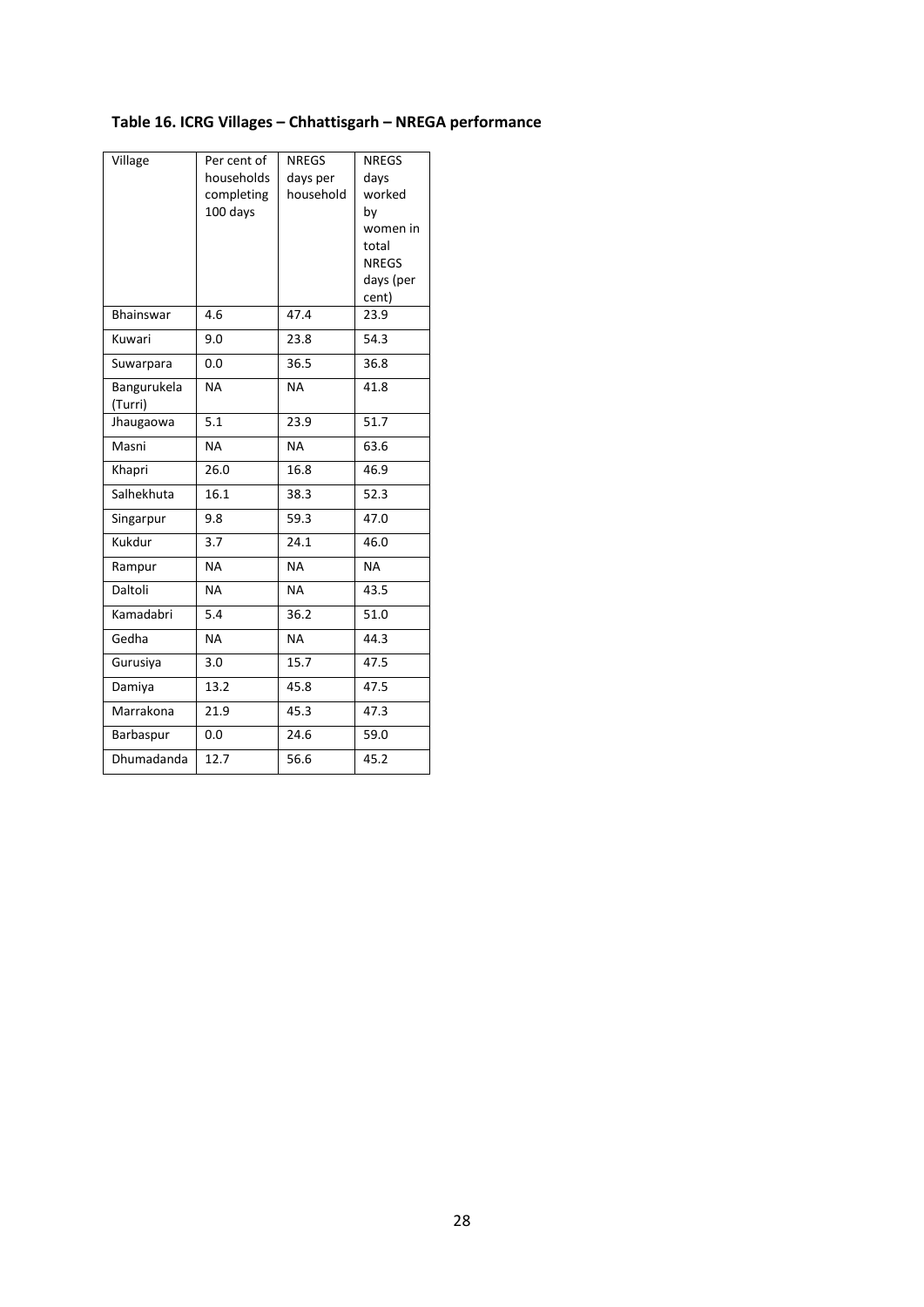| <b>Village</b>         | Type of ICRG work                                                          |
|------------------------|----------------------------------------------------------------------------|
| <b>Bhainswar</b>       | <b>NA</b>                                                                  |
| Kuwari                 | Pond, Stop dam, Check Dam, Boulder Check Dam, Dug well                     |
| Suwarpara              | No work has been done yet but is under progress                            |
| Bangurukela<br>(Turri) | Pond, Well, Land development, Ponds Renovation, Check dam, goat shed, LBCD |
| Jhaugaowa              | Check Dam, Farm pond, Land development                                     |
| Masni                  | Pond, well, Check dam, Plantation                                          |
| Khapri                 | No work done                                                               |
| Salhekhuta             | No work was going on at that time                                          |
| Singarpur              | Land Development, Pond, Dabri, Check dam,                                  |
| Kukdur                 | Ponds, Pond renovation (under process)                                     |
| Rampur                 | Dug well, Pond, Pond Renovation                                            |
| Daltoli                | Well, Pond renovation, Ponds, Goat Ranch, Road                             |
| Kamadabri              | <b>Under Progress</b>                                                      |
| Gedha                  | Pond, well, land development, dug well                                     |
| Gurusiya               | Pond, dug well, check dam                                                  |
| Damiya                 | Pond, Dug well, minor canall, pond renovation, stop dam                    |
| Marrakona              | No work has been done yet but is under progress                            |
| Barbaspur              | WBM, Stop dam, Scale pit, Check dam                                        |
| Dhumadanda             | All schemes are under progress                                             |

## Table 17. **ICRG Villages – Chhattisgarh – Type of ICRG Work**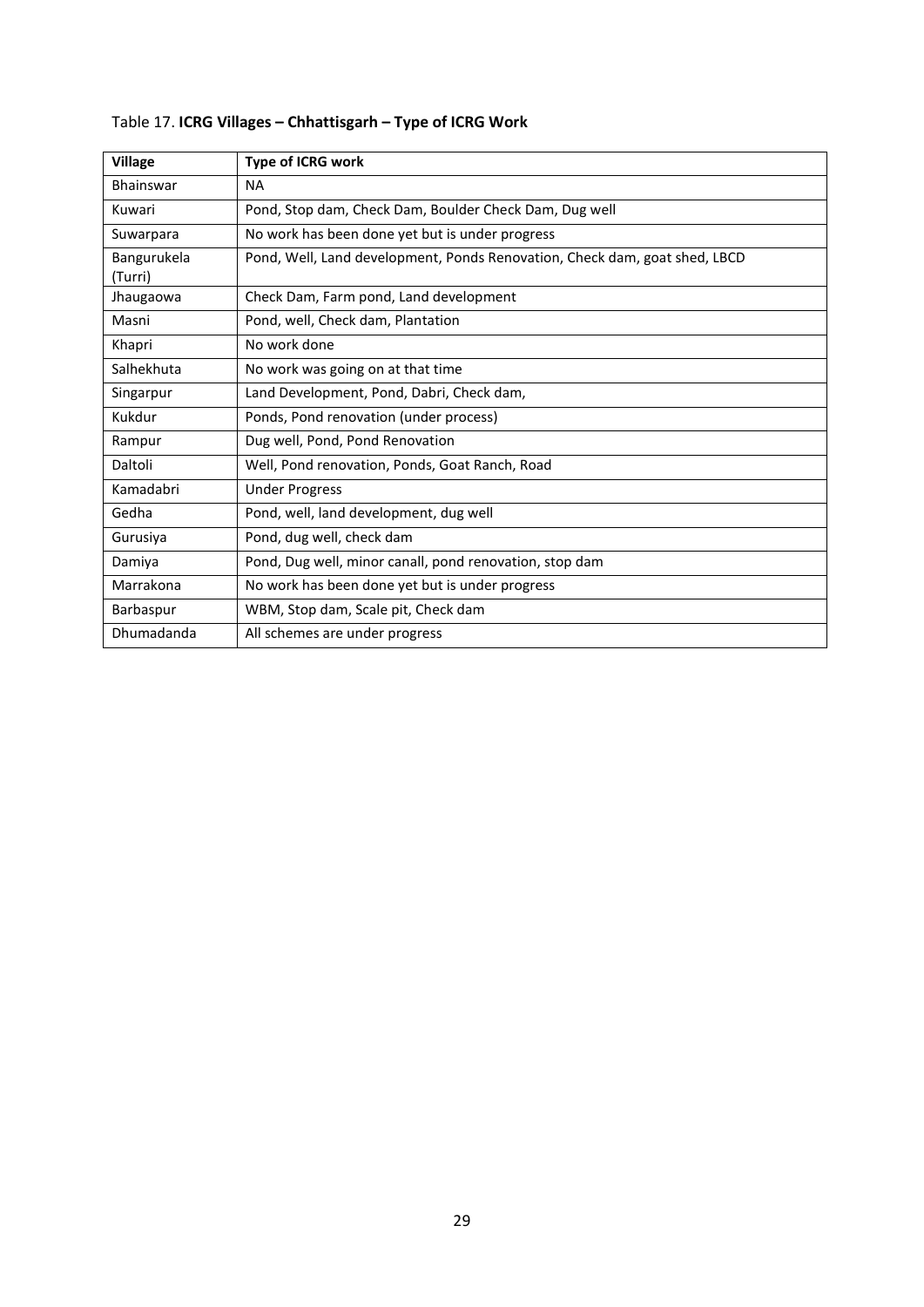| <b>Village</b>         | Line Departments Involved in Convergence                 |                                                                                                    |                                                                                   |  |
|------------------------|----------------------------------------------------------|----------------------------------------------------------------------------------------------------|-----------------------------------------------------------------------------------|--|
|                        | Department 1                                             | <b>Department 2</b>                                                                                | <b>Department 3</b>                                                               |  |
| <b>Bhainswar</b>       | Agriculture<br>Department                                | Horticulture Department                                                                            | <b>PRI Department</b>                                                             |  |
| Kuwari                 | <b>PRI Department</b>                                    | Agriculture Department, Horticulture<br>Department, Veterinary department                          | Forest department, Revenue<br>department                                          |  |
| Suwarpara              |                                                          |                                                                                                    |                                                                                   |  |
| Bangurukela<br>(Turri) | PRI Department                                           | Horticulture Department, Agriculture<br>department                                                 | Forest department and NABARD<br>convergence                                       |  |
| Jhaugaowa              | <b>PRI Department</b>                                    | <b>Revenue Department</b>                                                                          | Agriculture Department,<br>Horticulture Department, Forest<br>Department          |  |
| Masni                  | PRI Department                                           | Agriculture Department, Fishery<br>Department, Forest Department,<br>Horticulture                  | Revenue Department                                                                |  |
| Khapri                 | PRI Department                                           | Revenue Department                                                                                 | Agriculture Department,<br>Horticulture Department, Forest<br>Department, Fishery |  |
| Salhekhuta             | PRI Department                                           | Agriculture department, Horticulture department, Forest department                                 |                                                                                   |  |
| Singarpur              | <b>PRI Department</b>                                    | <b>Agriculture Department</b>                                                                      | Horticulture Department                                                           |  |
| Kukdur                 | <b>PRI Department</b>                                    | Agriculture department, Horticulture<br>department, Forest department                              | Revenue Department                                                                |  |
| Rampur                 | <b>PRI Department</b>                                    | Agriculture department, Horticulture department, Forest department                                 |                                                                                   |  |
| Daltoli                | PRI Department                                           | Agriculture department, Horticulture<br>Department                                                 | <b>Forest Department</b>                                                          |  |
| Kamadabri              | Agriculture<br>Department,<br>Horticulture<br>department | Line Department, Technical help                                                                    |                                                                                   |  |
| Gedha                  | PRI Department                                           | Agriculture department, Horticulture<br>department                                                 | Forest department                                                                 |  |
| Gurusiya               | PRI Department                                           | Agriculture department, forest department                                                          | Revenue Department                                                                |  |
| Damiya                 | PRI Department                                           | Agriculture department, Horticulture<br>department, Forest department, Fishery<br>department, NRLM | Revenue Department                                                                |  |
| Marrakona              | Agriculture<br>department                                | Horticulture department                                                                            |                                                                                   |  |
| Barbaspur              | <b>PRI Department</b>                                    | Agriculture department, Horticulture<br>department                                                 | Revenue Department                                                                |  |
| Dhumadanda             | <b>NA</b>                                                | <b>NA</b>                                                                                          | <b>NA</b>                                                                         |  |

## Table 18. **ICRG Villages – Chhattisgarh – Line Departments involved in Convergence**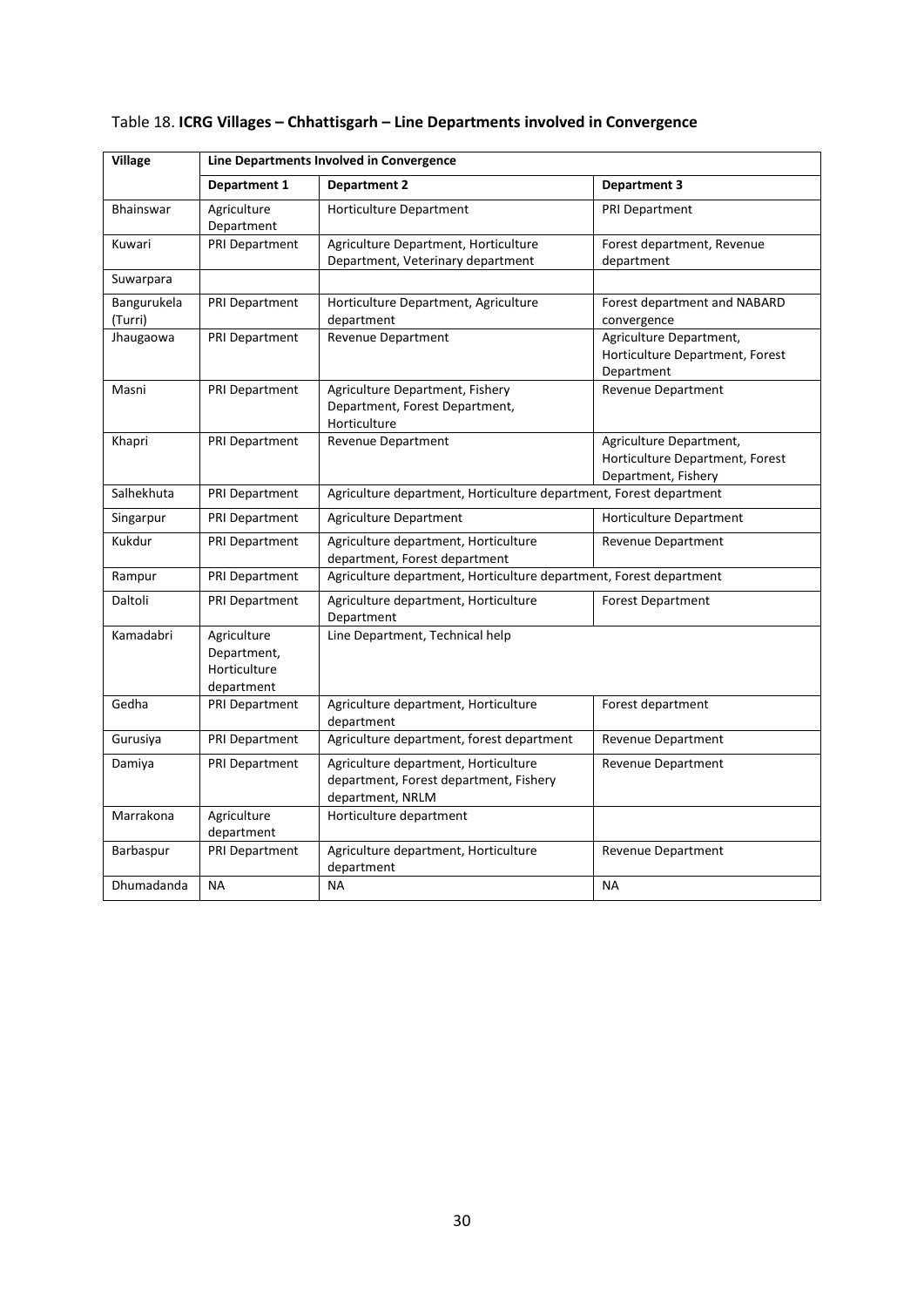## **Table 19. ICRG Villages – Chhattisgarh – Type of Convergence and Contribution from Line Departments and ICRG**

| <b>Village</b>      | <b>Type of Convergence</b> | <b>Contribution from Line</b><br><b>Departments</b>                                      | <b>Contribution from ICRG</b>                                     |  |
|---------------------|----------------------------|------------------------------------------------------------------------------------------|-------------------------------------------------------------------|--|
| <b>Bhainswar</b>    | Financial                  | Seeds from agriculture                                                                   | <b>Technical help</b>                                             |  |
| Kuwari              | Financial                  | Seeds from agriculture,<br>plantation for forest                                         | Community mobilization                                            |  |
| Suwarpara           | Financial                  | Awareness in village                                                                     | training                                                          |  |
| Bangurukela (Turri) | Financial                  | Seeds for agriculture, Plantation<br>by Forest Department,<br>Pisciculture, horticulture | Community Mobilization and<br>information                         |  |
| Jhaugaowa           | Financial                  | Seeds from Agriculture<br>Department, Plantation by<br>Forest department                 | <b>Technical help</b>                                             |  |
| masni               | Financial                  | Goat Ranch, Pisciculture,<br>Horticulture, Plantation of forest<br>department            | Motivation, Field Preparation                                     |  |
| Khapri              | Financial                  | <b>Technical help</b>                                                                    | Mobilization                                                      |  |
| Salhekhuta          | Financial                  | Plantation by forest, Seeds from<br>Agriculture.                                         | <b>Technical help</b>                                             |  |
| Singarpur           | Financial                  | Seeds from agriculture,<br>plantation of forest                                          | <b>Technical help</b>                                             |  |
| Kukdur              | Financial                  | Goat Ranch by horticulture,<br>Plantation by forest department                           | <b>Motivation and Mobilization</b>                                |  |
| Rampur              | Financial                  | Plantation by forest, goat ranch<br>by horticulture department                           | Field preparation                                                 |  |
| Daltoli             | Financial                  | Seeds for agriculture, goat<br>ranch, pisciculture, plantation by<br>forest department   | Motivation, Field<br>Preparation, Mobilisation and<br>information |  |
| Kamadabri           | Financial                  | Training programs in the village                                                         |                                                                   |  |
| Gedha               | Financial                  | Seeds for agriculture, Plantation<br>by forest department                                | <b>Community Mobilization</b>                                     |  |
| Gurusiya            | Financial                  | field preparation                                                                        | <b>Technical help</b>                                             |  |
| Damiya              | Financial                  |                                                                                          | Technical help, Mapping,<br>DPR, mobilization,                    |  |
| Marrakona           | Financial                  | No work done yet                                                                         | Awareness Program in the<br>village                               |  |
| Barbaspur           | Financial                  | Plantation of forest and<br>horticulture                                                 | <b>Technical help</b>                                             |  |
| Dhumadanda          | Financial                  | In progress                                                                              | Training program in the<br>village                                |  |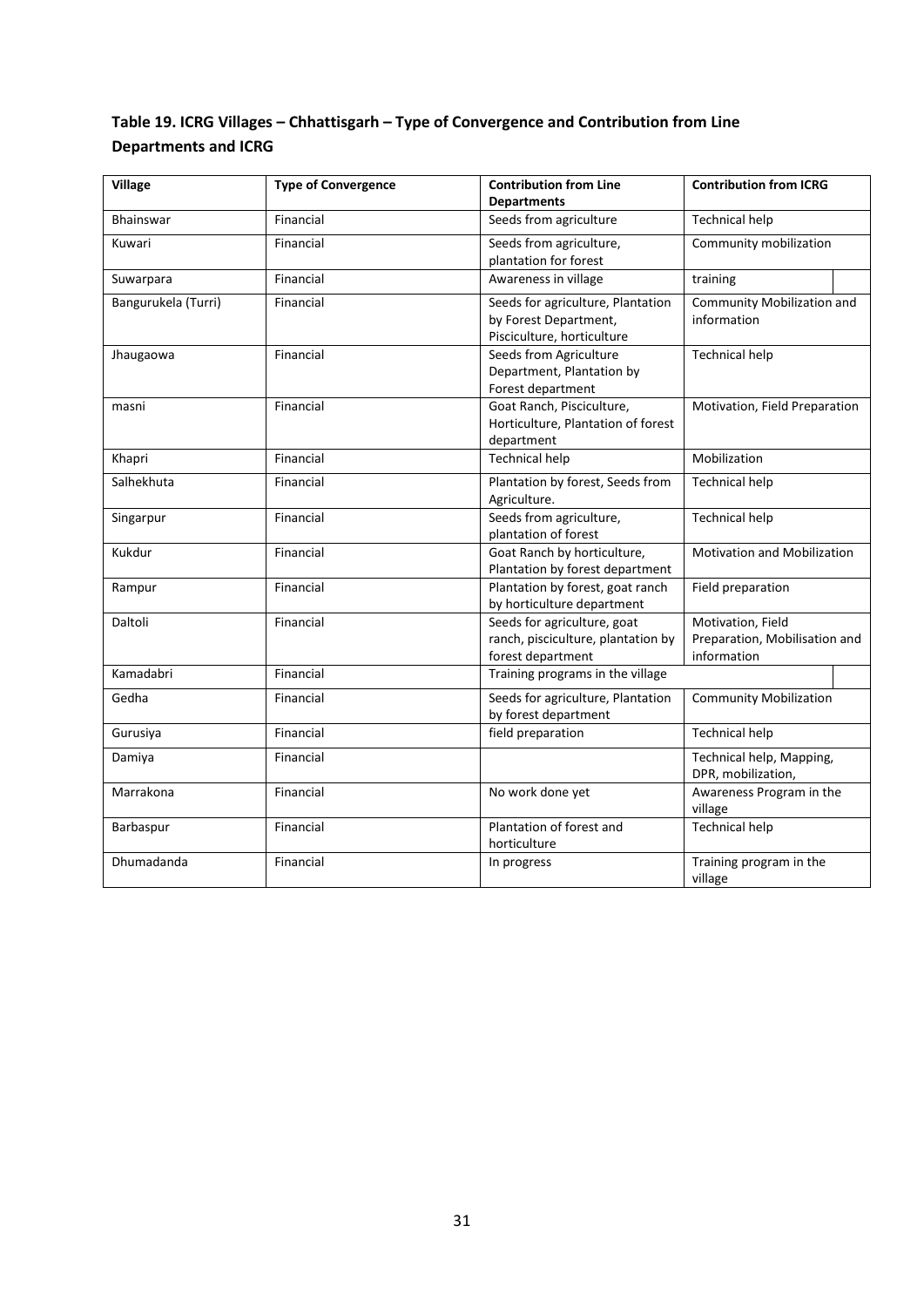#### **Odisha**

Finally, we undertake an analysis of the Odisha village data. Here, the data is also of good quality and we have fairly complete information on key variables. We have reasonably complete data for 23 villages. Tables 20 and 21 provide basic demographic information and social structure respectively. We see a large variation in the number of hamlets per village, ranging from 1 to 9. However, there is less variation in the number of households and total population. SCs formed the bulk of the village population, except Sankarl palli, where 65 per cent of the population were forward castes and Manikaduma where 61 per cent of the population were OBCs.

Figures 9-11 provide vulnerability indicators, measures of economic prosperity and the remoteness of the villages. Unlike Bihar and Chhattisgarh, we see the prevalence of both flood and drought in the sample villages in Odisha. We also see a wide variation in economic prosperity in these villages, with agricultural wages in Silidila and Kumla Bhahali around four times the levels witnessed in Tertaliya. Some of the villages are far from the district headquarters but some are near as well.

With regard to NREGA implementation, most villages have seen NREGA implementation early in the programme's lifecycle, though there are exceptions – for example, Sargihajur, where NREGA was started in 2013 (Table 22). On the whole, NREGA performance in Odisha is quite good, with high amount of NREGA days per active household in several villages, and a strong participation of women in the NREGA (Table 23).

Several of the villages in the Odisha sample have seen ICRG work with land development and water harvesting structures quite common (Table 24). We see the involvement of several line departments in Odisha though not as much as Chhattisgarh (Table 25). The Panchayati Raj department seems to be prominent in most of the convergence activities, with Agriculture and Horticulture also participating in several ICRG works. The type of convergence is quite diverse, ranging from technical help, plantation, seeds, etc. We also see active participation of line departments in the convergence in terms of technical help, community mobilisation and provision of information. ICRG also seems to be quite involved, in terms of training in climate change and training for Panchayati Raj Institution members (Table 26).

32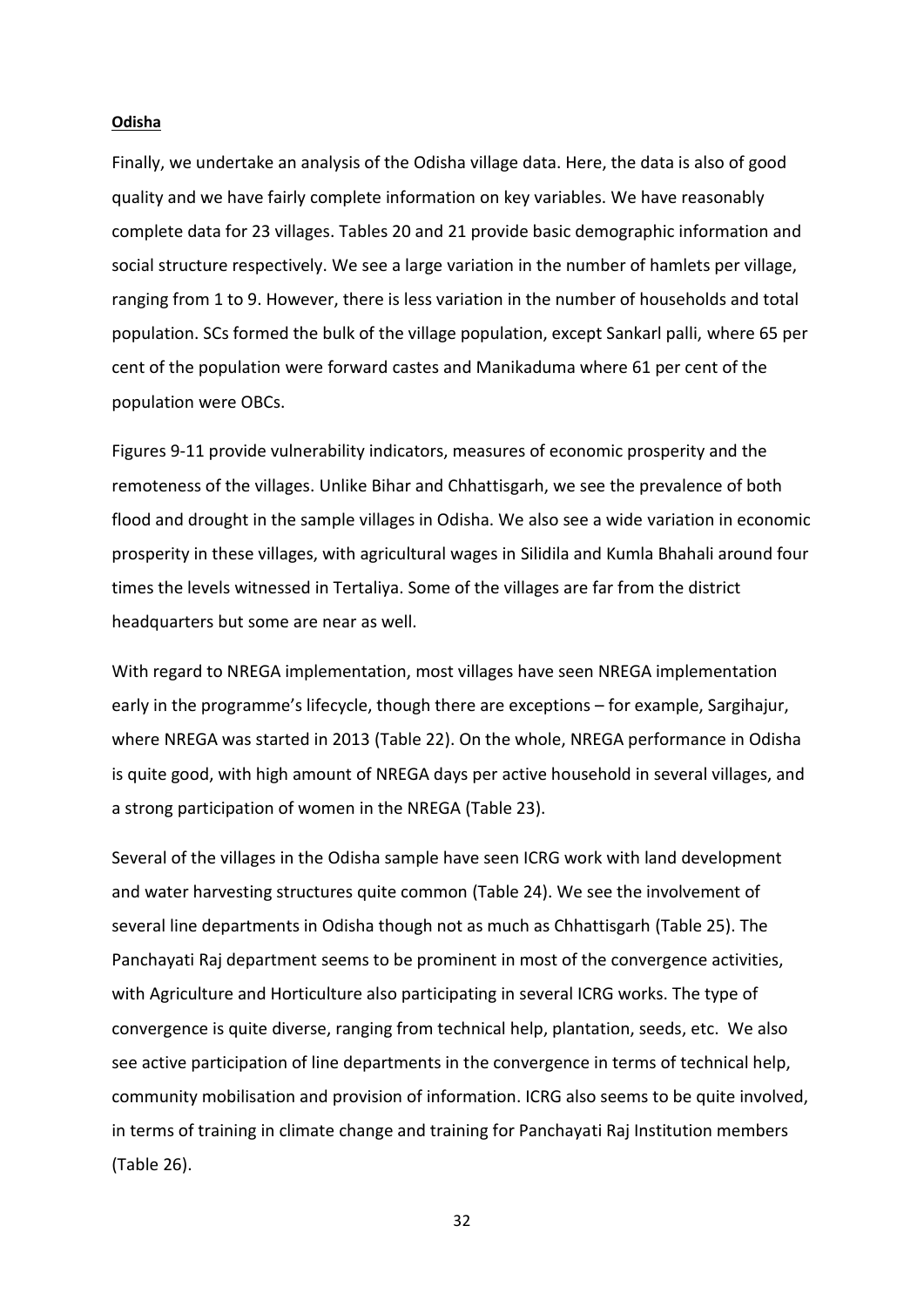| <b>District</b> | <b>Block</b> | <b>Gram Panchavat</b> | <b>Village</b>        | <b>Number</b><br>of<br><b>Hamlets</b> | Number of<br><b>Households</b> | <b>Population</b> |
|-----------------|--------------|-----------------------|-----------------------|---------------------------------------|--------------------------------|-------------------|
| Kalahandi       | Lamjigarh    | Champadipur           | Sargihajur            | 5                                     | 50                             | 210               |
| Kalahandi       | Narla        | Kurmel                | Khirmal               | $\mathbf{1}$                          | 90                             | 500               |
| kalahandi       | Narla        | Gahantmal             | Gahantmal             | 5                                     | 198                            | 691               |
| kalahandi       | Golmunda     | Rangaspali            | Sankarl pali          | $\overline{3}$                        | 170                            | 596               |
| kalahandi       | Kalmunda     | Purakela              | Budhipadr             | 5                                     | 210                            | 861               |
| Balangir        | Deogaon      | Makundpur             | Bandhapalli           | $\overline{4}$                        | 162                            | 775               |
| Balangir        | gudvella     | <b>Biraminda</b>      | Karlakhaman           | $\overline{2}$                        | 85                             | 311               |
| Balangir        | Titlagarh    | Adabhal               | Ghanthasahada         | $\overline{4}$                        | 175                            | 1125              |
| Balangir        | sinthala     | Dharabharh            | mauri                 | $\overline{2}$                        | 138                            | 650               |
| Mayurbhanj      | Udala        | Patsari pur           | Tertaliya             | 5                                     | 139                            | 560               |
| Mayurbhanj      | samkantha    | Cochila ghati         | Godi pokhri           | $\overline{2}$                        | 142                            | 632               |
| Mayurbhanj      | <b>Bisor</b> | Kadmabeda             | Musawri               | $\mathbf{1}$                          | 145                            | 743               |
| Mayurbhanj      | Jashipur     | Rugudi                | Khandabandha          | 6                                     | 182                            | 903               |
| Mayurbhanj      | Karanjiya    | Kerkera               | Manikaduma            | $\mathbf{1}$                          | 70                             | 475               |
| Nuapada         | <b>Boden</b> | Karlakote             | Sargimunda            | 9                                     | 130                            | 975               |
| Nuapada         | Khariar      | Dabri                 | Bhairajpur            | 3                                     | 160                            | 676               |
| Nuapada         | Khariar      | Kirikota              | Kirikita<br>Gorlapada | 8                                     | 426                            | 1226              |
| Nuapada         | boden        | Bhainsadani           | Bhainsadani           | 4                                     | 109                            | 507               |
| Keonjhar        | Banspal      | Talakainsiri          | Talakainsiri          | $\overline{4}$                        | 145                            | 795               |
| Keonihar        | Saharpada    | Barbil                | Baneguda              | $\overline{7}$                        | 166                            | 863               |
| Keonihar        | Ghatagaon    | Saraspasi             | Bhalukipatala         | 6                                     | 134                            | 1209              |
| Keonjhar        | Patna        | Kendeiposi            | Silida                | $\overline{3}$                        | 245                            | 1143              |
| Keonjhar        | Patna        | Palanghati            | Kumla Bahali          | 8                                     | 320                            | 1281              |

## **Table 20. ICRG villages – Odisha sample – some basic demographic information**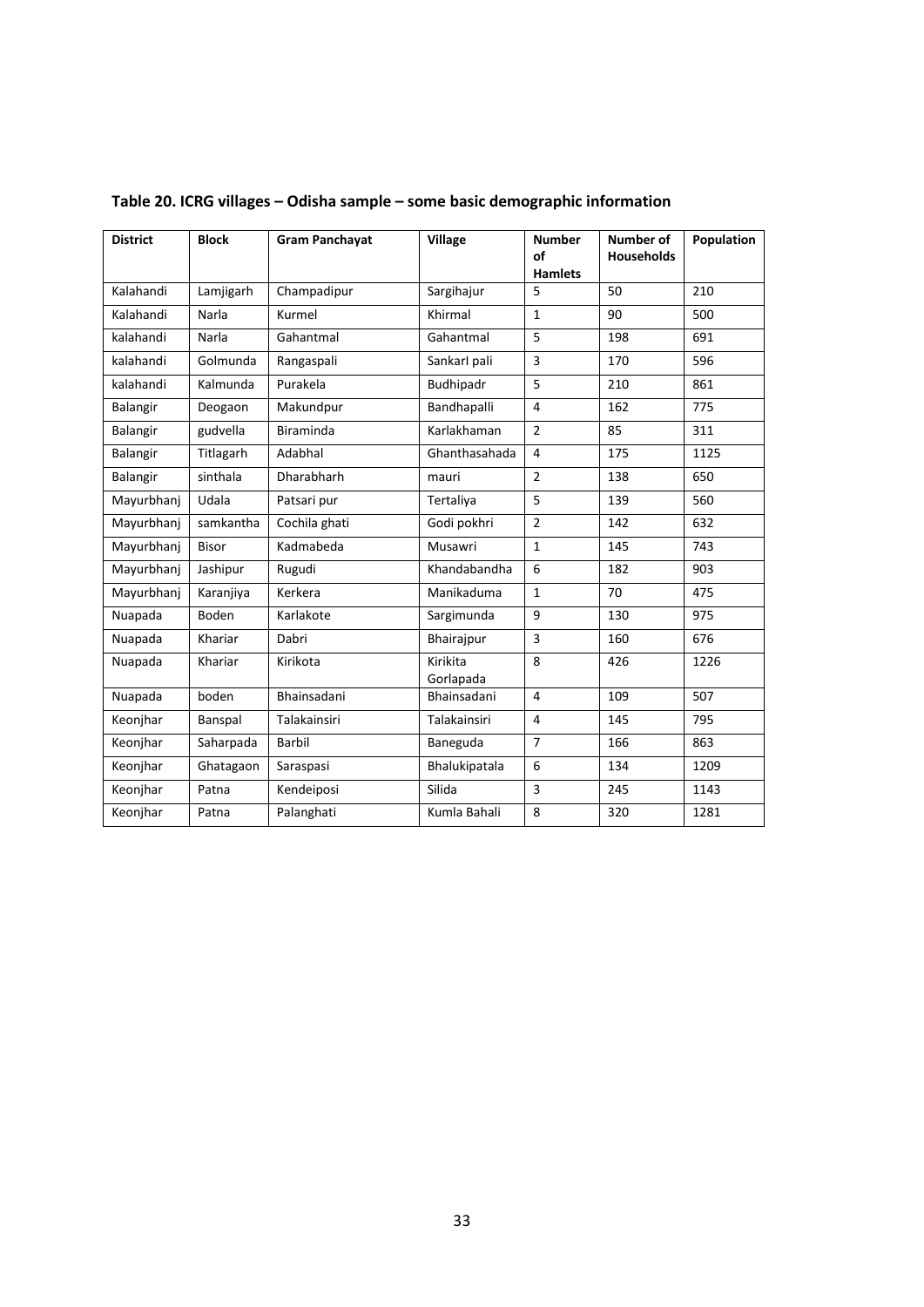| <b>Village</b>     | <b>Forward</b> | <b>OBC</b>     | <b>SC</b> | <b>ST</b>      | <b>Others</b>  |
|--------------------|----------------|----------------|-----------|----------------|----------------|
|                    | <b>Castes</b>  |                |           |                |                |
| Sargihajur         | 60             | 1              | 39        | 0              | 0              |
| Khirmal            | 97             | 3              | 0         | $\mathbf 0$    | $\mathbf 0$    |
| Gahantmal          | 3              | 40             | 50        | $\overline{7}$ | $\overline{0}$ |
| Sankarl pali       | 65             | 10             | 25        | 0              | 0              |
| Budhipadr          | 0              | 15             | 70        | 15             | 0              |
| Bandhapalli        | $\mathbf 0$    | 40             | 35        | 25             | 0              |
| Karlakhaman        | 0              | 25             | 70        | 5              | 0              |
| Ghanthasahada      | $\overline{0}$ | 20             | 80        | $\overline{0}$ | 0              |
| mauri              | $\mathbf 0$    | 10             | 90        | $\overline{0}$ | 0              |
| Tertaliya          | 0              | 30             | 60        | 10             | 0              |
| Godi pokhri        | 0              | 0              | 95        | 5              | 0              |
| Musawri            | $\overline{0}$ | 30             | 70        | $\overline{0}$ | 0              |
| Khandabandha       | $\overline{0}$ | 25             | 50        | 15             | 10             |
| Manikaduma         | 0              | 61             | 0         | 39             | 0              |
| Sargimunda         | 0              | 14             | 71        | 15             | 0              |
| Bhairajpur         | 30             | $\mathbf 0$    | 60        | 0              | 10             |
| Kirikita Gorlapada | 0              | $\overline{2}$ | 95        | $\overline{2}$ | $\mathbf{1}$   |
| Bhainsadani        | 0              | 35             | 60        | 5              | 0              |
| Talakainsiri       | 0              | 15             | 85        | 0              | 0              |
| Baneguda           | 0              | 15             | 40        | 45             | 0              |
| Bhalukipatala      | 0              | 29             | 70        | 1              | 0              |
| Silida             | 0              | 0              | 0         | 0              | 100            |
| Kumla Bahali       | 0              | 0              | 0         | 0              | 100            |

## **Table 21. ICRG Villages – Odisha – Social Structure**

**Figure 9. ICRG Villages – Odisha – Vulnerability Indicators**

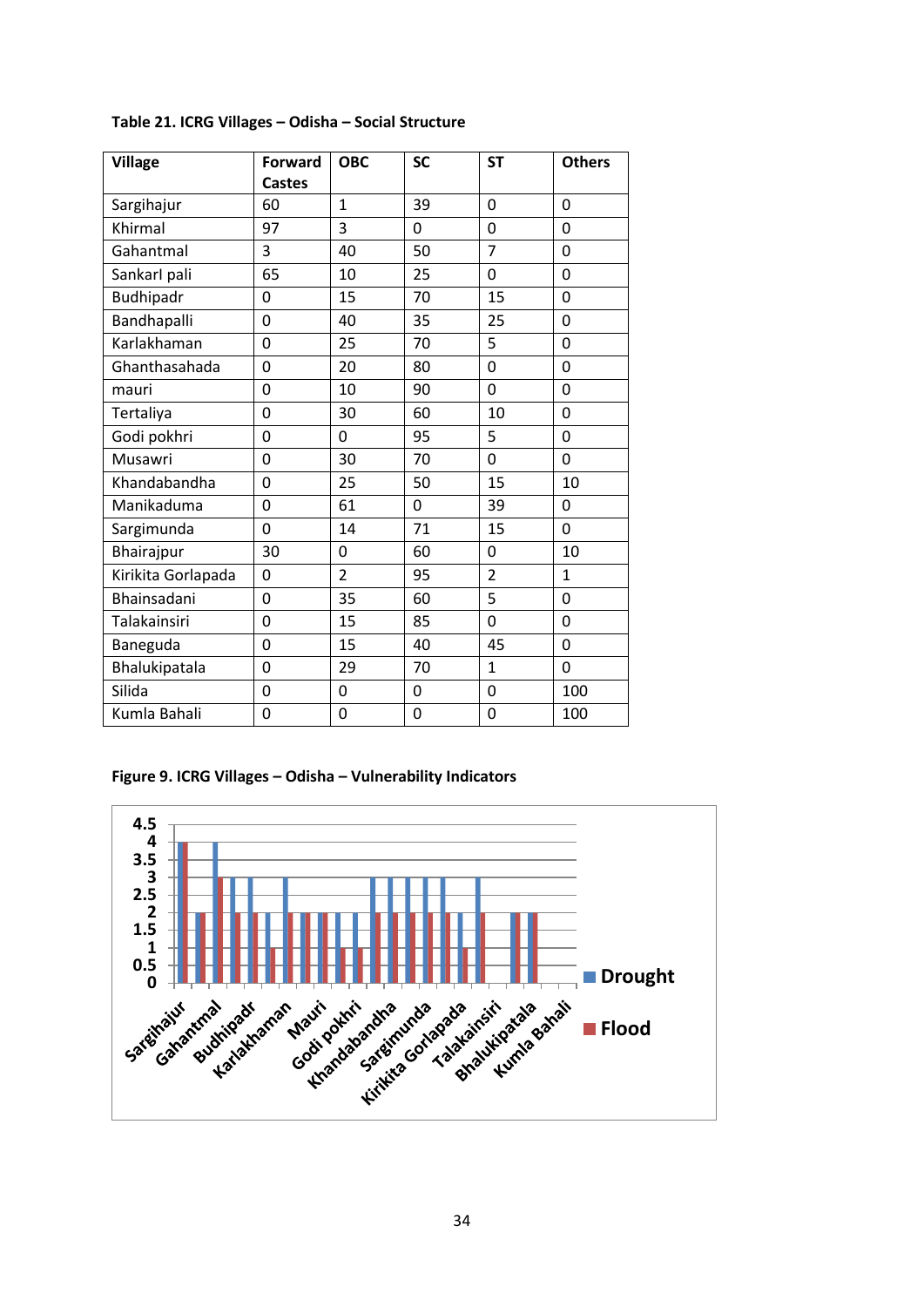

**Figure 10. ICRG Villages – Odisha – Economic Prosperity (as measured by Agricultural Wages)**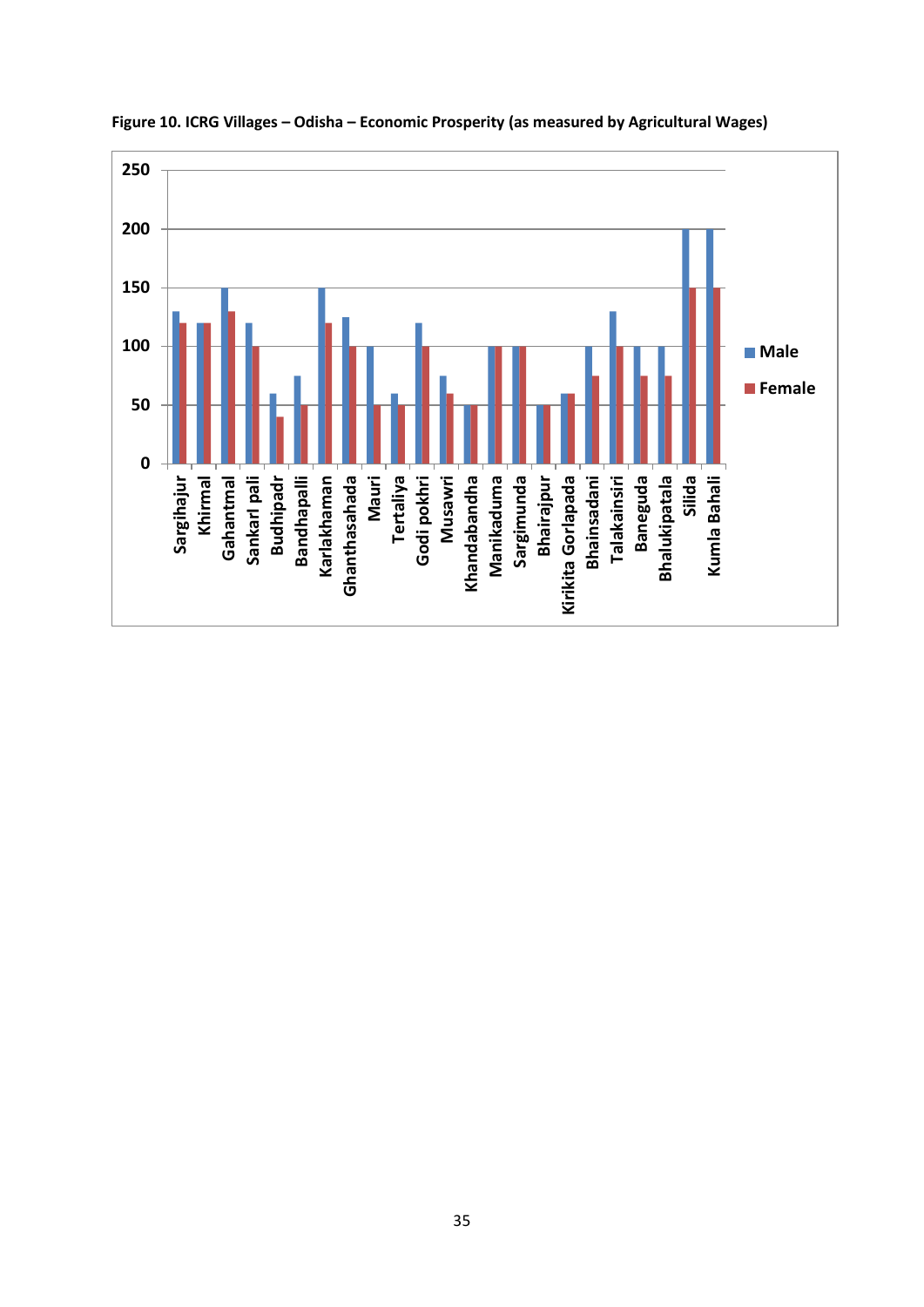

Figure 11. **ICRG Villages – Odisha – Remoteness Indicator (Distance from District Headquarters, in kms.)**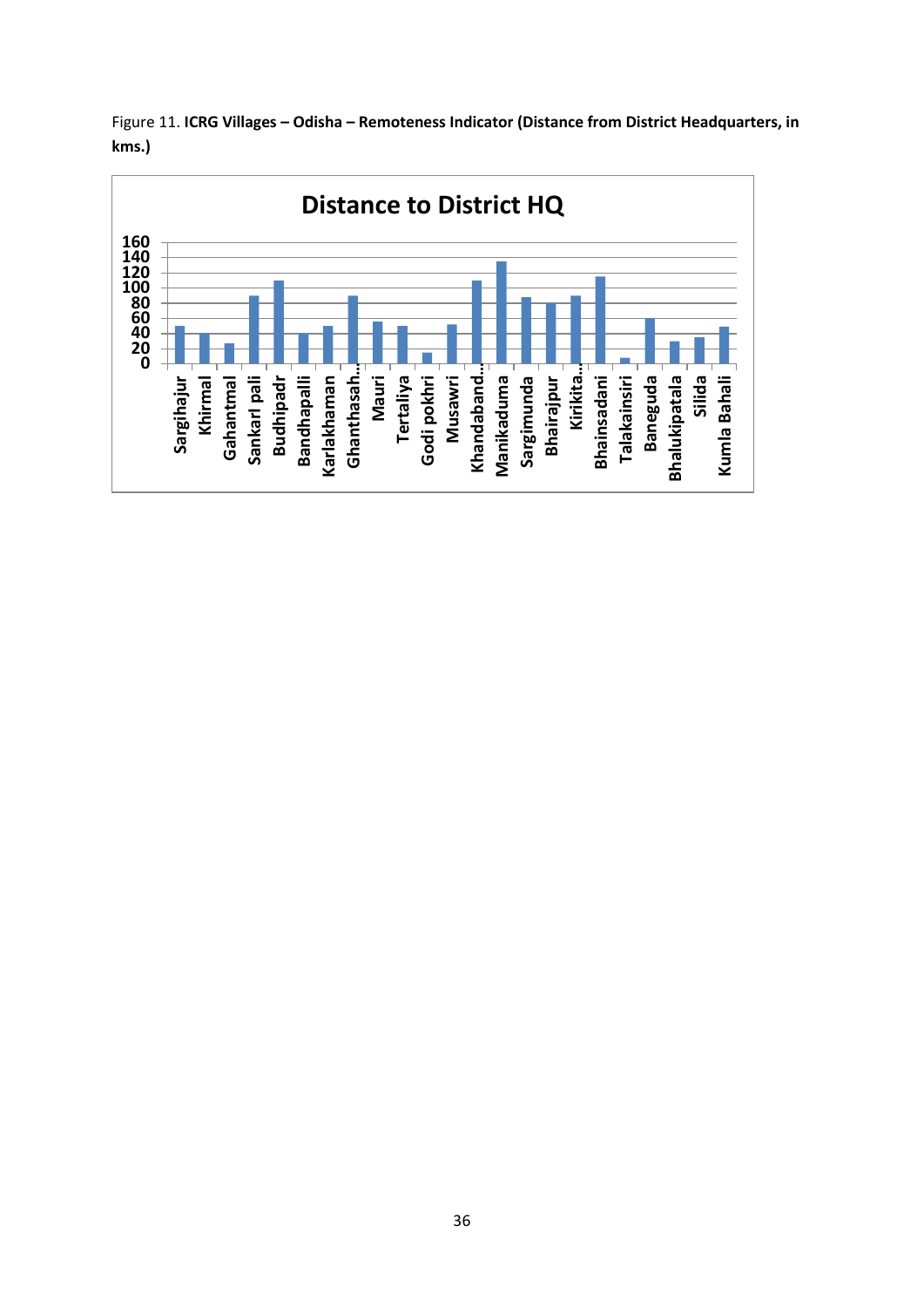## **Table 22. ICRG Villages – Odisha – Year NREGA was first implemented**

| Village            | Year |
|--------------------|------|
| Sargihajur         | 2013 |
| Khirmal            | 2006 |
| Gahantmal          | 2008 |
| Sankarl pali       | 2006 |
| <b>Budhipadr</b>   | 2007 |
| Bandhapalli        | 2006 |
| Karlakhaman        | 2013 |
| Ghanthasahada      | 2007 |
| Mauri              | 2010 |
| Tertaliya          | 2007 |
| Godi pokhri        | 2005 |
| Musawri            | 2005 |
| Khandabandha       | 2007 |
| Manikaduma         | 2009 |
| Sargimunda         | 2006 |
| Bhairajpur         | 2007 |
| Kirikita Gorlapada | 2006 |
| Bhainsadani        | 2006 |
| Talakainsiri       | 2009 |
| Baneguda           | 2007 |
| Bhalukipatala      | 2007 |
| Silida             | 2005 |
| Kumla Bahali       | 2005 |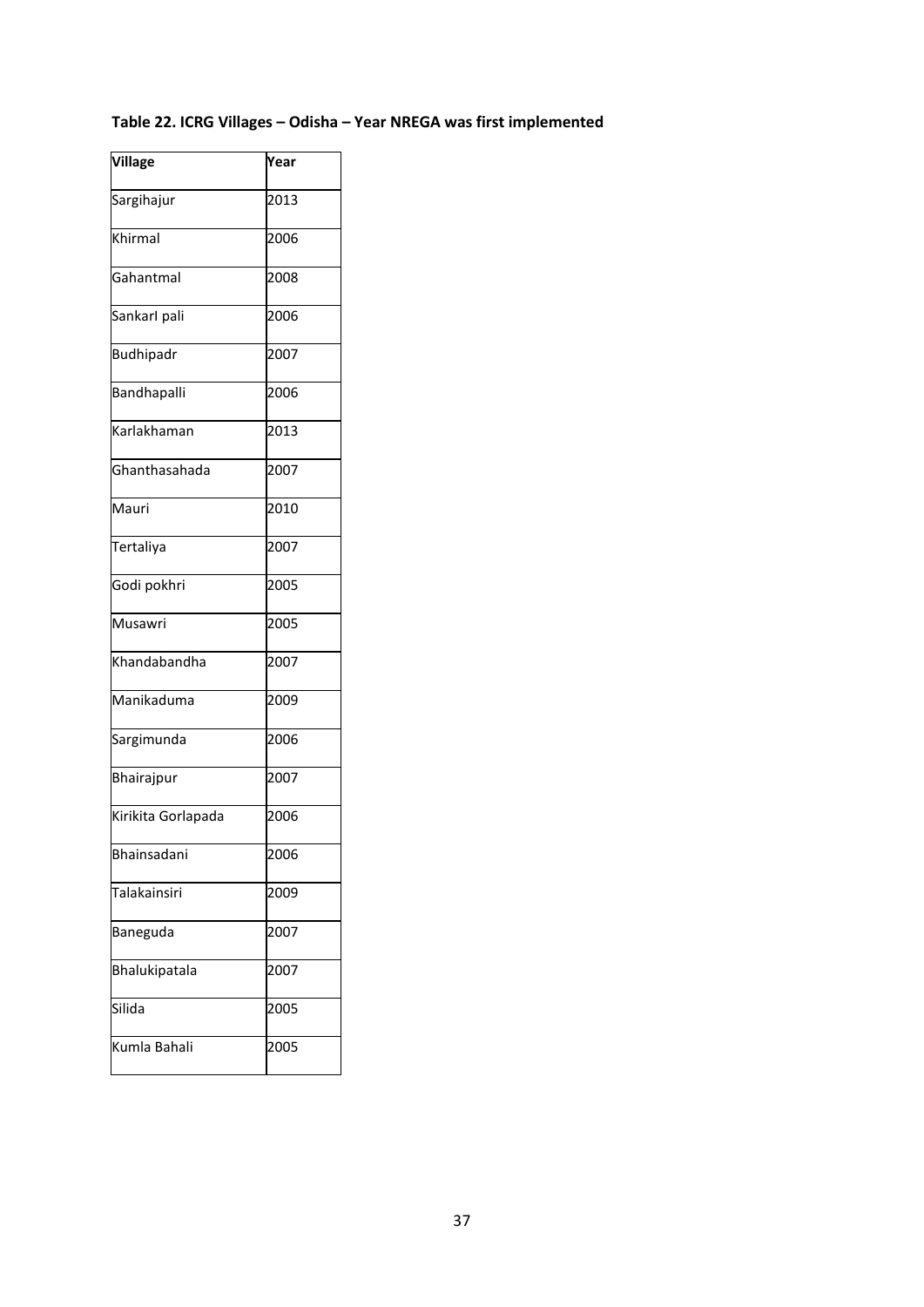## Table 23. **ICRG Villages – Odisha – NREGA performance**

| <b>Village</b>      | Per cent of<br>households<br>completing<br>100 days | <b>NREGS days</b><br>per<br>household | <b>NREGS</b><br>days<br>worked<br>by<br>women in<br>total<br><b>NREGS</b><br>days (per<br>cent) |
|---------------------|-----------------------------------------------------|---------------------------------------|-------------------------------------------------------------------------------------------------|
| Sargihajur          | 4                                                   | 37                                    | 70                                                                                              |
| Khirmal             | 0                                                   | 68                                    | 60                                                                                              |
| Gahantmal           | <b>NA</b>                                           | <b>NA</b>                             | <b>NA</b>                                                                                       |
| Sankarl pali        | 8                                                   | 29                                    | 71                                                                                              |
| Budhipadr           | 4                                                   | 12                                    | 60                                                                                              |
| Bandhapalli         | 3                                                   | 25                                    | 58                                                                                              |
| Karlakhaman         | 14                                                  | 95                                    | $\mathbf{1}$                                                                                    |
| Ghanthasahada       | $\overline{7}$                                      | 43                                    | 65                                                                                              |
| Mauri               | 9                                                   | 43                                    | 53                                                                                              |
| Tertaliya           | $\overline{2}$                                      | 20                                    | 55                                                                                              |
| Godi pokhri         | 8                                                   | 80                                    | 63                                                                                              |
| Musawri             | $\mathbf{1}$                                        | 56                                    | 59                                                                                              |
| Khandabandha        | $\overline{4}$                                      | 36                                    | 66                                                                                              |
| Manikaduma          | 20                                                  | 163                                   | 62                                                                                              |
| Sargimunda          | 9                                                   | 54                                    | 15                                                                                              |
| Bhairajpur          | 28                                                  | 115                                   | 77                                                                                              |
| Kirikita Gorlapada  | 12                                                  | 47                                    | 69                                                                                              |
| Bhainsadani         | 16                                                  | 30                                    | 56                                                                                              |
| <b>Talakainsiri</b> | 0                                                   | 19                                    | 56                                                                                              |
| Baneguda            | 8                                                   | 59                                    | 41                                                                                              |
| Bhalukipatala       | <b>NA</b>                                           | <b>NA</b>                             | <b>NA</b>                                                                                       |
| Silida              | 4                                                   | 29                                    | 71                                                                                              |
| Kumla Bahali        | 13                                                  | $\mathbf{1}$                          | 36                                                                                              |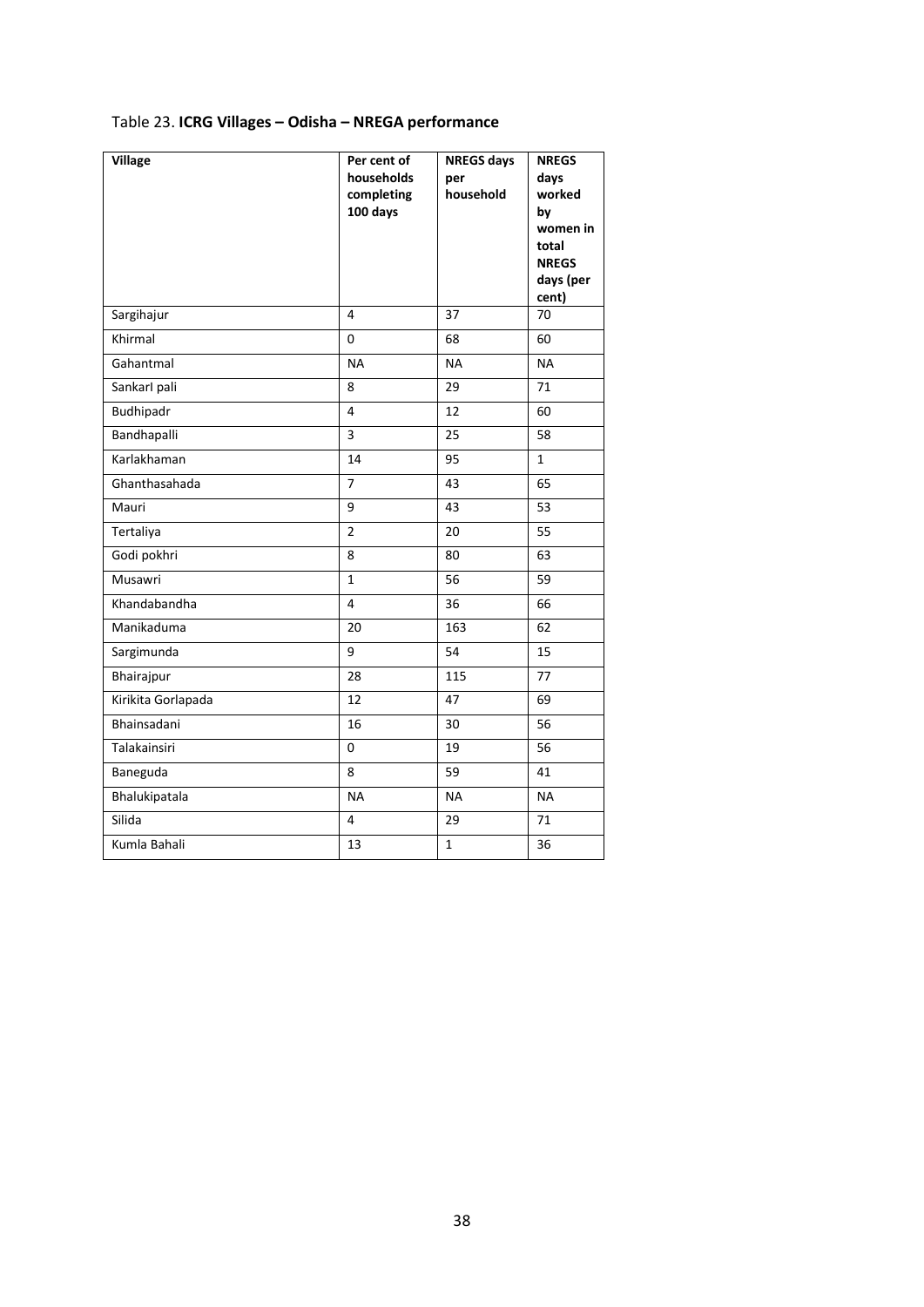| <b>Village</b>      | <b>Type of ICRG work</b>                             |
|---------------------|------------------------------------------------------|
| Sargihajur          | No work available as yet                             |
| Khirmal             | No work available as yet                             |
| Gahantmal           | No work available as yet                             |
| Sankarl pali        | No work started here; in process                     |
| Budhipadr           | Started from from August 2017                        |
| Bandhapalli         | Water harvesting structure (WHS), Renovation         |
| Karlakhaman         | <b>Tank renovation</b>                               |
| Ghanthasahada       | No work available as yet                             |
| Mauri               | <b>WHS</b>                                           |
| Tertaliya           | No work available as yet                             |
| Godi pokhri         | Land development, Dug well                           |
| Musawri             | Land development                                     |
| Khandabandha        | Land development, farm pond                          |
| Manikaduma          | Rainwater harvesting, pond,                          |
| Sargimunda          | Pond                                                 |
| Bhairajpur          | WHS, Canal, LBCD, guardwall plantation               |
| Kirikita            | WHS, vegatative bonding.                             |
| Gorlapada           |                                                      |
| Bhainsadani         | No work available as yet                             |
| <b>Talakainsiri</b> | Land Development, irrigation structure in process    |
| Baneguda            | Land development, farm pond,, Cross dam, Plantation, |
| Bhalukipatala       | Rainwater harvesting, Field bounding,                |
| Silida              | No work available as yet                             |
| Kumla Bahali        | Land development, Field bounding                     |

## Table 24. **ICRG Villages – Chhattisgarh – Type of ICRG Work**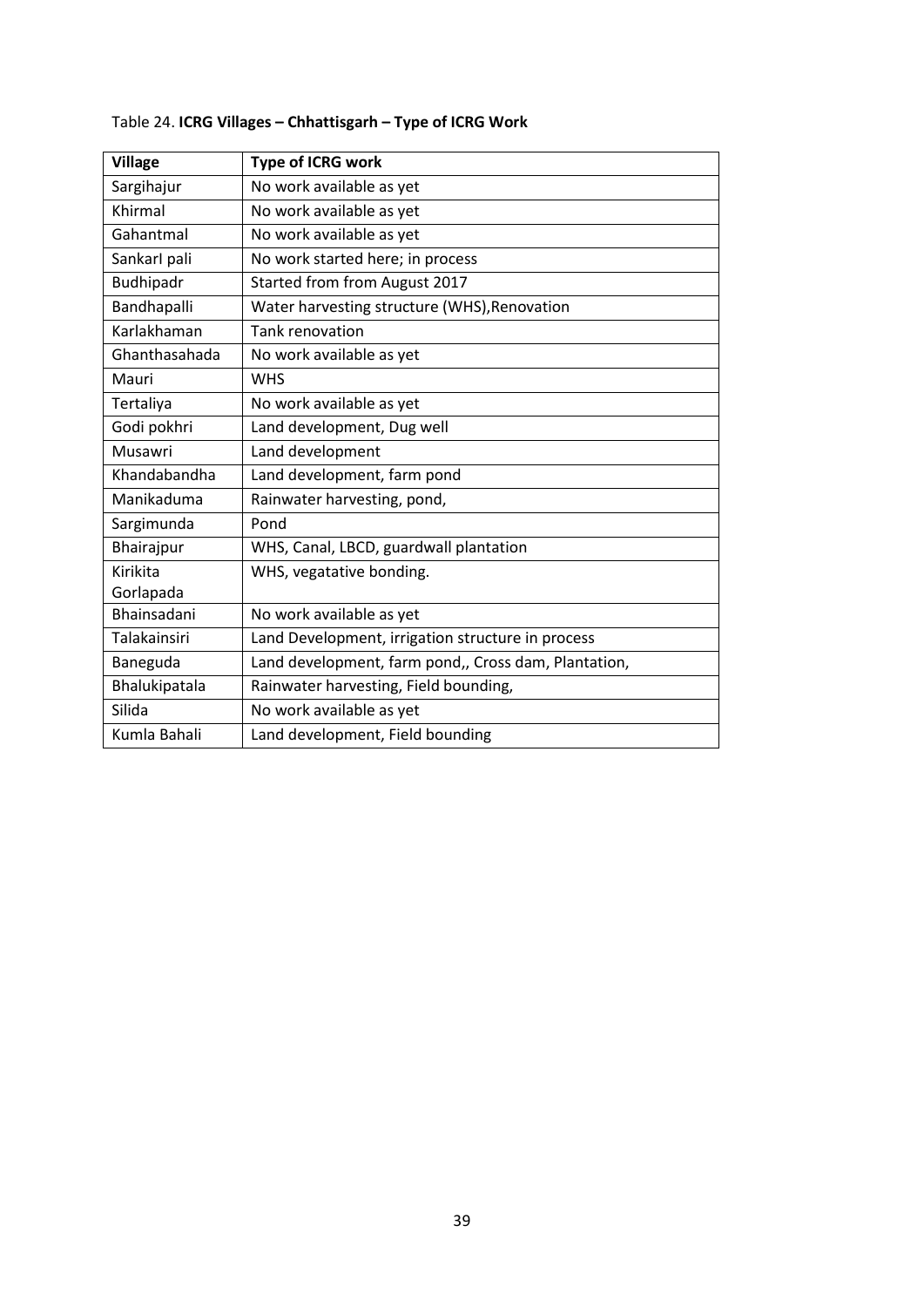| <b>Village</b>        | Line Departments involved in Convergence                                 |                                                                               |                                                                                                         |  |  |  |  |  |
|-----------------------|--------------------------------------------------------------------------|-------------------------------------------------------------------------------|---------------------------------------------------------------------------------------------------------|--|--|--|--|--|
| Sargihajur            | PRI department; Agriculture                                              | Horticulture department                                                       |                                                                                                         |  |  |  |  |  |
|                       | department; Forest department<br>Water shed department                   |                                                                               |                                                                                                         |  |  |  |  |  |
| Khirmal               | PRI department; Agriculture<br>department                                | horticulture department; forest department                                    |                                                                                                         |  |  |  |  |  |
| Gahantmal             | Agriculture department,                                                  | PRI department ; Soil Conservation Department                                 |                                                                                                         |  |  |  |  |  |
|                       | horticulture department, forest<br>department                            |                                                                               |                                                                                                         |  |  |  |  |  |
| Sankarl pali          | PRI department                                                           | Soil Conservation<br>department                                               | horticulture department, forest<br>department, Agriculture department                                   |  |  |  |  |  |
| Budhipadr             | Agriculture department,<br>horticulture department, forest<br>department | PRI department, Irrigation department                                         |                                                                                                         |  |  |  |  |  |
| Bandhapalli           | PRI department                                                           | Agriculture depatment;<br>fishery                                             | Horticulture department, Odisha<br>Livelihood Mission, Forest Department                                |  |  |  |  |  |
| Karlakhaman           | Panchayati raj Department                                                | Forest department<br>(Catchment area<br>plantation)                           | Horticulture department (individual<br>land)                                                            |  |  |  |  |  |
| Ghanthasaha<br>da     | Panchayati Raj Institution<br>department                                 | Agriculture department                                                        | Horticulture department, Forest<br>department                                                           |  |  |  |  |  |
| Mauri                 | Panchayati Raj Institution<br>department, MGNREGA                        | Agriculture Depatment                                                         | Horticulture Department, Forest<br>Department                                                           |  |  |  |  |  |
| Tertaliya             | Panchayati Raj Institution<br>department                                 | Fishery department                                                            | Horticulture, Convergence NABARD                                                                        |  |  |  |  |  |
| Godi pokhri           | Panchayati Raj Institution<br>department                                 | Agriculture Department                                                        | Horticultutre Department, Krishi<br>Vigyan Kendras                                                      |  |  |  |  |  |
| Musawri               | Panchayati Raj Institution<br>Department                                 | Horticulture Department,<br>Fishery Department,<br>Agriculture                | <b>Block Office</b>                                                                                     |  |  |  |  |  |
| Khandabandh<br>a      | Panchayati Raj Institution<br>Department                                 | Forest department,<br>Agriculture, Horticulture<br>Department                 | <b>Block Office</b>                                                                                     |  |  |  |  |  |
| Manikaduma            | Panchayati Raj Institution<br>Department                                 | Agriculture department                                                        | Horticulture Department, ITDA,                                                                          |  |  |  |  |  |
| Sargimunda            | Panchayati Raj Institution<br>Department, Gram Panchayat                 | Agriculture department,<br>Horticulture department<br>(mango tree plantation) | <b>Financial System</b>                                                                                 |  |  |  |  |  |
| Bhairajpur            | Gram Panchayat, CPR<br>department                                        | <b>Block office</b>                                                           | Agriculture Department, Horticulture<br>department, Fishery department,<br>Forest department, watershed |  |  |  |  |  |
| Kirikita<br>Gorlapada | Panchayati raj Department                                                | <b>Block office</b>                                                           | Agriculture department, Forest<br>department, Horticulture department                                   |  |  |  |  |  |
| Bhainsadani           | Panchayati Raj Institution<br>Department                                 | Forest department,<br>Catchment Area,<br>Horticulture Department              | Agricultuture Department                                                                                |  |  |  |  |  |
| Talakainsiri          | Panchayati raj Department                                                | Agriculture department                                                        | Horticulture Department                                                                                 |  |  |  |  |  |
| Baneguda              | Panchayati Raj institution<br>Department                                 | Agriculture Department,<br>Horticulture department                            | <b>ITDA</b>                                                                                             |  |  |  |  |  |
| Bhalukipatala         | Panchayati Raj Institution<br>department                                 | Agriculture Department                                                        | Horticulture department, Odisha<br>Livelihood Mission,                                                  |  |  |  |  |  |
| Silida                | Panchayati Raj Institution<br>department                                 | Horticulture department                                                       | Agriculture Department, Odisha<br>Livelihood Mission                                                    |  |  |  |  |  |
| Kumla Bahali          | Panchayati Raj Institution<br>department                                 | Agriculture Department,<br>Horticulture department                            | Forest Department                                                                                       |  |  |  |  |  |

## Table 25. **ICRG Villages – Odisha – Line Departments involved in Convergence**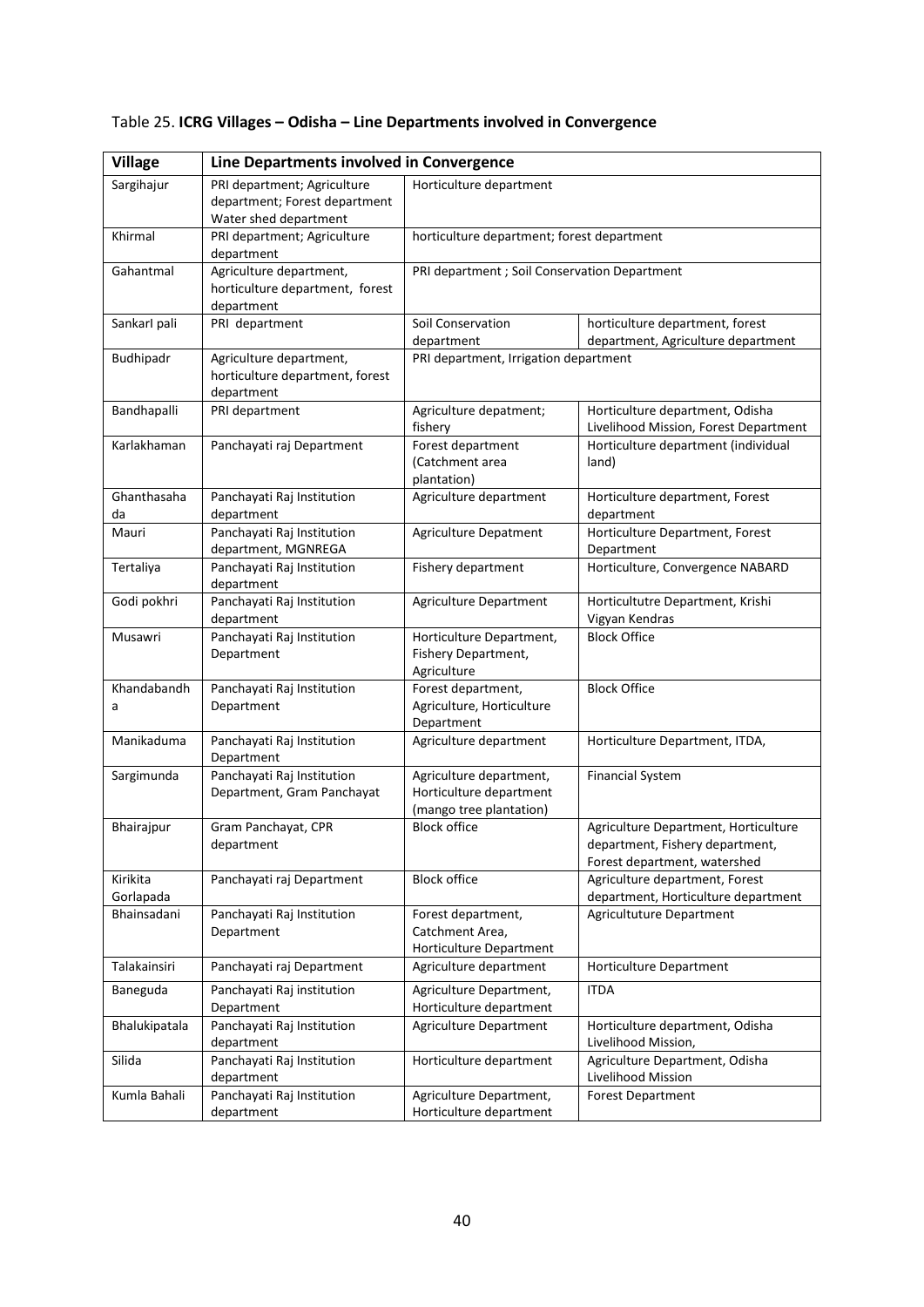## **Table 26. ICRG Villages – Odisha – Type of Convergence and Contribution from Line Departments and ICRG**

| <b>Village</b>        | What is the nature of the convergence?                                                                                     | What specific support will each<br>line department provide to the<br><b>ICRG work?</b>      | What specific support did ICRG<br>staff provide for the project? |  |  |
|-----------------------|----------------------------------------------------------------------------------------------------------------------------|---------------------------------------------------------------------------------------------|------------------------------------------------------------------|--|--|
| Sargihajur            | financial help through the government<br>department                                                                        | meeting in the village                                                                      | Training for PRI members about<br>saving water                   |  |  |
| Khirmal               | Financial help                                                                                                             | Awareness program                                                                           | Training program for PRI<br>members                              |  |  |
| Gahantmal             | Provide facilities for agricultural training                                                                               | attend meetings,                                                                            | Training and awareness program                                   |  |  |
| Sankarl pali          | <b>Technical help</b>                                                                                                      | Training, meeting, awareness<br>program                                                     | <b>Training Program for PRI</b><br>members                       |  |  |
| Budhipadr             | <b>NA</b>                                                                                                                  | Awareness program in village<br>and training of PRI members in<br>block and Gram Pranchayat | Agricultural training                                            |  |  |
| Bandhapalli           | <b>NA</b>                                                                                                                  | Provides village meeting                                                                    | Only Awareness programs are<br>provided. No technical support    |  |  |
| Karlakhaman           | Forest Department, horticulture,<br>agriculture, Revenue department (forest)                                               | Community mobilisation,<br>Information                                                      | field preparation                                                |  |  |
| Ghanthasahada         | Agriculture department provides training<br>in for new technoogy for cultivation;<br>Horticulture Department in plantation | Provide village meeting                                                                     | Panchayati Raj Institution<br>members training                   |  |  |
| Mauri                 | Agricultural department provide seeds and<br>advanced training for cultivation                                             | Conduct meetings in the village                                                             | No training has been provided                                    |  |  |
| Tertaliya             | farm pond, seeds by agriculture<br>department, technical help                                                              | <b>Technical help</b>                                                                       | technical help, Awareness<br>program, community<br>mobilization  |  |  |
| Godi pokhri           | <b>Training for Agriculture</b>                                                                                            | Awareness about work under<br>MGNREGA                                                       | Field preparation                                                |  |  |
| Musawri               | Technical help, Seeds from agriculture<br>department and horticulture department                                           | Technical help, village meeting,<br>information and mobilization                            | Awareness, Climate change,<br>Horticulture                       |  |  |
| Khandabandha          | Seeds from Agriculture department,<br>Plantation for forest, Horticulture<br>department                                    | Community moblization                                                                       | <b>Field Preparation</b>                                         |  |  |
| Manikaduma            | provides seeds                                                                                                             | Training, meeting                                                                           | Training only for Panchayati Raj<br><b>Institution Members</b>   |  |  |
| Sargimunda            | training, plantation, seeds                                                                                                | Training                                                                                    | Horticultutre, Climate change                                    |  |  |
| Bhairajpur            | Technical help, Horticulture, Agriculture,<br>Revenue department, forest department                                        | Training, meeting, awareness<br>program community<br>mobilization, information              | Training on climate change                                       |  |  |
| Kirikita<br>Gorlapada | Technical help, Plantation (Forest<br>Department) and Horticulture<br>Department, Seeds from Agriculture<br>Department     | Meetings, trainings, Awareness<br>programs, Information                                     | Climate change, Field<br>prepartation                            |  |  |
| Bhainsadani           | Forest Department, Plantation,<br>Agricultural seeds, horticulture,<br>pisciculture                                        | Community mobilsation,<br>Information                                                       | field preparation                                                |  |  |
| Talakainsiri          | Agriculture, Horticulture, Forest                                                                                          | Conduct meetings in the village                                                             | Training for Panchayati Raj<br><b>Institution Members</b>        |  |  |
| Baneguda              | Seeds for agriculture                                                                                                      | <b>Community Mobilisation</b>                                                               | Training                                                         |  |  |
| Bhalukipatala         | Plantation by forest department, Seeds<br>from Agriculture department                                                      | Commuity Moblisation and<br>informantion                                                    | Conducts meetings in the village                                 |  |  |
| Silida                | Agriculture, Fishery                                                                                                       | Meetings                                                                                    | Panchayati Raj Institution<br>training in block                  |  |  |
| Kumla Bahali          | Seeds from Agriculture, Plantation for<br>Forest department                                                                | Training program                                                                            | field preparation and techinques                                 |  |  |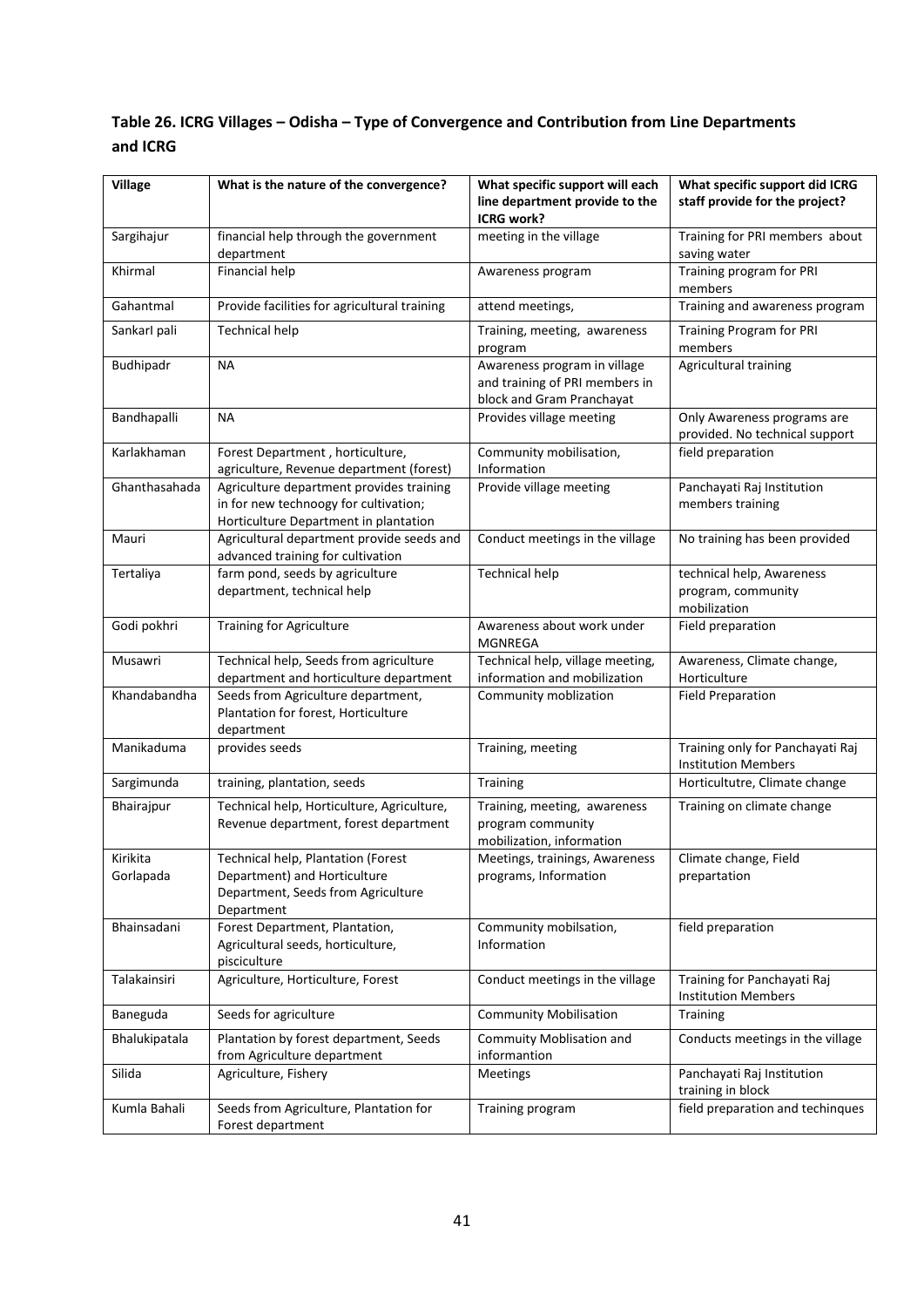#### **V. V. Challenges to Convergence**

This section is based on a set of 40 interviews conducted in person by the author in the state of Bihar and Odisha in May 2017, and Chhattisgarh in December 2017, along with telephonic interviews conducted in February-March 2018 in the states of Chhattisgarh and Odisha. The key informants were a) block development officers, CEO Zilla Parishads and other block and district level officials (PD DRDA, APO); b) NREGS functionaries – Gram Rozgar Sevaks, Junior and Senior Engineers; and c) ICRG technical staff and ICRG district coordinators.

One common finding from the key informant interviews is that convergence is seen as a crucial input to NREGA's asset creation function, especially around Natural Resource Management (NRM) assets. Without the important assistance that line departments can provide to NREGA officials in providing both technical support and financial resources, the type of assets that are durable and at the same time, livelihood enhancing, are unlikely to be created. This is especially in the light of the 60:40 rule in NREGA, where the materials component cannot exceed 40 per cent of total costs. Under the aegis of convergence, it is possible for NREGA projects to be undertaken, where critical inputs needed for the projects to be successful can be obtained from departments such as Fisheries, Horticulture and Forest that may have otherwise counted as material costs and exceeded the 40:60 rule. One example of this was the provision of fish seeds in a pond built under the NREGA program in Chattisgarh that was visited during the field trip in December 2017, where the fish would reared and sold by the villagers later. This would not have been possible without the involvement of the Fisheries department. Similarly, a pipe constructed to take water from a river upstream for drinking and cooking water for a village which was visited in Odisha would not have been possible without the material costs of the pipe being provided by the Agricultural department. In both case, the projects were planned by the Gram Panchayat in consultation with the line department representatives, and executed with the technical assistance and resources provided by specific line departments.

However, in the interviews conducted, it was also clear that successful convergence was only possible when there was close coordination between the Gram Panchayat, the NREGS project functionaries and line department officials. In the most successful cases, this occurred in weekly or fortnightly meetings called by the Block Development Officer or the CEO Zilla Parishad. Here, a senior level bureaucrat took the initiative to call the meetings and made sure all the relevant functionaries attended. Plans were convergence were developed in one of the meetings and then followed up subsequently. On the other hand, where there was no such coordination, convergence

42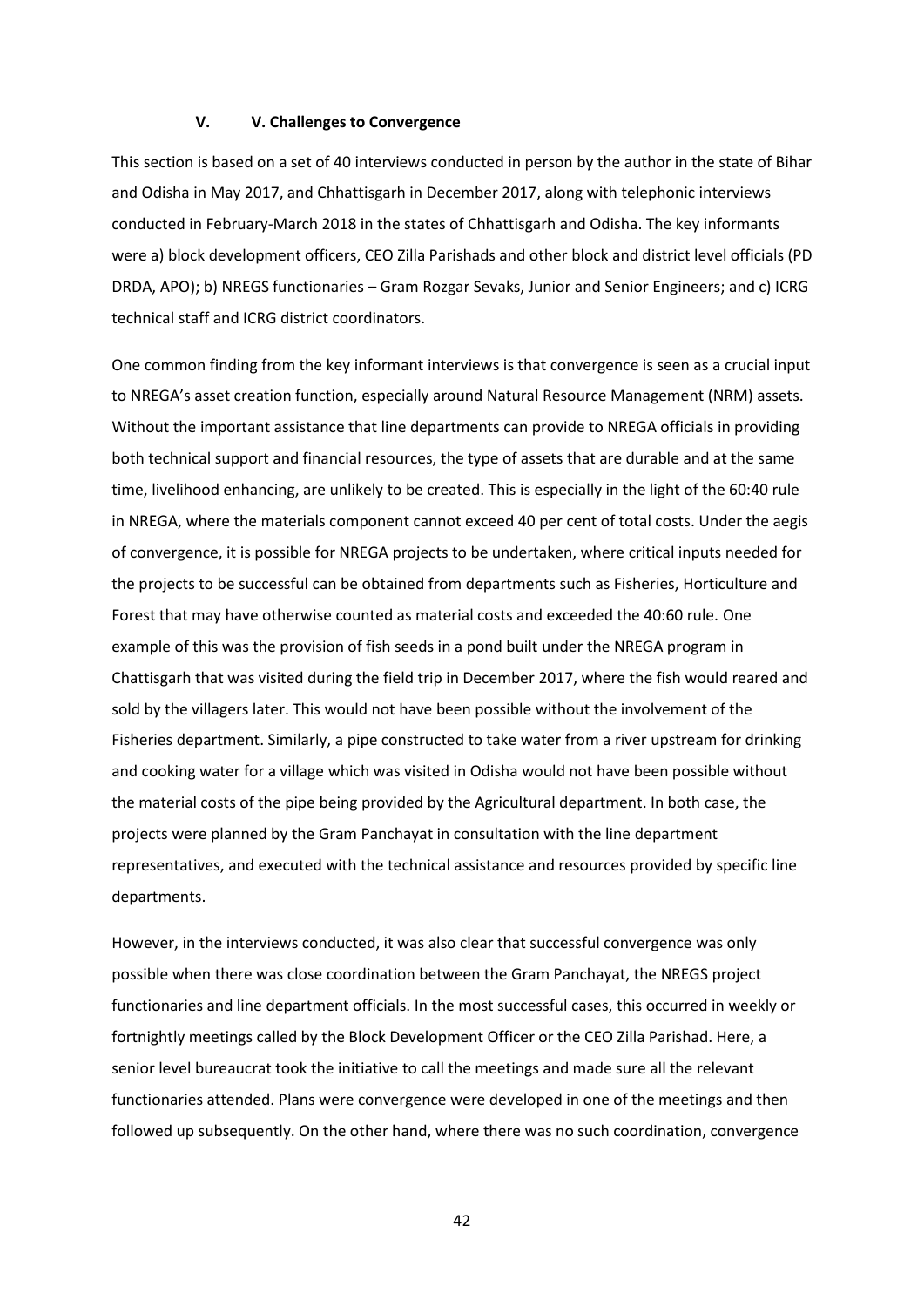either did not occur or was not successful. Therefore, leadership at the local level was crucial for the success of convergence.

There was also a risk that convergence be driven by local bureaucrats and not be "owned" by the local government officials. This then contradicted one central tenet of the NREG – the participatory nature of the program, where the conception and implementation of NREGA projects would be driven by local government officials, and be participatory in nature. There was then a trade-off between bottom up local government accountability and top down bureaucratic involvement. In the best cases, this trade-off was managed well, with the right balance between accountability and efficiency. But there were many cases where local government did not have a strong voice and convergence essentially became a mechanism for line departments to spend their budgets and where their interest in convergence was primarily driven by the need to supplement their resources with the costs of labour being provided by the NREGA.

#### **VI.Conclusions (to be expanded)**

An important feature of NREGA implementation in recent years has been the emphasis on convergence of the NREGA with the resources and technical support of other programmes conducted by the Ministry of Rural Development as well as other line departments. This paper has three objectives. Firstly, we assess the overall progress with convergence across Indian states, using available secondary data. Secondly, we utilise a rich village level primary data set that was collected for the purpose of the paper, to assess convergence patterns in a sample of ICRG villages. Finally, we provide a discussion of the challenges around convergence, based on key informant interviews conducted in Bihar, Chhattisgarh and Odisha. Overall, we see clear differences in rates of progress on convergence across work category and across states. This is evident whether one uses total expenditures under convergence, proportion of works under convergence or contribution from line departments. We also see clear evidence of convergence occurring in ICRG villages, where several line departments have been involved in convergence. However, we see less evidence of convergence in Odisha, and very little in Bihar. Our key informant interviews suggest that the main constraint for convergence is the difficulty of coordination across line departments. Where it has occurred successfully, it has been due to local leadership originating from the district and block officials, with the assistance of ICRG personnel.

## **APPENDIX A: ICRG - UNIVERSITY OF MANCHESTER – VILLAGE QUESTIONAIRE**

43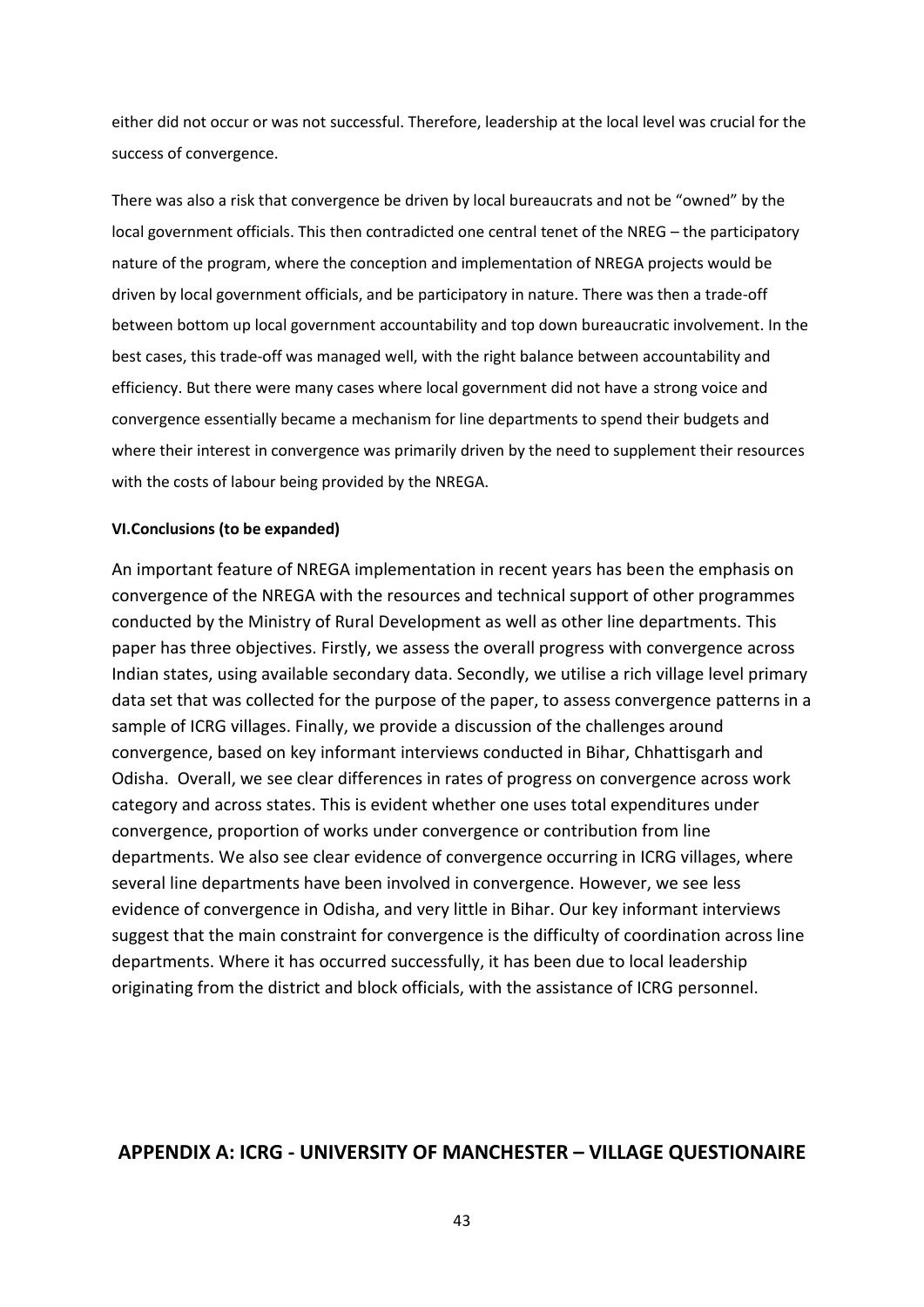## **I. BACKGROUND AND VILLAGE INFORMATION**

- I.1: Interview Date
- I.2: Interviewer Name
- I.3: State
- I.4: District
- I.5: Block
- I.6: Gram Panchayat
- I.7: Village
- I.7.1: Is this an ICRG village? Yes=1, No=0
- I.8: Name of Pradhan
- I.9: Phone number of Pradhan
- I.10: Name and Designation of Other Key Person
- I.11: Phone Number of Other Key Person
- I.12: Number of Hamlets
- I.13: Number of Households
- I.14: Population of Village

i.15: Caste Composition (per cent of households)(as per Census data or village records)

| Caste Name                              | Percentage |
|-----------------------------------------|------------|
| <b>Brahmin</b>                          |            |
| Other Forward Caste (not Brahmin)       |            |
| OBC                                     |            |
| SC                                      |            |
| <b>ST</b>                               |            |
| Others (including Muslim and Christian) |            |

#### I.16: Religious Composition (per cent of households)

| Caste Name       | Percentage |
|------------------|------------|
| Hindu            |            |
| Muslim           |            |
| <b>Christian</b> |            |
| Others           |            |

i.17: Land Holdings (from village records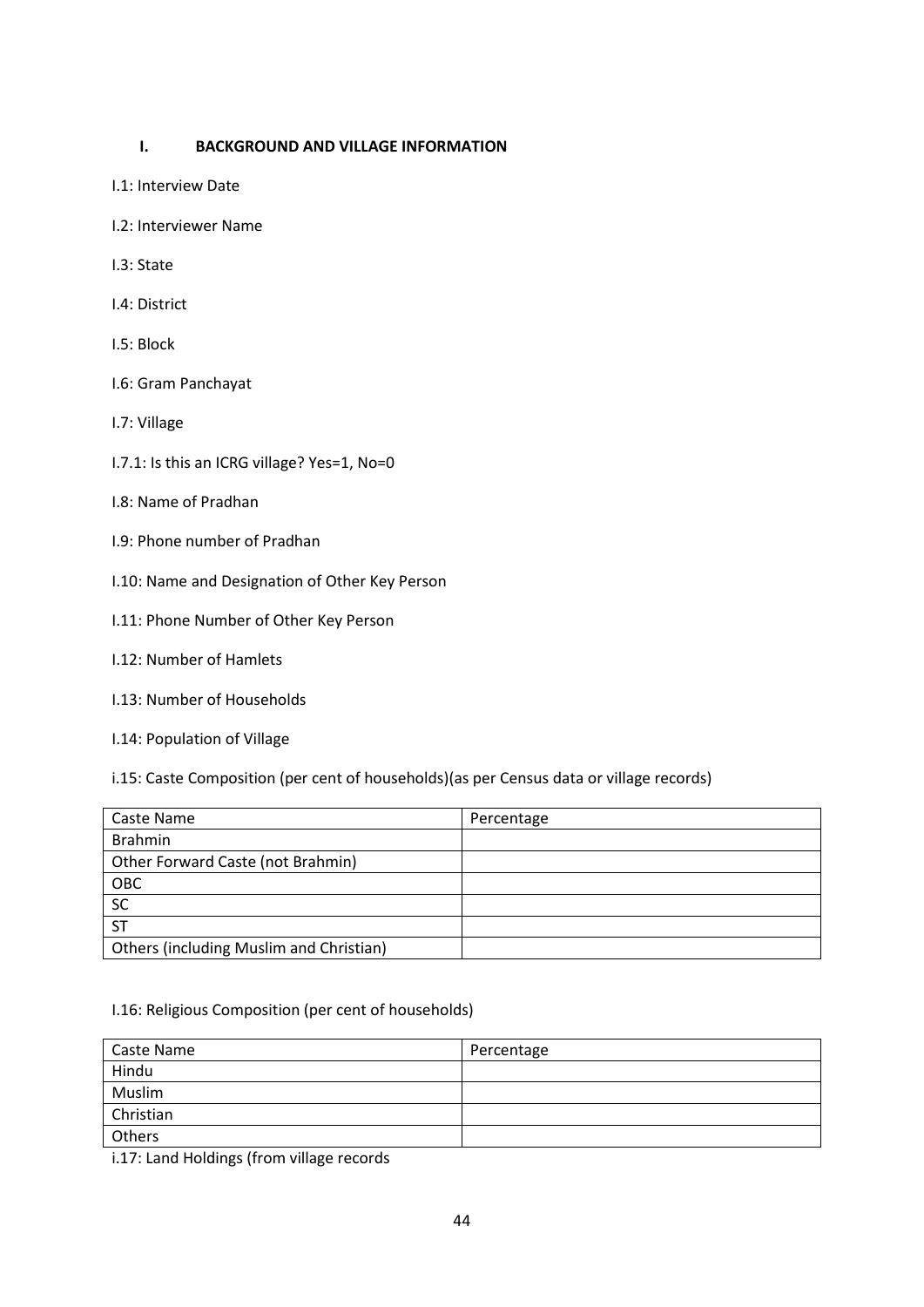| Caste Name                              | Percentage of Total Agricultural Land in Village |
|-----------------------------------------|--------------------------------------------------|
| <b>Brahmin</b>                          |                                                  |
| Other Forward Caste (not Brahmin)       |                                                  |
| OBC                                     |                                                  |
| SC                                      |                                                  |
| $\overline{\text{ST}}$                  |                                                  |
| Others (including Muslim and Christian) |                                                  |
| Total Agricultural Land (in bighas)     |                                                  |

I.18: If there is an available measure of the groundwater level in the village, please state the latest measure, date of latest measure and measurement method

Specify: \_\_\_\_\_\_\_\_\_\_\_\_\_\_\_\_\_\_\_\_\_\_\_\_\_\_\_\_\_\_\_\_\_\_\_\_\_\_\_\_\_\_\_\_\_\_\_\_\_\_\_\_\_\_\_\_\_\_\_\_\_\_\_\_\_\_\_\_\_\_\_\_\_\_\_

## **I.19: Climactic Events:**

I.19.1 Did the Village experience the following in the past 4 years? (Yes=1, No=0)

| Episode  | 2016-17 | 2015-16 | 2014-15 | 2013-14 |
|----------|---------|---------|---------|---------|
| Drought  |         |         |         |         |
| Flooding |         |         |         |         |

| NO.    | <b>QUESTIONS AND FILTERS</b>                           | <b>CODING CATEGORIES</b>                                                                                                                                                                                                                           |  |
|--------|--------------------------------------------------------|----------------------------------------------------------------------------------------------------------------------------------------------------------------------------------------------------------------------------------------------------|--|
| 1.19.2 | Severity of Flooding: Do you think flooding in the     |                                                                                                                                                                                                                                                    |  |
|        | village is severe, moderate, minor or non-existent?    |                                                                                                                                                                                                                                                    |  |
|        |                                                        |                                                                                                                                                                                                                                                    |  |
|        |                                                        |                                                                                                                                                                                                                                                    |  |
| 1.19.2 | Severity of drought: Do you think drought in the       |                                                                                                                                                                                                                                                    |  |
|        | village is severe, moderate, minor or non-existent?    |                                                                                                                                                                                                                                                    |  |
|        |                                                        |                                                                                                                                                                                                                                                    |  |
|        |                                                        |                                                                                                                                                                                                                                                    |  |
| 1.19.3 | Severity of monsoon rainfall variability: Do you       |                                                                                                                                                                                                                                                    |  |
|        | think monsoon rainfall variability in the village is   |                                                                                                                                                                                                                                                    |  |
|        | severe, moderate, minor or non-existent?               |                                                                                                                                                                                                                                                    |  |
|        |                                                        |                                                                                                                                                                                                                                                    |  |
| 1.19.4 | Severity of rainfall intensity: Do you think rainfall  |                                                                                                                                                                                                                                                    |  |
|        | intensity in the village is severe, moderate, minor or |                                                                                                                                                                                                                                                    |  |
|        | non-existent?                                          |                                                                                                                                                                                                                                                    |  |
|        |                                                        |                                                                                                                                                                                                                                                    |  |
| 1.19.5 | Severity of waterlogging: Do you think                 |                                                                                                                                                                                                                                                    |  |
|        | waterlogging in this village is severe, moderate,      |                                                                                                                                                                                                                                                    |  |
|        | minor or non-existent?                                 |                                                                                                                                                                                                                                                    |  |
|        |                                                        |                                                                                                                                                                                                                                                    |  |
| 1.19.6 | Severity of Heat stress: Do you think heat stress      |                                                                                                                                                                                                                                                    |  |
|        | (i.e. high temperature) in the village is severe,      |                                                                                                                                                                                                                                                    |  |
|        | moderate, minor or non-existent?                       |                                                                                                                                                                                                                                                    |  |
|        |                                                        |                                                                                                                                                                                                                                                    |  |
| 1.19.7 | Source of Drinking Water: Where do residents of        |                                                                                                                                                                                                                                                    |  |
|        | the village get their drinking water from?             |                                                                                                                                                                                                                                                    |  |
|        |                                                        |                                                                                                                                                                                                                                                    |  |
|        |                                                        |                                                                                                                                                                                                                                                    |  |
|        |                                                        |                                                                                                                                                                                                                                                    |  |
|        |                                                        | Other the contract of the contract of the contract of the contract of the contract of the contract of the contract of the contract of the contract of the contract of the contract of the contract of the contract of the cont<br>(Please specify) |  |
|        | Source of other Used Water: Where do residents         |                                                                                                                                                                                                                                                    |  |
| 1.19.8 | of the village get other water from?                   |                                                                                                                                                                                                                                                    |  |
|        |                                                        |                                                                                                                                                                                                                                                    |  |
|        |                                                        |                                                                                                                                                                                                                                                    |  |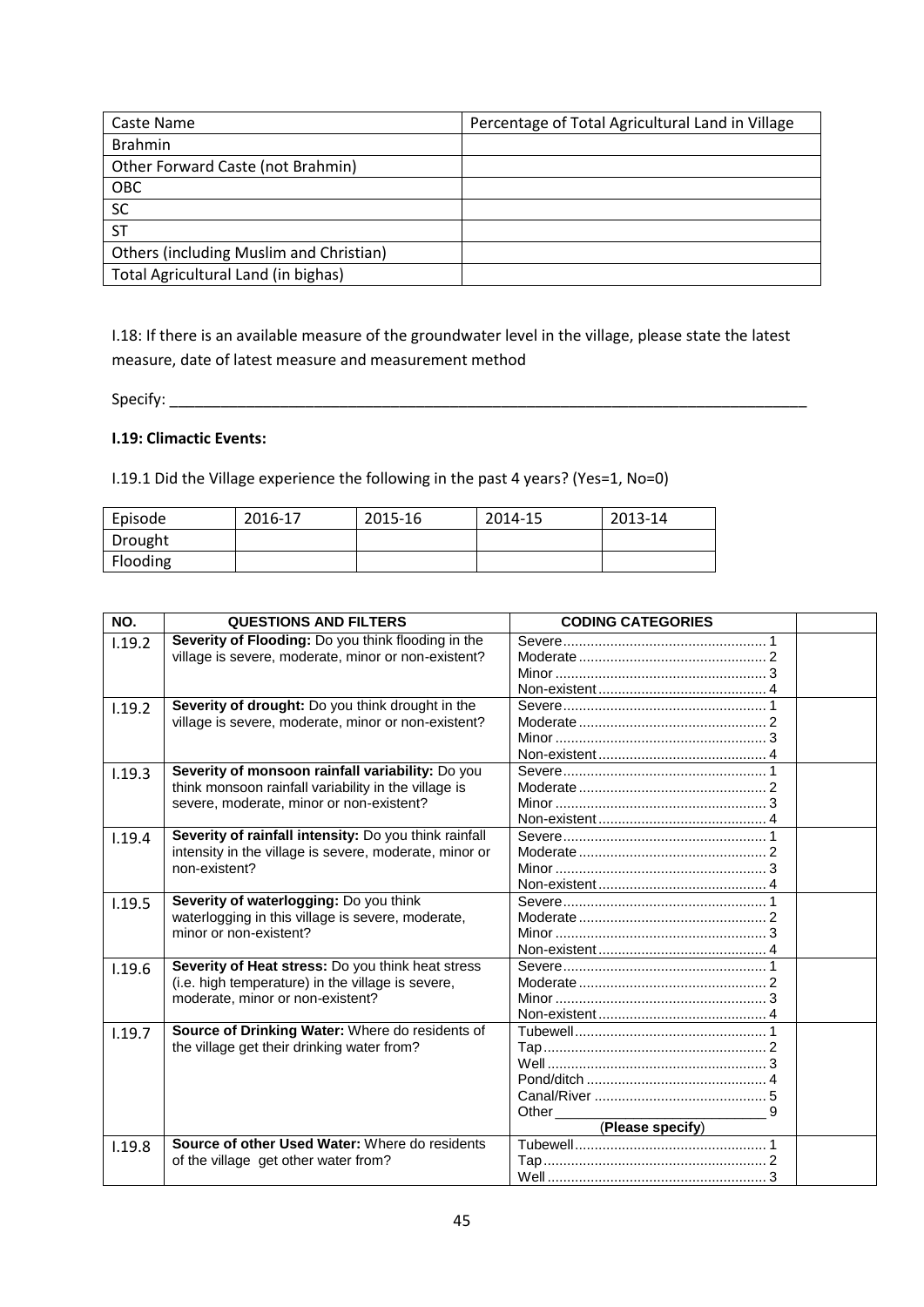| Pond/ditch.<br>Other |  |
|----------------------|--|
| (Please specify)     |  |

I.20: Do different castes/social groups stay together in same hamlet/mohalla/locality or do they stay separately?

Together =  $1$ , Separate =  $0$ 

I.21: If answer to I.20 is 0, does the village has separate mohalla/hamlet for SC, ST or both?

Separate for SC=1, Separate for ST=2, Both=3

## **I.22: Composition of Village Administration**

| Position           | Caste (Brahmin=1,     | Gender (Male=1, | Reserved Seat?        |
|--------------------|-----------------------|-----------------|-----------------------|
|                    | Other Forward         | Female=0)       | (not reserved=0,      |
|                    | Caste=2, OBC=3, SC=4, |                 | reserved for women-1, |
|                    | ST=4, Others=5        |                 | reserved for SC/ST=2  |
| Gram Rozgar Sevak/ |                       |                 |                       |
| <b>PRS</b>         |                       |                 |                       |
| Pradhan            |                       |                 |                       |
| <b>MLA</b>         |                       |                 |                       |
| <b>MP</b>          |                       |                 |                       |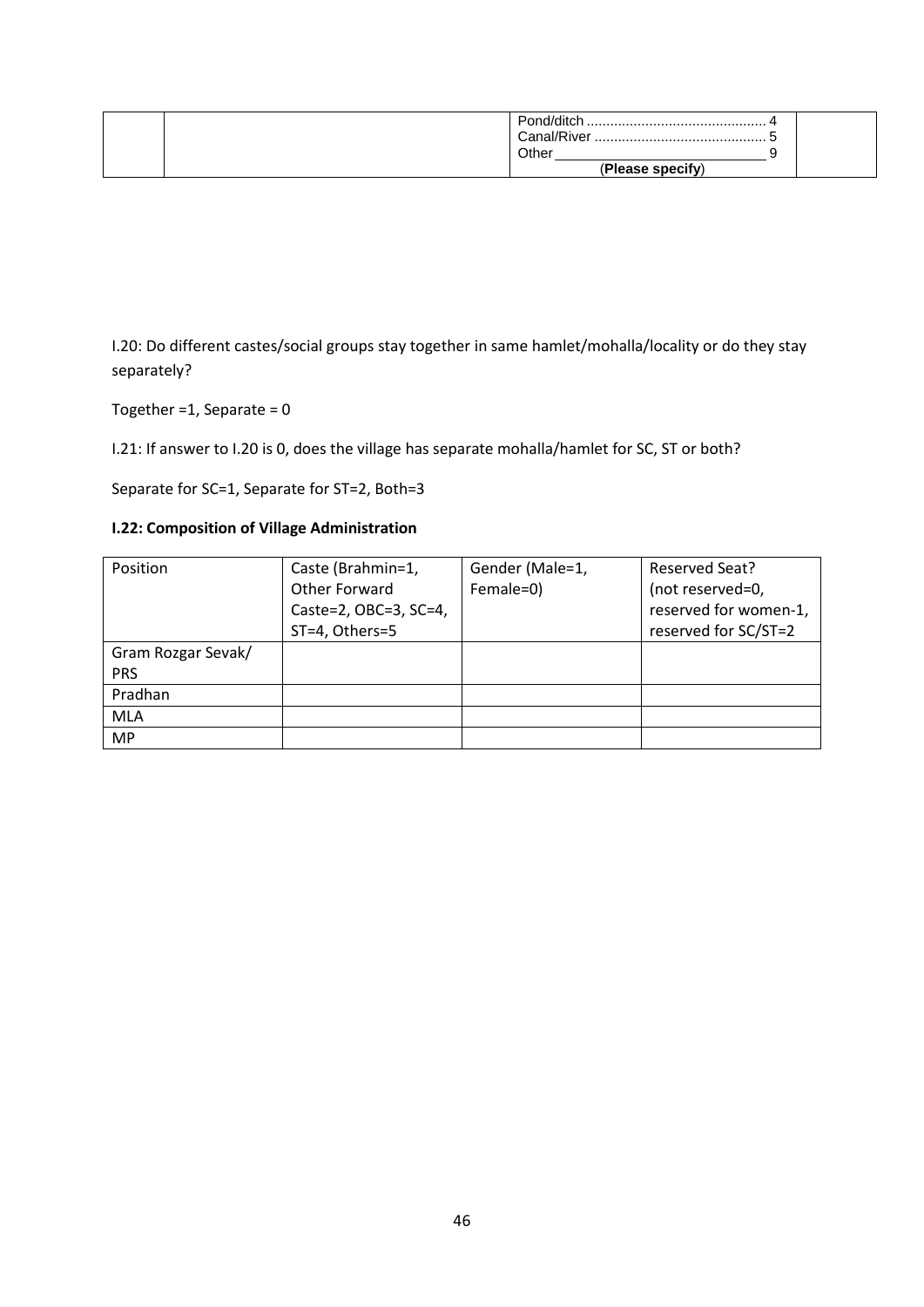# What is the normal average wage rate per day<br>for casual agricultural labourers?<br>(In Rupees)

Not Applicable=999

|                                                | uu i wirees. |              |  |       |             |  |             |     |              |  |       |                |                           |  |
|------------------------------------------------|--------------|--------------|--|-------|-------------|--|-------------|-----|--------------|--|-------|----------------|---------------------------|--|
|                                                | hari         |              |  |       |             |  |             | łab |              |  |       |                |                           |  |
|                                                | Men          |              |  | Women |             |  | Children<15 | Men |              |  | Women |                | Children<1<br><b>WEIG</b> |  |
| 5.1. Sowthol                                   |              |              |  |       |             |  |             |     |              |  |       |                |                           |  |
| Transplanting                                  |              | <b>With</b>  |  |       | <b>VEIA</b> |  | Villa       |     | William      |  |       |                |                           |  |
| 5.2. Harvesting                                |              |              |  |       |             |  |             |     |              |  |       |                |                           |  |
|                                                |              | <b>With</b>  |  |       | <b>VECA</b> |  | Villa       |     | <b>MEDIA</b> |  |       | <b>MEDIA</b>   |                           |  |
| 5.3. Other agricultural<br>work (lean seasons) |              | <b>Wilde</b> |  |       | <b>VEIN</b> |  | VEH         |     | <b>WEIG</b>  |  |       | <b>William</b> |                           |  |

# What is the normal average wage rate per day<br>for casual non-agricultural laborers in....

Not Applicable=999

|                                                                       |     | (In Rupees) |        |  |             |            |  |  |       |
|-----------------------------------------------------------------------|-----|-------------|--------|--|-------------|------------|--|--|-------|
|                                                                       | Men |             | Women  |  | Children<15 |            |  |  |       |
| 5.4. Domestic Service?                                                |     |             | Villag |  |             | Villa      |  |  | Villa |
| 5.5. Unskilled labour?                                                |     |             | Villa  |  |             | <b>VEG</b> |  |  | Villa |
| 5.6. Skilled construction labour<br>such as carpenters / masons etc.? |     |             | Villa  |  |             | <b>VEH</b> |  |  | Villa |

I.24: How far is the nearest town (in kilometres)?

I.25: How far is the district headquarters (in kilometres)?

I.16: Does the village have electricity?

Yes, all the time=1, Some of the time=2, No electricity=3

I.17: Is the village accessible by road?

Pucca road=1, kutcha road=2, footpath only=3

I.18: How far in kilometres is the nearest pucca road?

\_\_\_\_ kilometres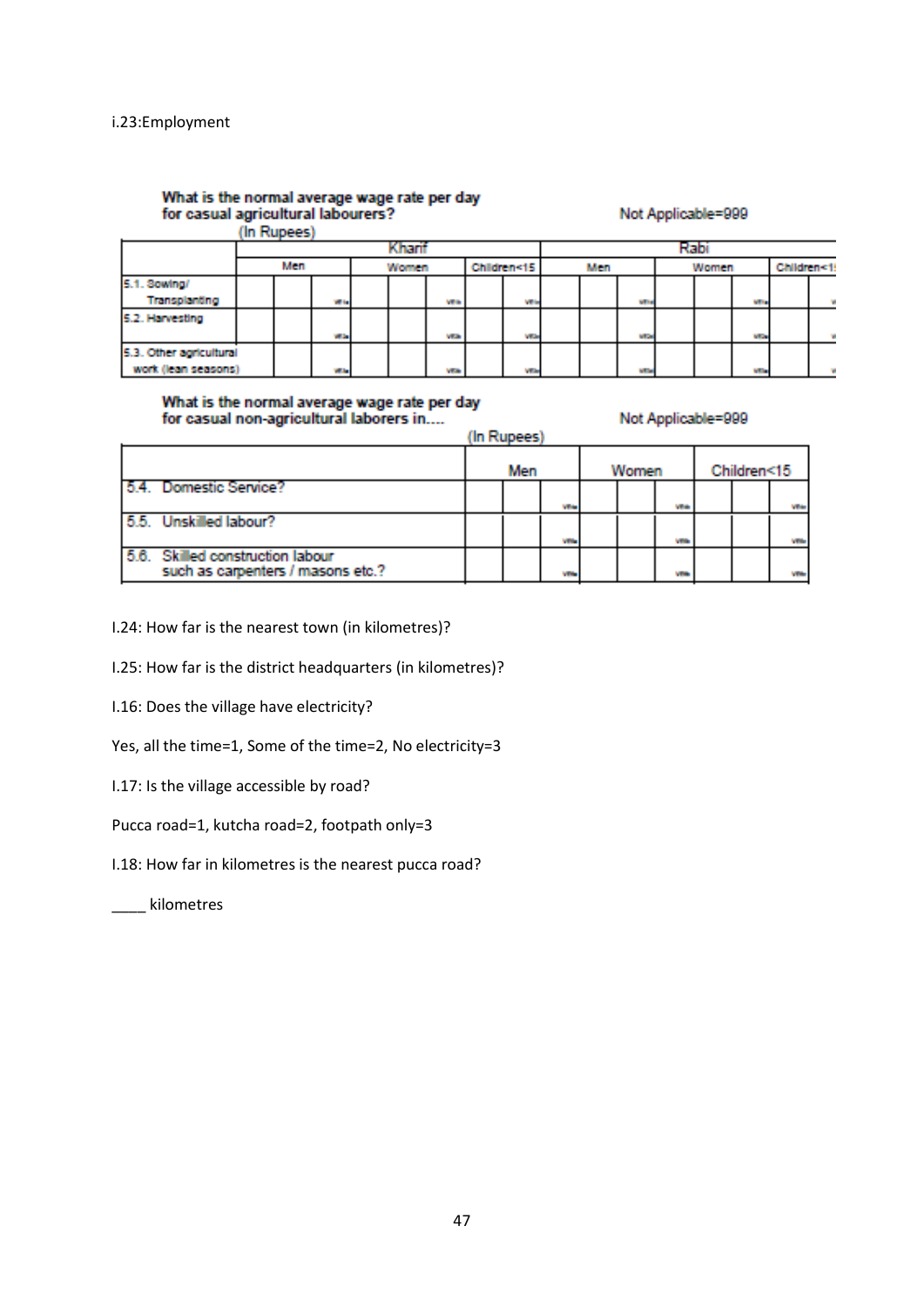#### **II. MGNREGA AND ICRG INTERVENTION**

II.1: When was MNGREGA first implemented in the village?

II.2: How many active job card holders are there in the village?

II.3 How many household actively seeking MNREGA work in the last 4 years?

2016-17: 2015-16: 2014-15: 203-14:

II.4: What is the daily wage rate for MNREGA work?

II.5: Is NREGA payment received on time on average or delayed?

On time=1, Delayed=2, sometimes on time, sometimes delayed=3

II.6: Number of households completed 100 days in the last 4 years?

2017: 2016: 2015: 2014:

II.7: Total NREGS person days in the last 4 years.

2016-17: 2015-16: 2014-15: 2013-14:

II.8: Total NREGS person days worked by women in last 4 years.

2016-17: 2015-16: 2014-15: 2013-14:

II.9: Total NREGS person days worked by SC/ST in last 4 years.

2016-17: 2015-16: 2014-15: 2013-14:

II.10: Total NREGS person days worked by disabled individuals in last 4 years.

2016-17: 2015-16: 2014-15: 2013-14:

II.11: Total NREGS Expenditures (materials plus labour costs) in the village in last 4 years.

2016-17: 2015-16: 2014-15: 2013-14:

II.12: Total NREGS Expenditures on NRM works (materials plus labour costs) in last 4 years.

2016-17: 2015-16: 2014-15: 2013-14:

II.13: What type of NREGA work has been done in the village in the last 4 years?

#### Rank Three Activities

Road Construction = 1, Street Construction=2, Land Development=3, Ponds=4, Canals=5, Plantations=6, Others=7 - specify: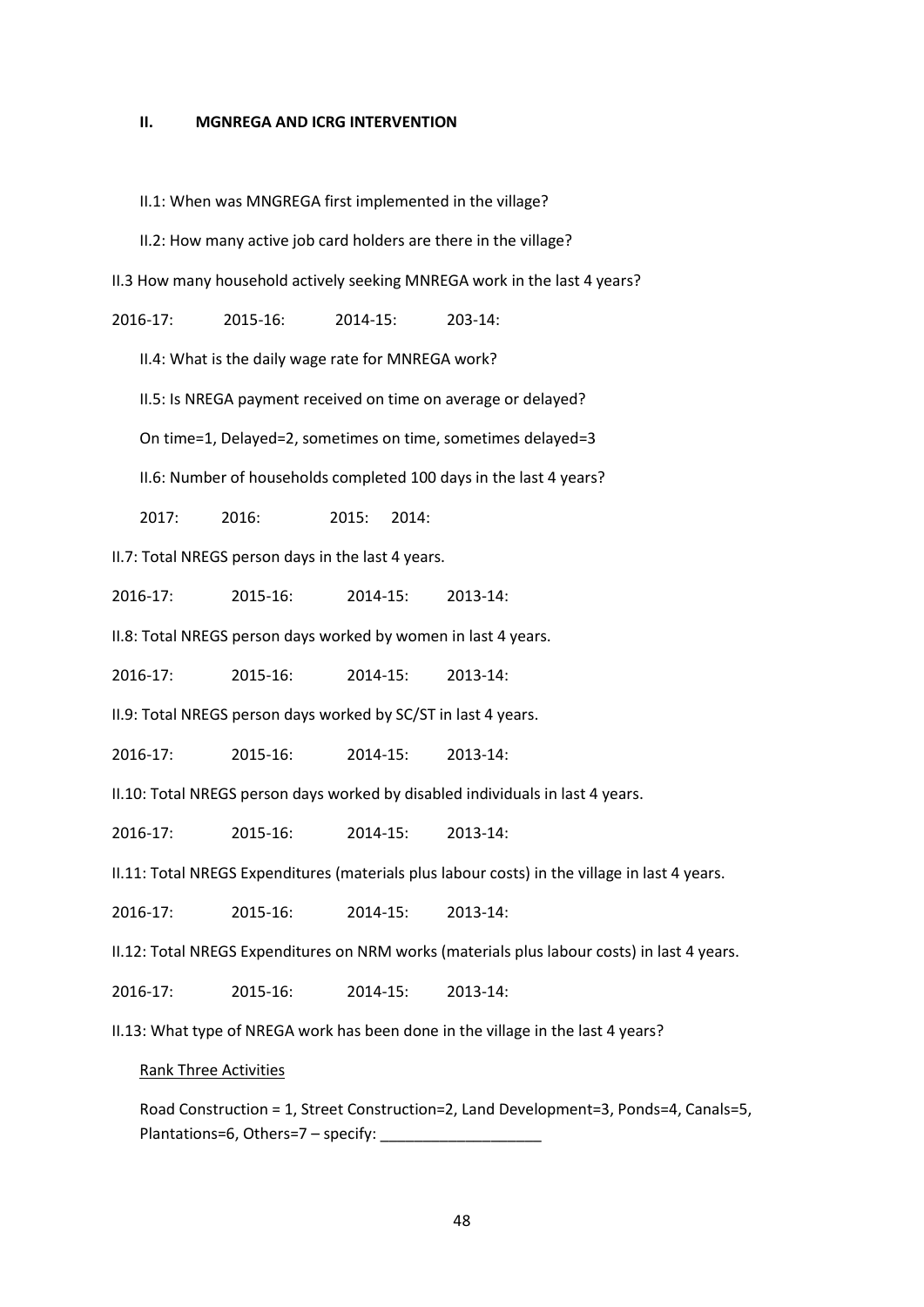Rank:

| Rank | Activity (use codes above) |
|------|----------------------------|
|      |                            |
|      |                            |
|      |                            |

II.14: Which projects/works are currently ready to be implemented if workers demand employment?

Specify: \_\_\_\_\_\_\_\_\_\_\_\_\_\_\_\_\_\_\_\_\_\_\_\_\_\_\_\_\_\_\_\_\_\_\_\_\_\_\_\_\_\_\_\_\_\_\_\_\_\_\_\_\_\_\_\_\_\_\_\_\_\_\_\_\_\_\_\_\_\_\_\_\_\_\_

II.15: What percentage of the MGNERGA works that have been carried out in the village in the last 4 years are on public land?

 $\frac{9}{6}$ 

## **ONLY FOR ICRG VILLAGES:**

II.16 What type of ICRG work has been implemented in the village?

Specify: \_\_\_\_\_\_\_\_\_\_\_\_\_\_\_\_\_\_\_\_\_\_\_\_\_\_\_\_\_

II.17 Is it ongoing or completed?

Ongoing=0, Completed=1

II.18 Which departments/line ministries are involved in the convergence?

Department 1:

Department 2:

Department 3:

II.19 What is the nature of the convergence?

Specify: \_\_\_\_\_\_\_\_\_\_\_\_\_\_\_\_\_\_\_\_\_\_\_\_\_\_\_\_\_\_\_\_\_

II.20. What specific support will each line department provide to the ICRG work?

Specific \_\_\_\_\_\_\_\_\_\_\_\_\_\_\_\_\_\_

II.21 What specific support did ICRG staff provide for the project?

Specify \_\_\_\_\_\_\_\_\_\_\_\_\_\_\_\_\_\_\_\_

II.22: What kind of ICRG training (materials covered, duration etc.) has been provided to technical assistants?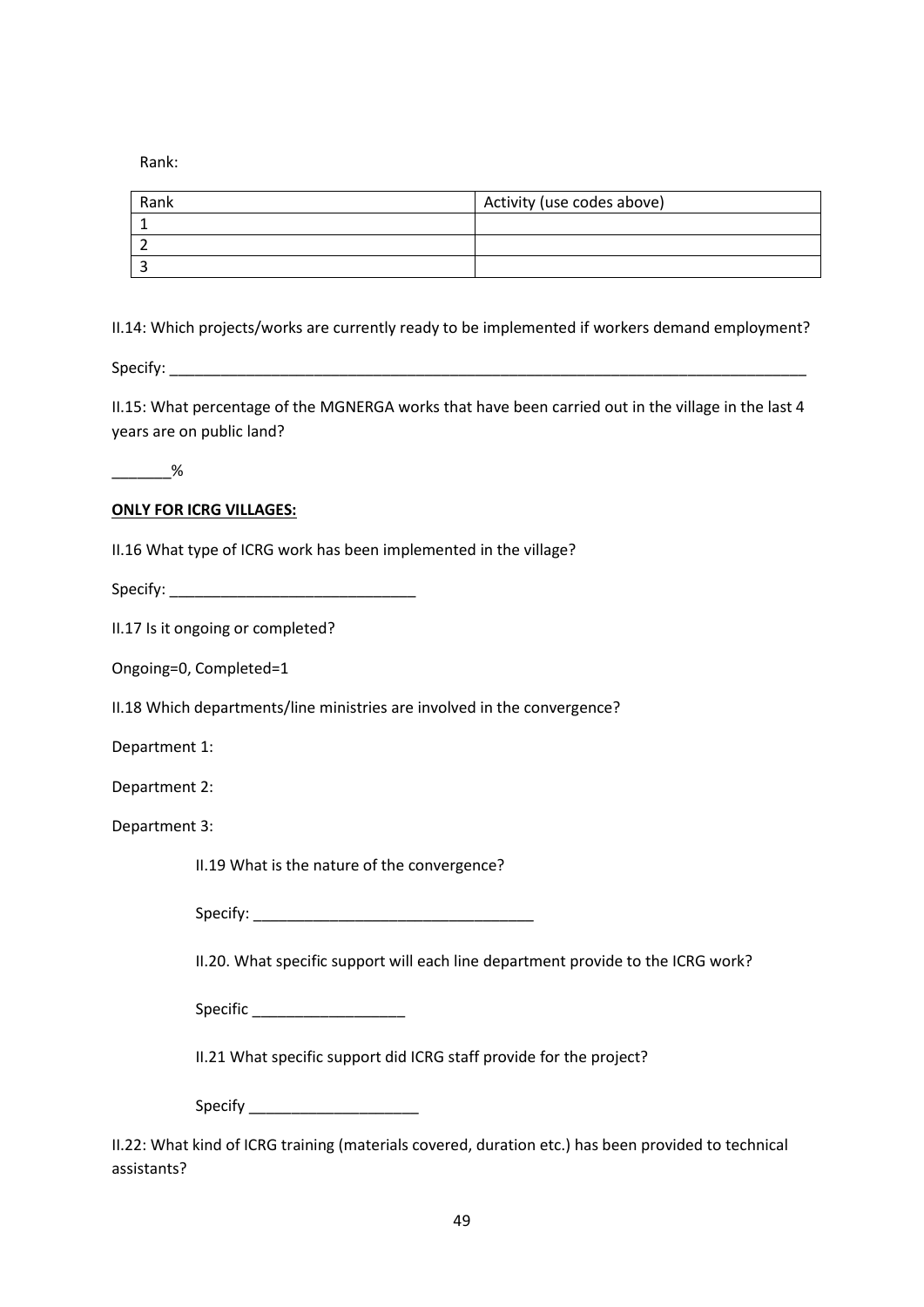Specify:\_\_\_\_\_\_\_\_\_\_\_\_\_\_\_\_\_\_\_\_\_\_\_\_\_\_\_\_\_\_\_\_\_\_\_\_\_\_\_\_\_\_\_\_\_\_\_\_\_\_\_\_\_\_\_\_\_\_\_\_\_\_\_\_\_\_\_\_\_\_\_\_\_

II.23: What kind of ICRG awareness programs (materials covered, number of people targeted etc.) have been provided to villagers?

Specify:\_\_\_\_\_\_\_\_\_\_\_\_\_\_\_\_\_\_\_\_\_\_\_\_\_\_\_\_\_\_\_\_\_\_\_\_\_\_\_\_\_\_\_\_\_\_\_\_\_\_\_\_\_\_\_\_\_\_\_\_\_\_\_\_\_\_\_\_\_\_\_\_\_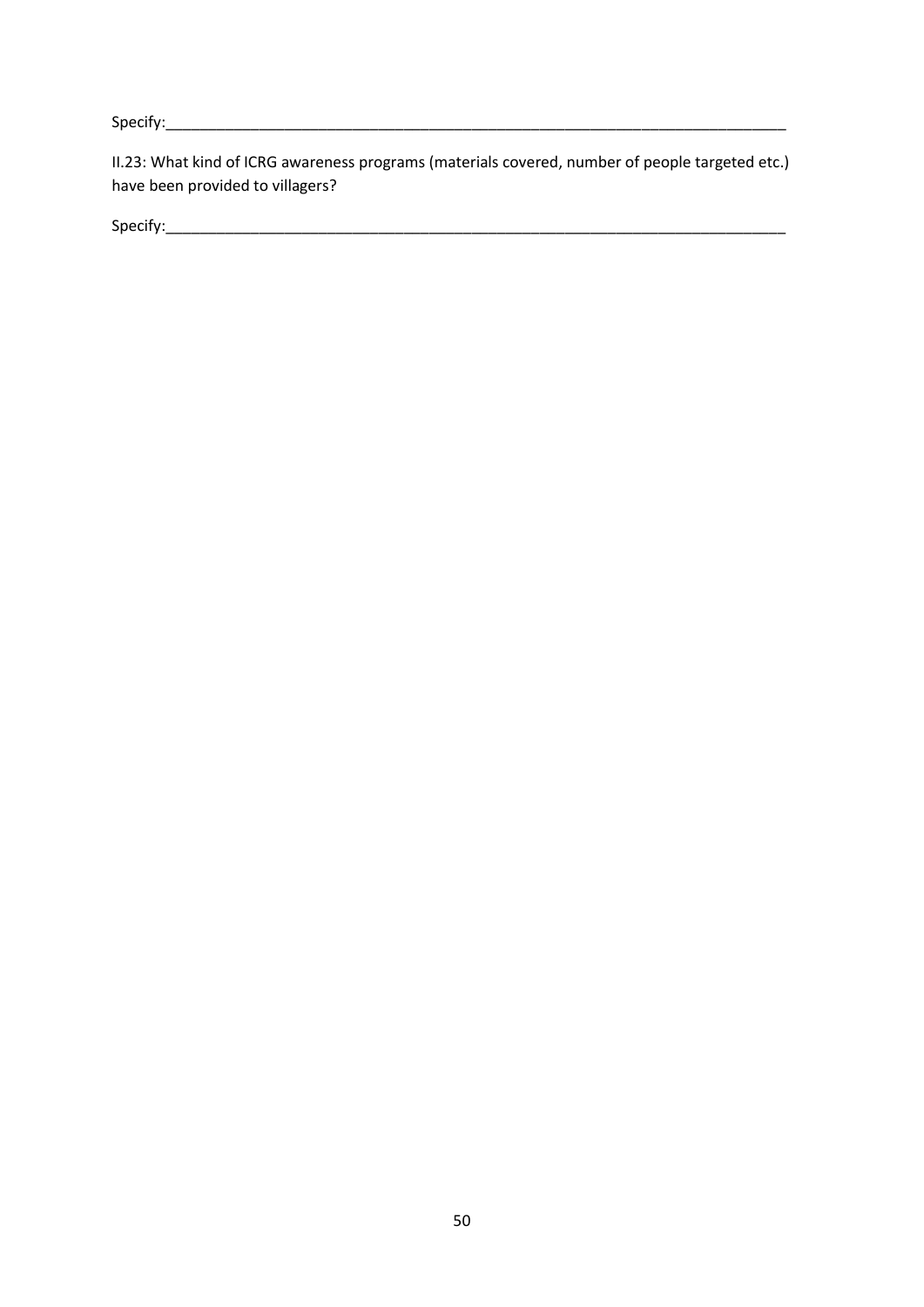## **III. VILLAGE LIVELIHOOD ACTIVITIES AND AGRICULTURAL LAND USE**

III.1: How much are the average prices for the following staple crops?

| Crop  | Rupees/kilos |
|-------|--------------|
| Rice  |              |
| Wheat |              |
| Maize |              |
| Bajra |              |
| Jowar |              |

## III.2: What is the average price of the following grown animals? (in rupees)

| Animal         | Lowest Price | <b>Highest Price</b> |
|----------------|--------------|----------------------|
| Cow            |              |                      |
| <b>Buffalo</b> |              |                      |
| Poultry        |              |                      |
| Goat/Sheep     |              |                      |
| Pig            |              |                      |
| Fish           |              |                      |

III.3: How far do women have to go to collect firewood?

\_\_\_ kilometres

III.4: How far do women have to go to collect drinking water?

## \_\_\_\_ kilometres

- III.5: Average number of hours taken to collect firewood per day
- III.6: Average number of hours taken to collect drinking water per day

III.7: Average price of irrigated and unirrigated land (per hectare):

-----Irrigated land \_\_\_\_\_ Unirrigated land